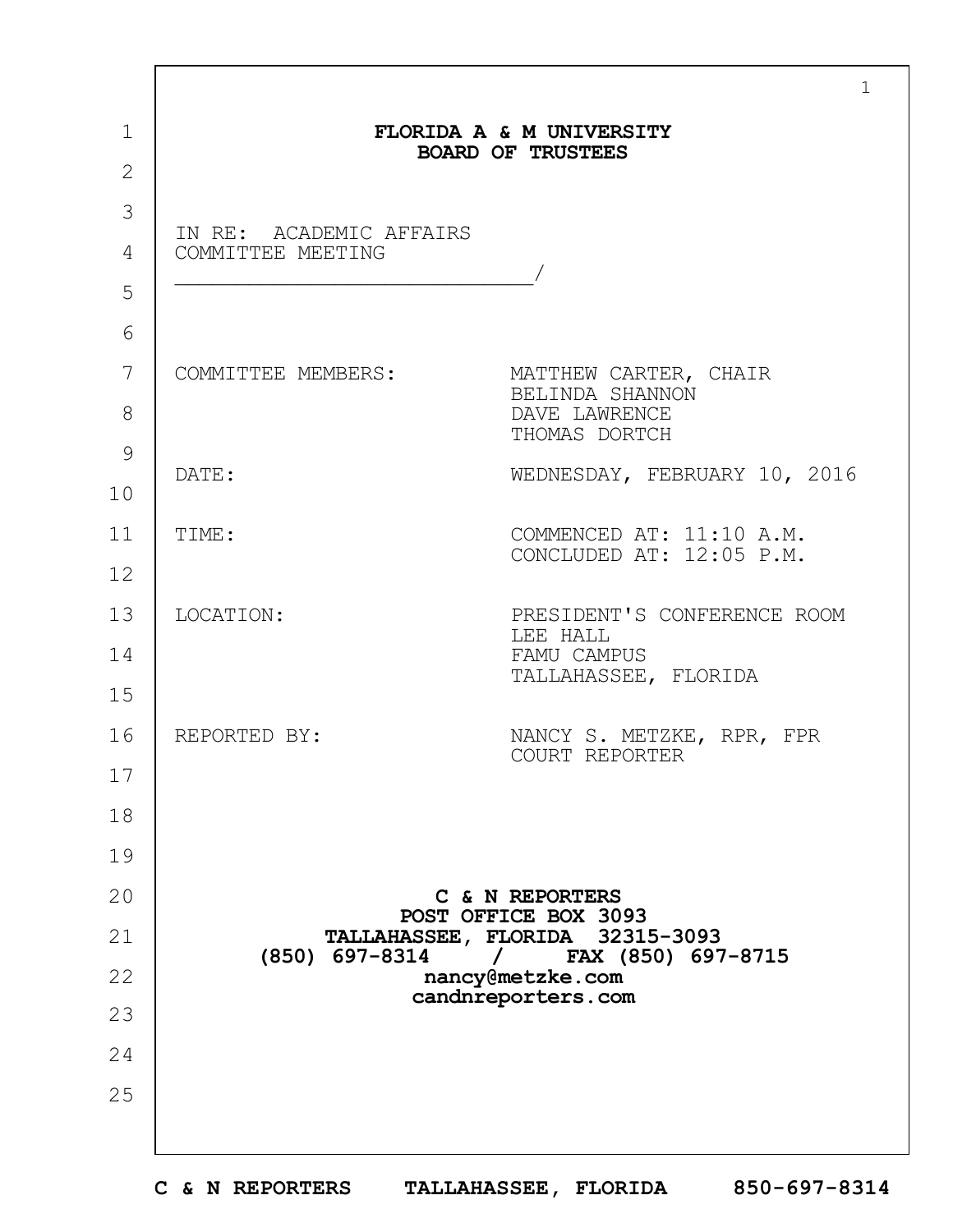|                |                                          | $\sqrt{2}$ |
|----------------|------------------------------------------|------------|
| $\mathbf 1$    | TRUSTEES ALSO PRESENT:                   |            |
| $\mathbf{2}$   |                                          |            |
| $\mathfrak{Z}$ | Nicole Washington<br>Kelvin Lawson       |            |
| $\overline{4}$ | Robert Woody<br>Cleve Warren             |            |
| 5              |                                          |            |
| $\sqrt{6}$     |                                          |            |
| $\overline{7}$ | $\star$<br>$\star$<br>$\star$<br>$\star$ |            |
| $\,8\,$        |                                          |            |
| $\mathcal{G}$  |                                          |            |
| $10$           |                                          |            |
| $11$           |                                          |            |
| $12$           |                                          |            |
| 13             |                                          |            |
| 14             |                                          |            |
| $15$           |                                          |            |
| 16             |                                          |            |
| 17             |                                          |            |
| $1\,8$         |                                          |            |
| 19             |                                          |            |
| $20$           |                                          |            |
| $21$           |                                          |            |
| 22             |                                          |            |
| 23             |                                          |            |
| 24             |                                          |            |
| 25             |                                          |            |
|                |                                          |            |
|                |                                          |            |

 $\Gamma$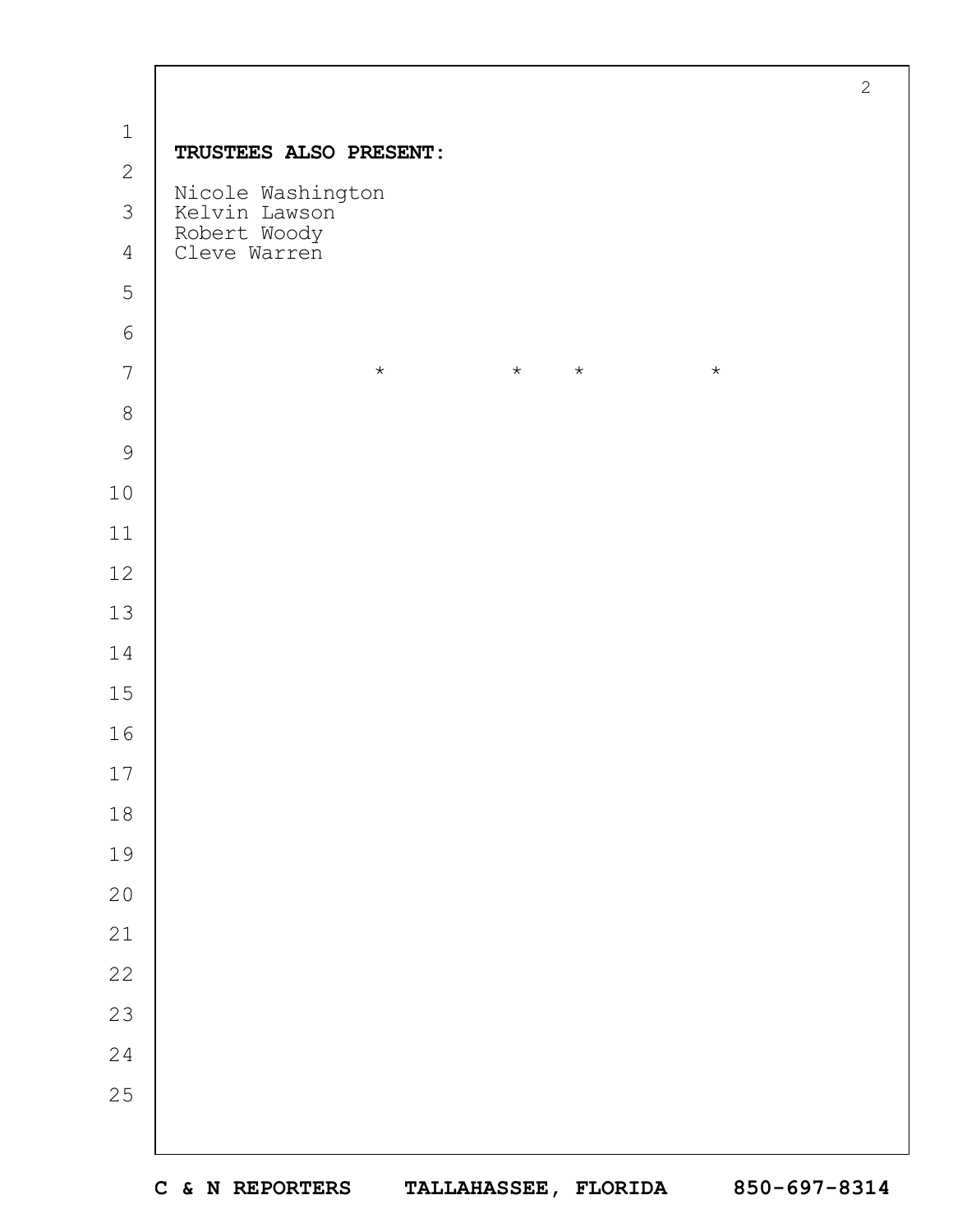1 2 3 4 5 6 7 8 9 10 11 12 13 14 15 16 17 18 19  $20$ 21 22 23 24 25 P R O C E E D I N G S TRUSTEE LAWSON: So, members, it looks like Trustee Moore is currently tied up and is not available to come on any earlier than the I believe scheduled 1 o'clock, so as much as I hate to do this, we may have to suspend the committee meetings until 1:00 p.m. because it looks like she is tied up in a work-related situation until at least one. So this gives everybody an opportunity for lunch. If there -- I don't think I'm violating any policy by suspending the meeting and then reconvening at one o'clock. President Mangum and University counsel, are we in compliance if we suspend until one p.m.? TRUSTEE CARTER: I do have a question. Can we see if the members of the Academic Affairs committee are available and we can move that? TRUSTEE LAWSON: I'm not sure who that was, but I'd be definitely willing to make an attempt to do that. TRUSTEE CARTER: This is Trustee Carter. I'm suggesting that we take it out of order. TRUSTEE LAWSON: Okay. Trustee Carter, so Trustee -- Jenny, if we could determine if we have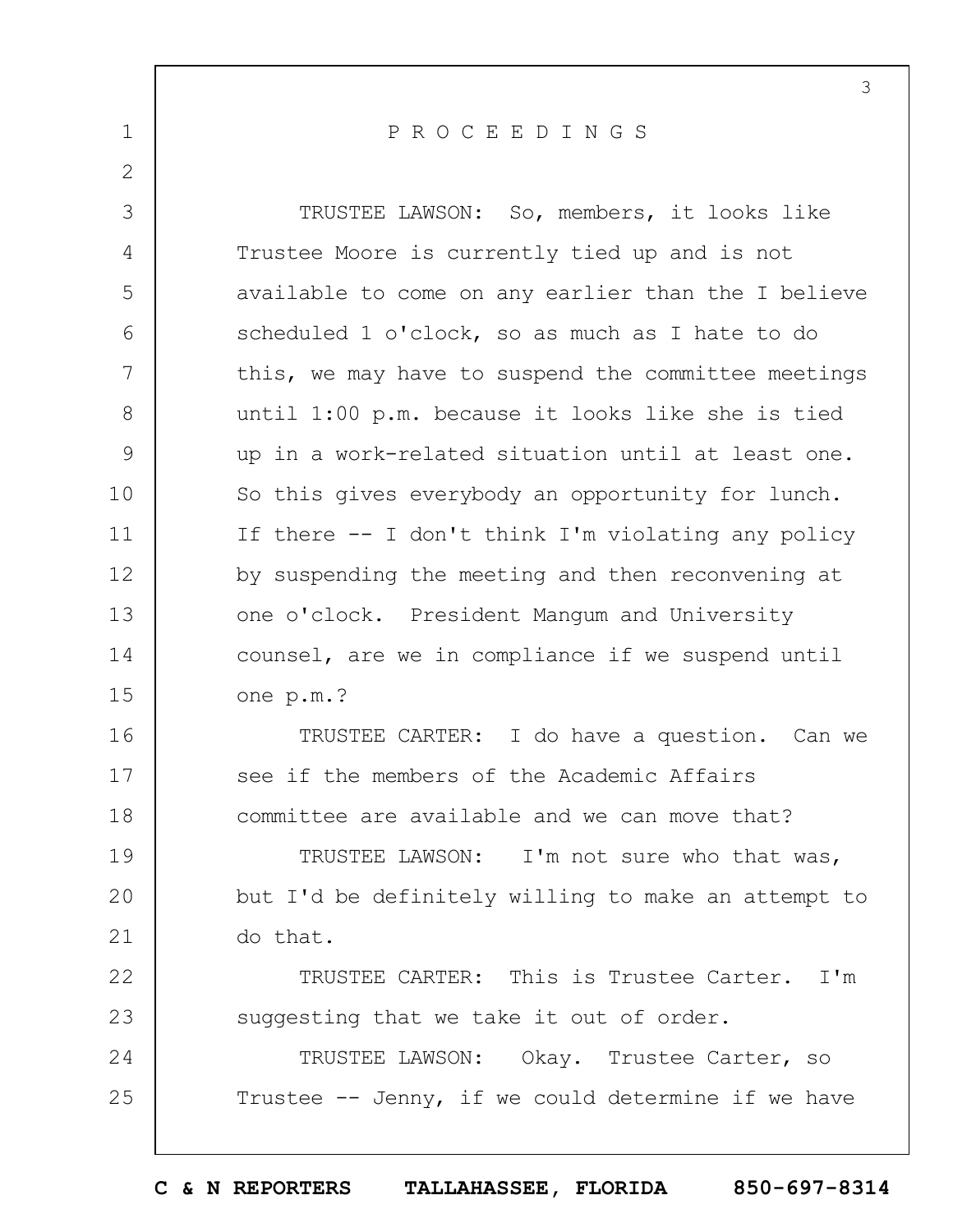1 2 3 4 5 6 7 8 9 10 11 12 13 14 15 16 17 18 19  $20$ 21 22 23 24 25 Trustee Graham, Shannon, Lawrence, and Dortch, then I'd be more than willing to move that meeting ahead. TRUSTEE DORTCH: Dortch is on. TRUSTEE LAWSON: Okay. TRUSTEE SHANNON: Trustee Shannon is here. TRUSTEE LAWSON: Shannon is on, okay. TRUSTEE LAWRENCE: James Lawrence is here. TRUSTEE LAWSON: All right. So we have a quorum. So, Trustee Carter, if you don't -- if you are up for it, I will relinquish to you as the Chair of the Athletic (sic) Affairs Committee. We will move forward with your Committee, and then we will make an attempt to reconvene with the Special Committee on Presidential Evaluation when Trustee Moore is available. TRUSTEE CARTER: Thank you very much, Mr. Chairman. And while we're at it, just since we're taking it out of order, our Provost is on her way here, but in the meantime  $-$  okay, so while the Provost is coming down, we can go ahead and proceed with our roll call, please. Okay. Let me call the roll then. Trustee Carter present. Trustee Dortch.

 $\Delta$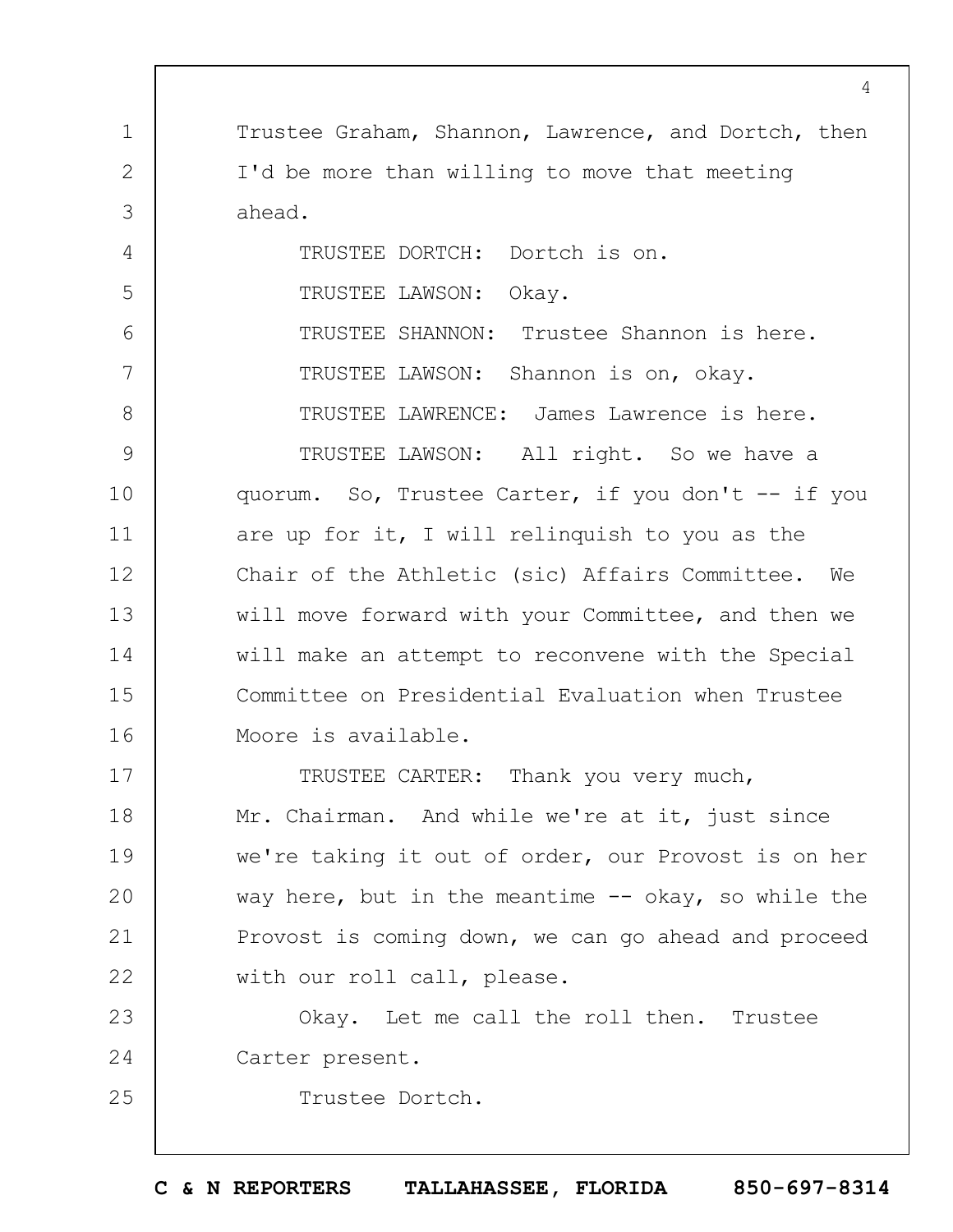1 2 3 4 5 6 7 8 9 10 11 12 13 14 15 16 17 18 19  $20$ 21 22 23 24 25 5 TRUSTEE DORTCH: Here. TRUSTEE CARTER: Trustee Graham. (NO RESPONSE). TRUSTEE CARTER: Trustee Lawrence. TRUSTEE LAWRENCE: Here. TRUSTEE CARTER: Trustee Shannon. TRUSTEE SHANNON: Here. TRUSTEE CARTER: Okay. It sounds like we've got a quorum. So you've had an opportunity, members, in the interim to look at the minutes from the December 10, 2015, meeting. Are there any questions or corrections for those minutes? (NO RESPONSE). TRUSTEE CARTER: Hearing none, we'll entertain a motion for adoption, please. TRUSTEE SHANNON: So moved. TRUSTEE CARTER: Do we have a second? TRUSTEE DORTCH: Second. TRUSTEE CARTER: It's been moved and properly seconded that we approve the minutes from our December 10, 2015 meeting. All those in favor let it be known by the sign of aye. (AFFIRMATIVE INDICATIONS). TRUSTEE CARTER: All those opposed. (NO RESPONSE).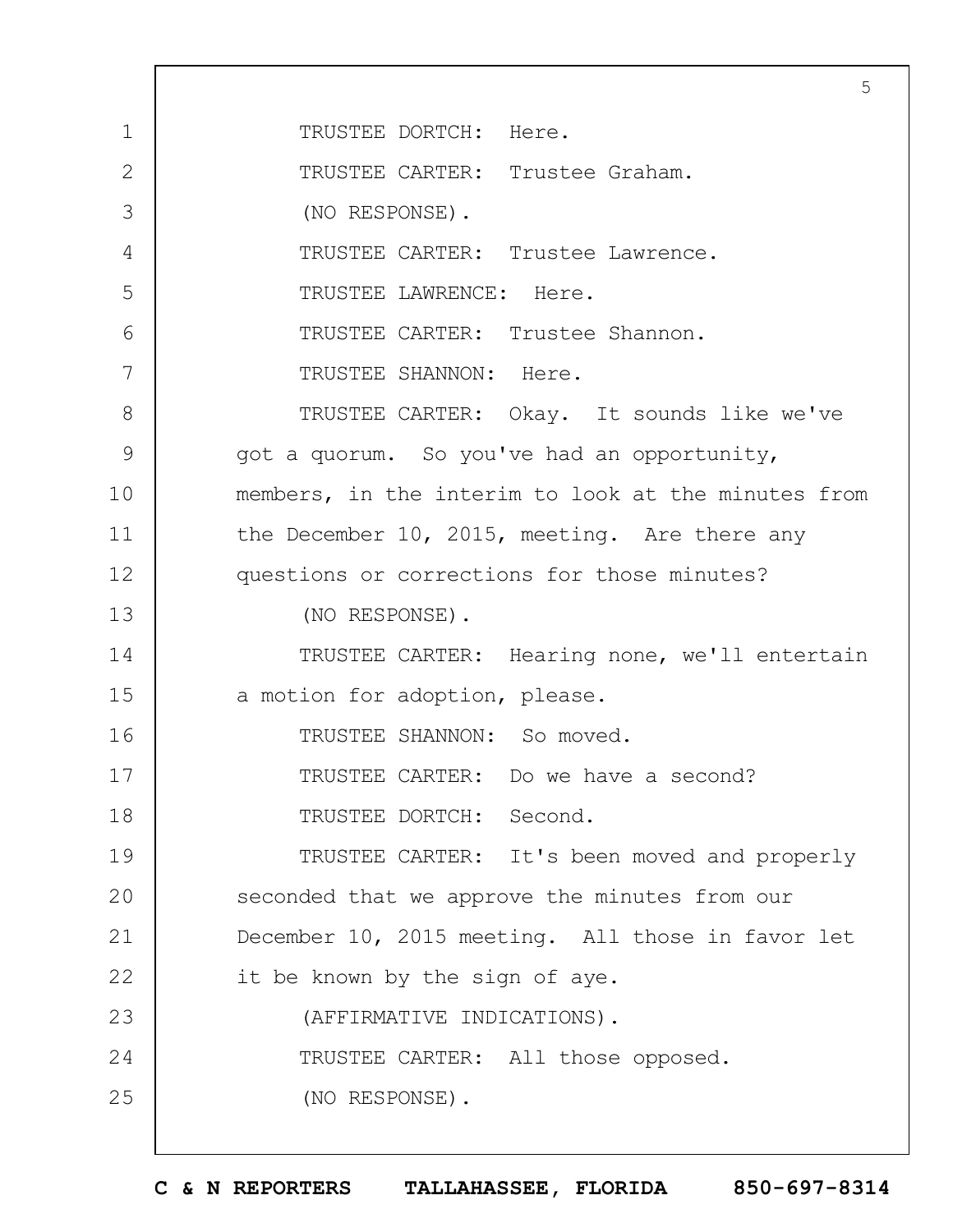TRUSTEE CARTER: Motion carries unanimously. Now we're getting ready for our action item. First would be tenure upon appointment. Provost David you're recognized.

1

2

3

4

25

5 6 7 8 9 10 11 12 13 14 15 16 PROVOST DAVID: Good morning. So tenure upon appointment is the process by which we are able to recruit highly qualified faculty to our campus. It is done in accordance with Article 15-8 of the Collective Bargaining Agreement which states that tenure may be granted to a faculty member by the Board at the time of the initial appointment upon recommendation of the appropriate administrator. In this case, it's the President. The administrator shall consider the recommendation of the department or equivalent unit prior to making his or her final tenure recommendation.

17 18 19  $20$ 21 22 23 24 Under our process, we have conferred with the appropriate chairs of the departments of the relevant folks who are being recommended. In one case internally what they then do is also send it up to the Collegiate Committee, Tenure and Appointment Committee, and then there's also a dean's recommendation for each one of these candidates.

They're all listed. Two are from the College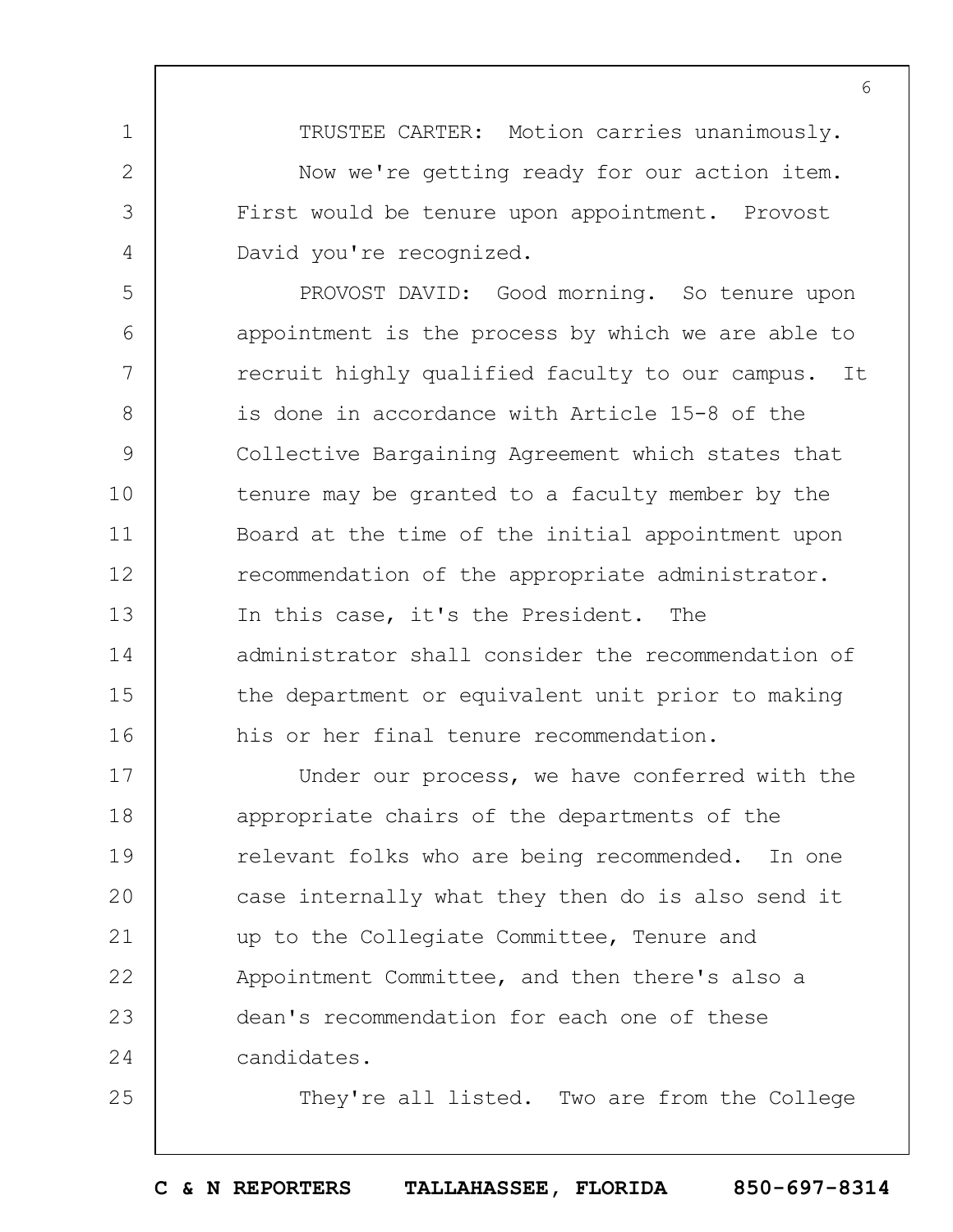of Education, Doctor Peggy Almond and Sarah Price. Another from the College of Education is Dean Traki Taylor. She is our new dean of the College of Education who started in the middle of January.

We also have from the College of Social Sciences, Arts and Humanities Ray Robertson who is in the political science department.

And finally we have Felicia Epps who is the newly appointed dean of the College of Law, and she started on January the 4th.

11 12 13 14 15 16 17 18 There are short biographies that have been provided in the materials and are available, and I am happy to answer any questions. I reviewed the applications, and then I also reviewed the applications and conferred with the President. These are technically the recommendations of the President, but I think I'm the point person for answering questions if you have any questions.

19  $20$ TRUSTEE CARTER: Are there any questions, members?

(NO RESPONSE).

1

2

3

4

5

6

7

8

9

10

21

22 23 24 25 TRUSTEE CARTER: Then we want to thank the Provost for providing this background information in advance so we'd have an opportunity to review this. I didn't hear any questions, so at this

**C & N REPORTERS TALLAHASSEE, FLORIDA 850-697-8314**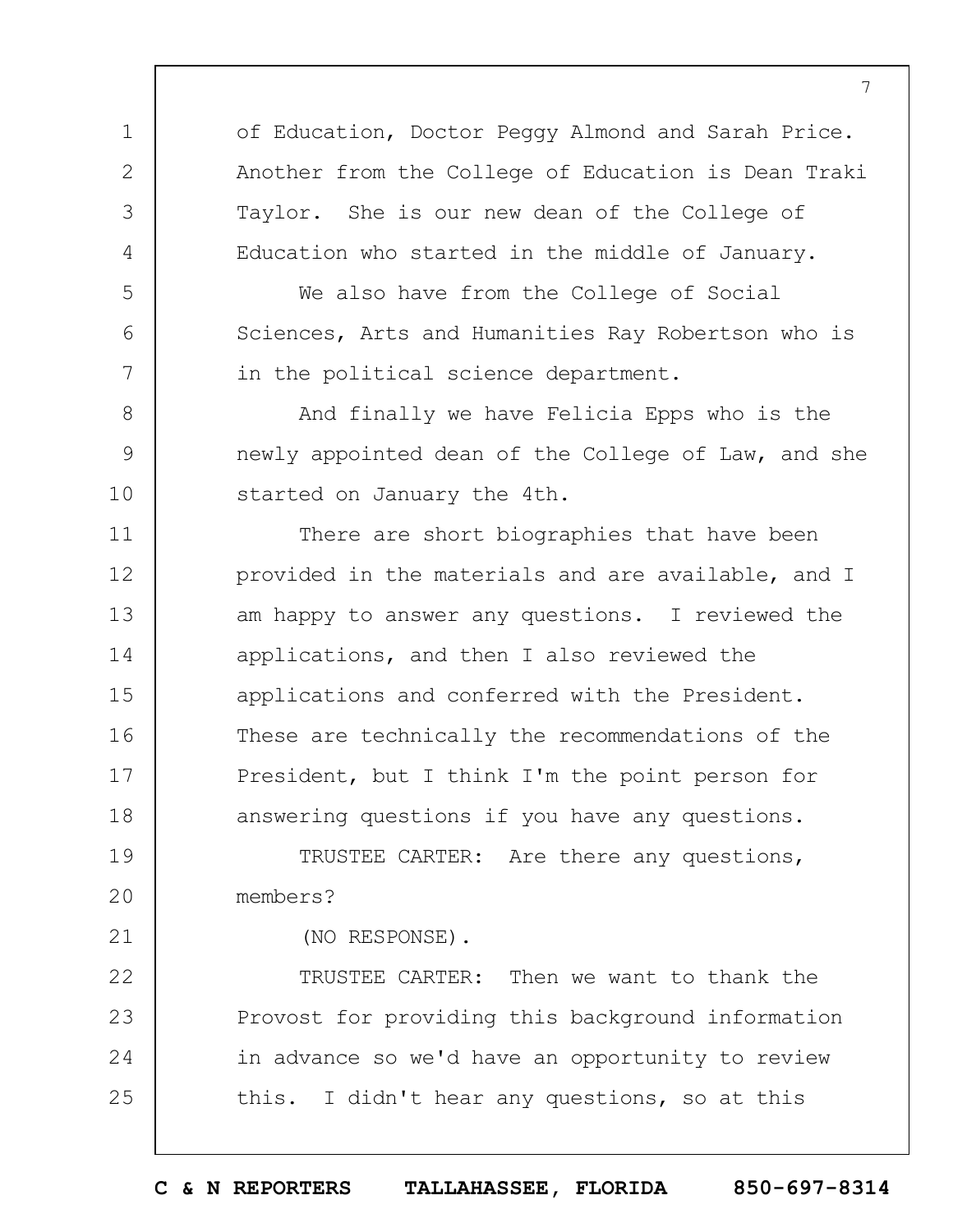|               | 8                                                   |
|---------------|-----------------------------------------------------|
| $\mathbf 1$   | point in time, we're open for a motion to approve   |
| $\mathbf{2}$  | this, all of them together at one time so we need a |
| 3             | motion to that effect, please.                      |
| 4             | TRUSTEE DORTCH: So moved.                           |
| 5             | TRUSTEE CARTER: It's been moved. Is there a         |
| 6             | second?                                             |
| 7             | TRUSTEE SHANNON: Second.                            |
| $8\,$         | TRUSTEE CARTER: All those in favor let it be        |
| $\mathcal{G}$ | known by the sign of aye.                           |
| 10            | (AFFIRMATIVE INDICATIONS).                          |
| 11            | TRUSTEE CARTER: All those opposed.                  |
| 12            | (NO RESPONSE).                                      |
| 13            | TRUSTEE CARTER: It passed unanimous.                |
| 14            | Madam Provost, you're recognized again for          |
| 15            | sabbatical and professional development leave.      |
| 16            | PROVOST DAVID: Thank you, Chairman Carter.          |
| 17            | The sabbatical and professional development         |
| 18            | leave, this is the policy that provides faculty     |
| 19            | and -- for development to leave staff members with  |
| 20            | the opportunity to have time to engage in scholarly |
| 21            | research or professional development that will      |
| 22            | support their activities as faculty or staff        |
| 23            | respectfully moving forward.                        |
| 24            | Applications are considered by a sabbatical         |
| 25            | and professional development leave committee.       |
|               |                                                     |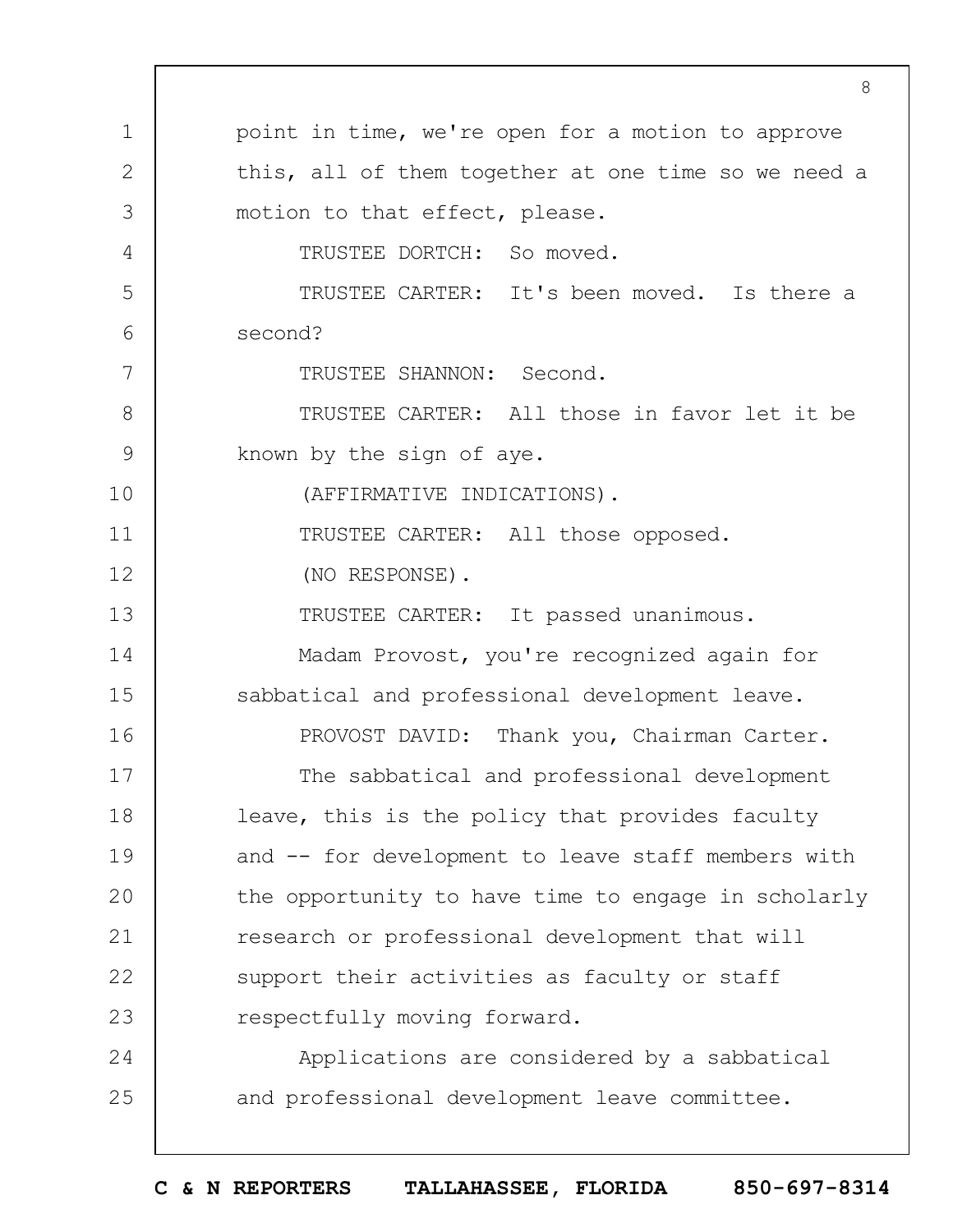There is a competitive process for the bulk of the sabbaticals. There are also sabbaticals that are provided for faculty on a timing basis, after a certain amount of time and being actively engaged in scholarship and teaching.

1

2

3

4

5

6 7 8 9 10 11 12 13 14 15 16 17 18 19  $20$ 21 22 The recommendations that are presented here have been vetted by the Committee, and the Committee has recommended for professors from the College of Law, Randall Abate; Lily Ann Brown, who is an associate professor in social sciences arts and humanities; Valerie Goodwin, who is in architecture and engineering tech; C. Perry Brown who is in pharmacy and pharmaceutical sciences; Elizabeth Lewis, who is in architecture and engineering technology; Marissa Lewis, who is in allied health sciences; and Alfreda Lorenzo and Mehboob Sheikh who are both in agricultural and food sciences for sabbatical leaves. And then there are professional development leaves that have been recommended for Elizabeth Dawson, who is a research associate in social sciences, arts and humanities.

23 24 25 The description of the projects that have been considered and approved by the Committee follows, and I'm happy to answer any questions.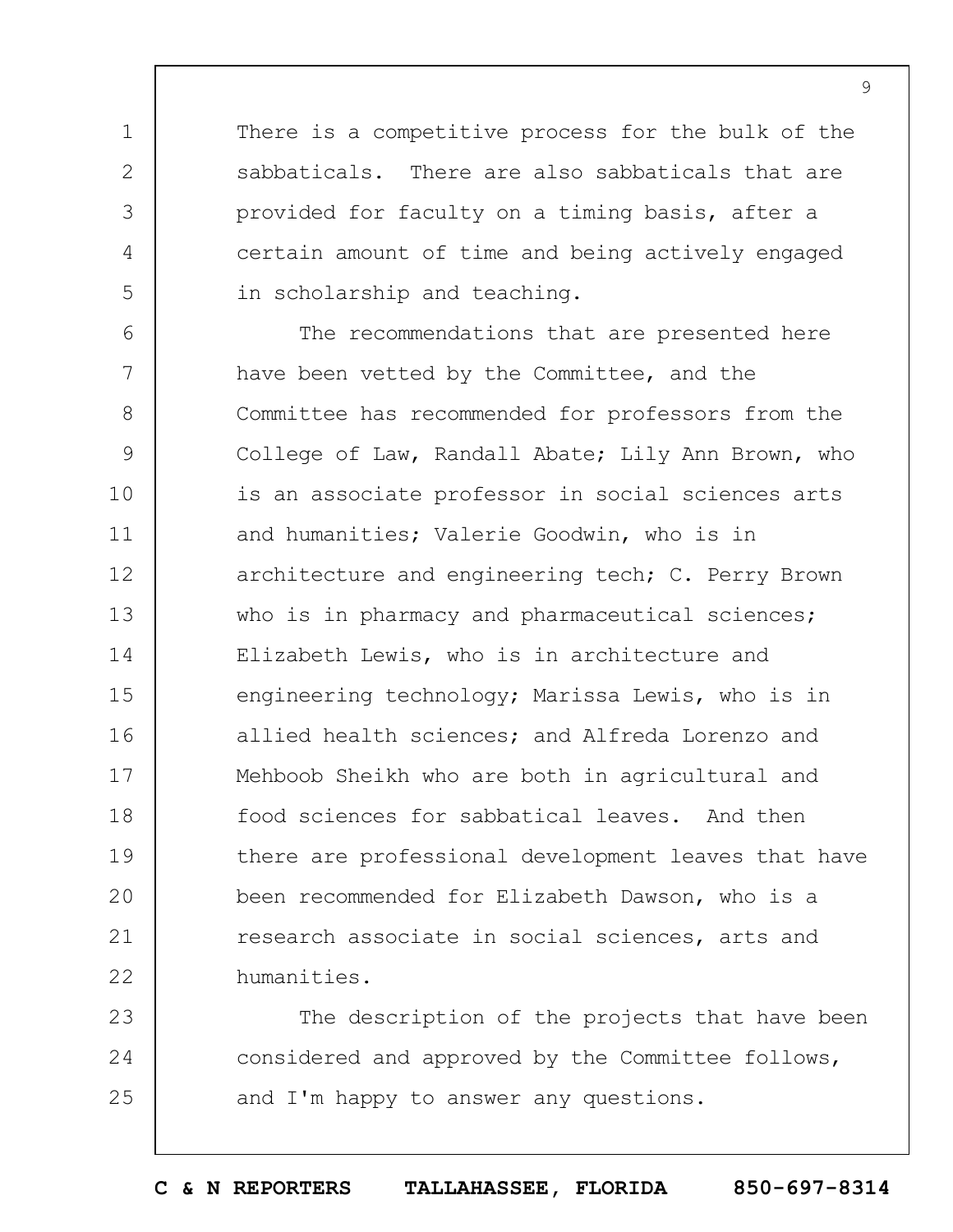TRUSTEE CARTER: Members, are there any questions?

(NO RESPONSE).

1

2

3

4 5 6 7 8 9 10 11 12 13 14 15 16 17 18 19  $20$ 21 22 TRUSTEE CARTER: No question, just from a personal standpoint, I was really exited to see on our -- the research that Doctor Dawson is doing and that it's going to update the history of the University. I noticed, Trustee Lawrence and Trustee McCoy, when we were here for our orientation, we had an opportunity to go over and see the archives in terms of a lot of the tremendous work that they're doing over there. And I think this is going to be a tremendous opportunity for us to bring the history of this University forward as we go to make sure -- and also, it's just kind of inside of -- if you don't know your history, you know, it's kind of  $-$  it's just not a good thing to do. So I think it's really great that we have faculty members that are willing to take their time to do professional development and also do something that's going to benefit the University.

23 24 25 So with that, members, the Chair is now open for a motion to approve of the sabbatical and professional development leave.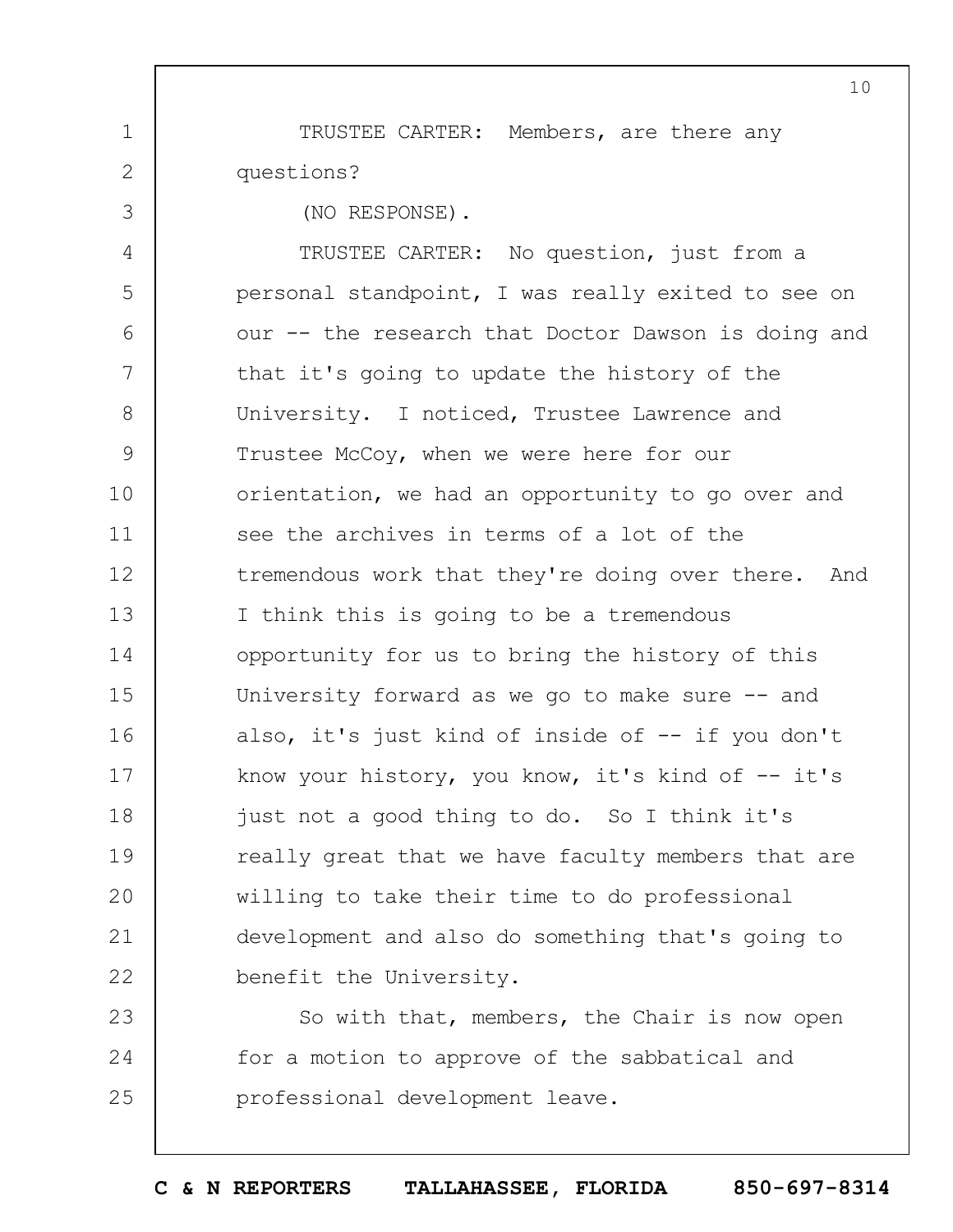1 2 3 4 5 6 7 8 9 10 11 12 13 14 15 16 17 18 19  $20$ 21 22 23 24 25 11 TRUSTEE LAWRENCE: So moved. TRUSTEE DORTCH: Second. TRUSTEE CARTER: All those in favor, let it be known by the sign of aye. (AFFIRMATIVE INDICATIONS). TRUSTEE CARTER: All those opposed like sign. (NO RESPONSE). TRUSTEE CARTER: Thank you so kindly. PROVOST DAVID: And if I can just as a followup. TRUSTEE CARTER: Provost David. PROVOST DAVID: Last year when this was presented, there was a request to know what happens in terms of reporting on the activities. We are in the process of collecting the reports for those who went on sabbatical leave last year, and once those are collected, we will have them posted on our faculty development website. TRUSTEE CARTER: Members, based upon your agenda, I want to kind of do something a little bit different rather than going directly to the Division of the Academic Affairs update. I'd like to give the Provost, just for a moment, to bring us -- provide us an update on our performance metrics.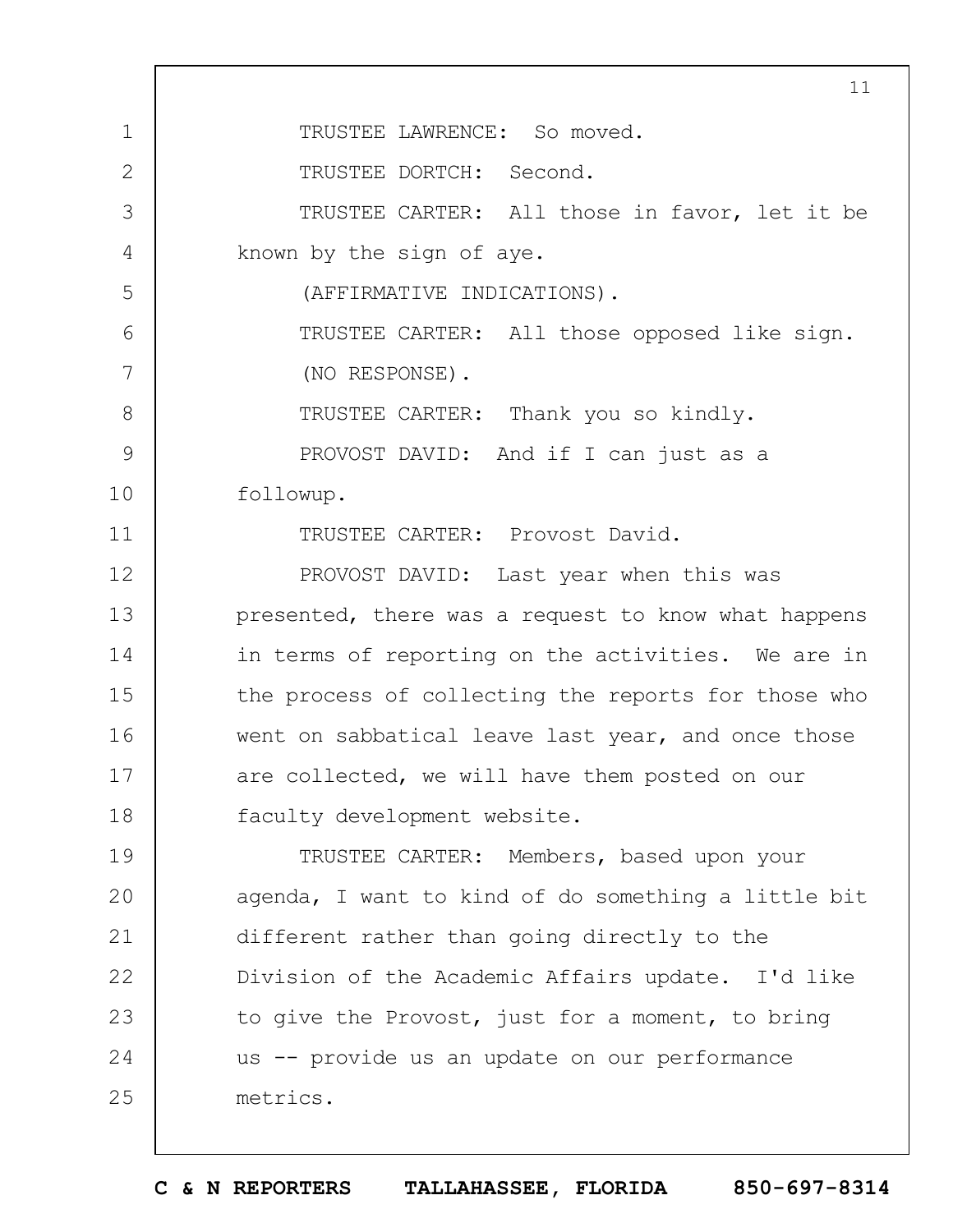1 2 3 4 5 6 7 8 9 10 11 12 13 14 15 16 17 18 19  $20$ 21 22 23 24 25 And I'd like for you to understand, members, just from a -- as your Chair, I'd prefer for us to always have an update at any and all of our meetings as it regards to this matter, pertaining to our performance metrics. It's very, very important to us, as you all know, and I want us to be able to kind of have an idea as to where we're going, where we are at all times so just in case you find yourself someplace and somebody sticks a microphone in your face, at least you'll be able to intelligently decide whether or not you want to respond. Provost David, you're recognized. PROVOST DAVID: Thank you, Chairman Carter. So I am always happy to talk about the performance funding metrics. As I have said, there are many things about performance funding that you can -- TRUSTEE CARTER: Excuse me, Madam Provost. There should be a slide in your presentations on that, members. PROVOST DAVID: There are many things that you can talk about in terms of performance funding, but in terms of benchmarking where we are that is something I'm always interested in, engaged in, and

**C & N REPORTERS TALLAHASSEE, FLORIDA 850-697-8314**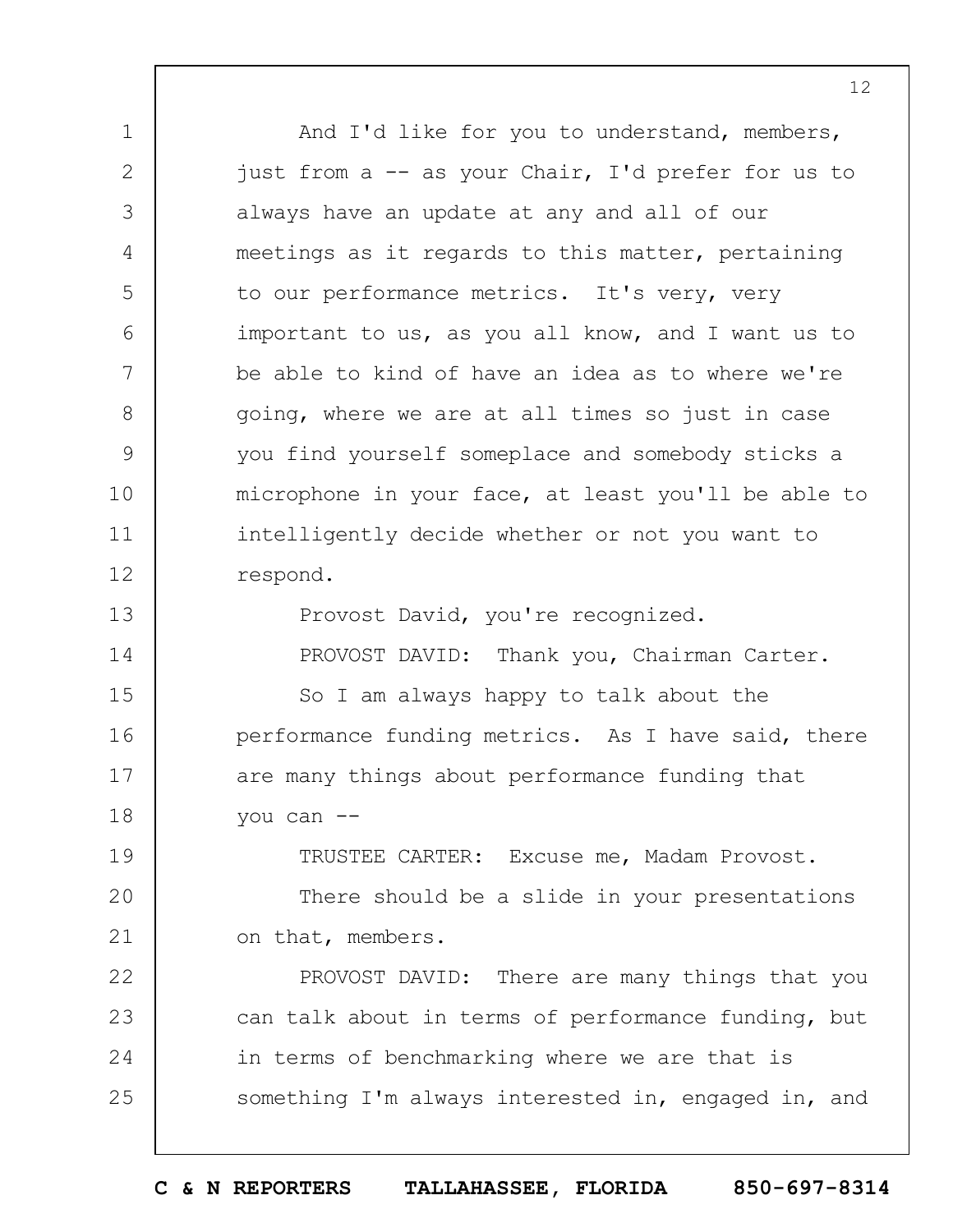keeping track of.

1

2

3

4

5

6

7

8

9

10

11

12

13

14

As was mentioned, what I have provided as what I thought would be a helpful starting point, particularly for those who might be new to the Board is our performance funding piece from our work plan which was approved last summer, and it's our performance funding goals. Typically these goals are only listed out for five years, but we wanted to be proactive and show where we want to be as a best-in-class land grant institution with a doctoral footprint and a global perspective, and so we put ours out to 2021 to show the trajectory that we believe is the appropriate trajectory for the Florida Agricultural and Mechanical University.

15 16 17 18 19  $20$ 21 22 23 24 25 I'll just walk through the ten performance funding metrics as a basic primer, and then I'm happy to answer any questions. Also in the room is Doctor Beverly Barrington who can help me hopefully if I stumble on some of these. I can tell you that the performance funding metrics formulas are complicated. We actually are always trying to understand how we can move the needle forward. And so one of the things we've done is had a conversation about this in the past couple of weeks, and we have scheduled time to go talk with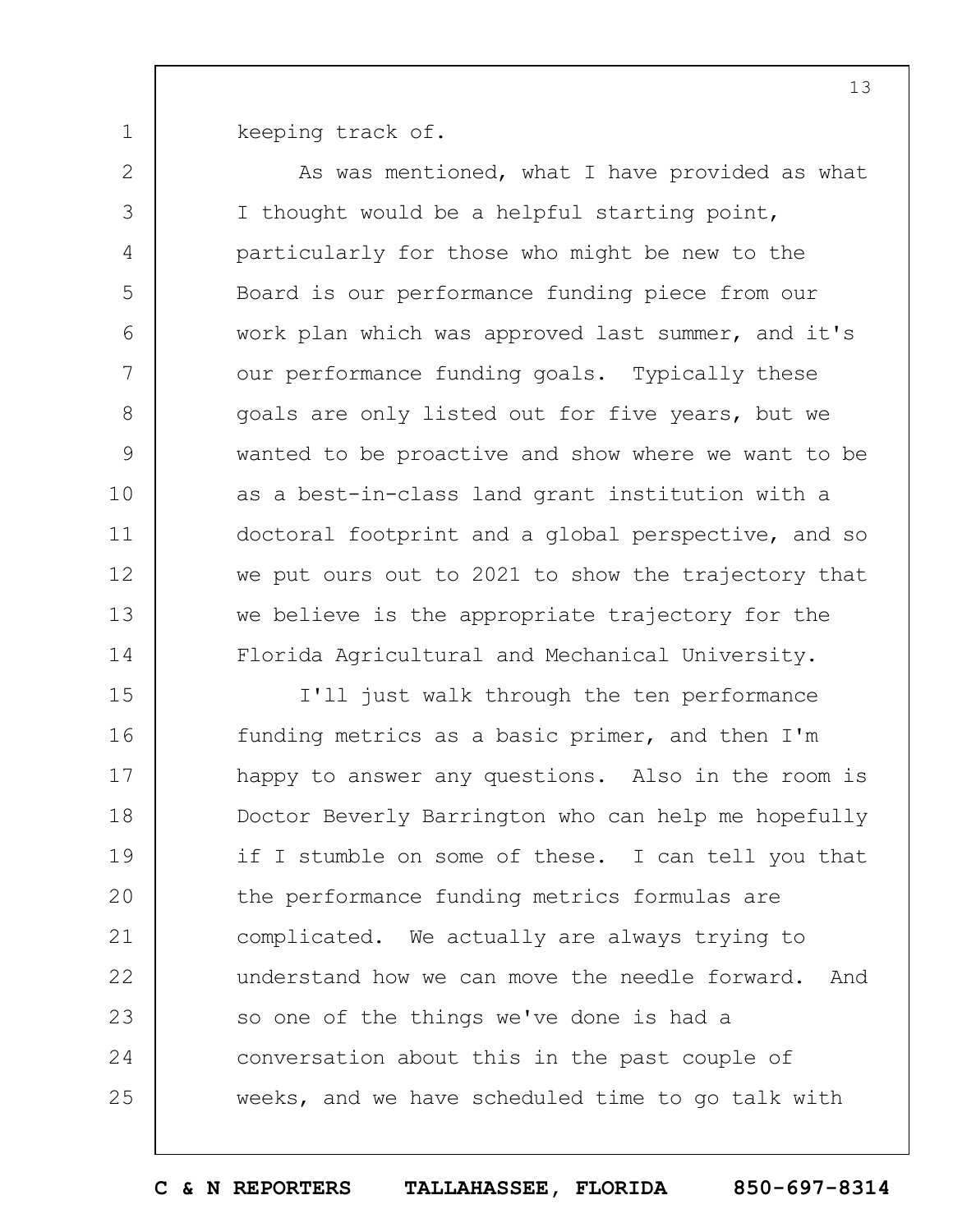the Board and the people on the Board who understand the formulas far better than just about anybody else, to make sure that the strategies that I'll tell you about that we are working on already and plan to deploy in the near future will actually help move us forward in the way that we anticipate.

1

2

3

4

5

6

7

8 9 10 11 12 13 14 15 16 17 18 19  $20$ 21 22 There are eight performance funding metrics that are common to all of the SUS institutions, and then there are two special performance funding metrics, one of which has been chosen by the Board of Governors and one of which is chosen by the Board of Trustees. Taking it from the top on this slide, the first performance funding metric is the percent of bachelor graduates employed or continuing their education in the United States one year after graduation. This is a snapshot, so one year after they graduate, how many of our students are employed and how many  $--$  excuse me, how many of our graduates are employed and how many of our graduates are continuing their education in some kind of a graduate or professional program.

23 24 25 Our numbers are 69%. Our goals are to increase this over the five years that we have mapped out to 76%. This is actually a metric where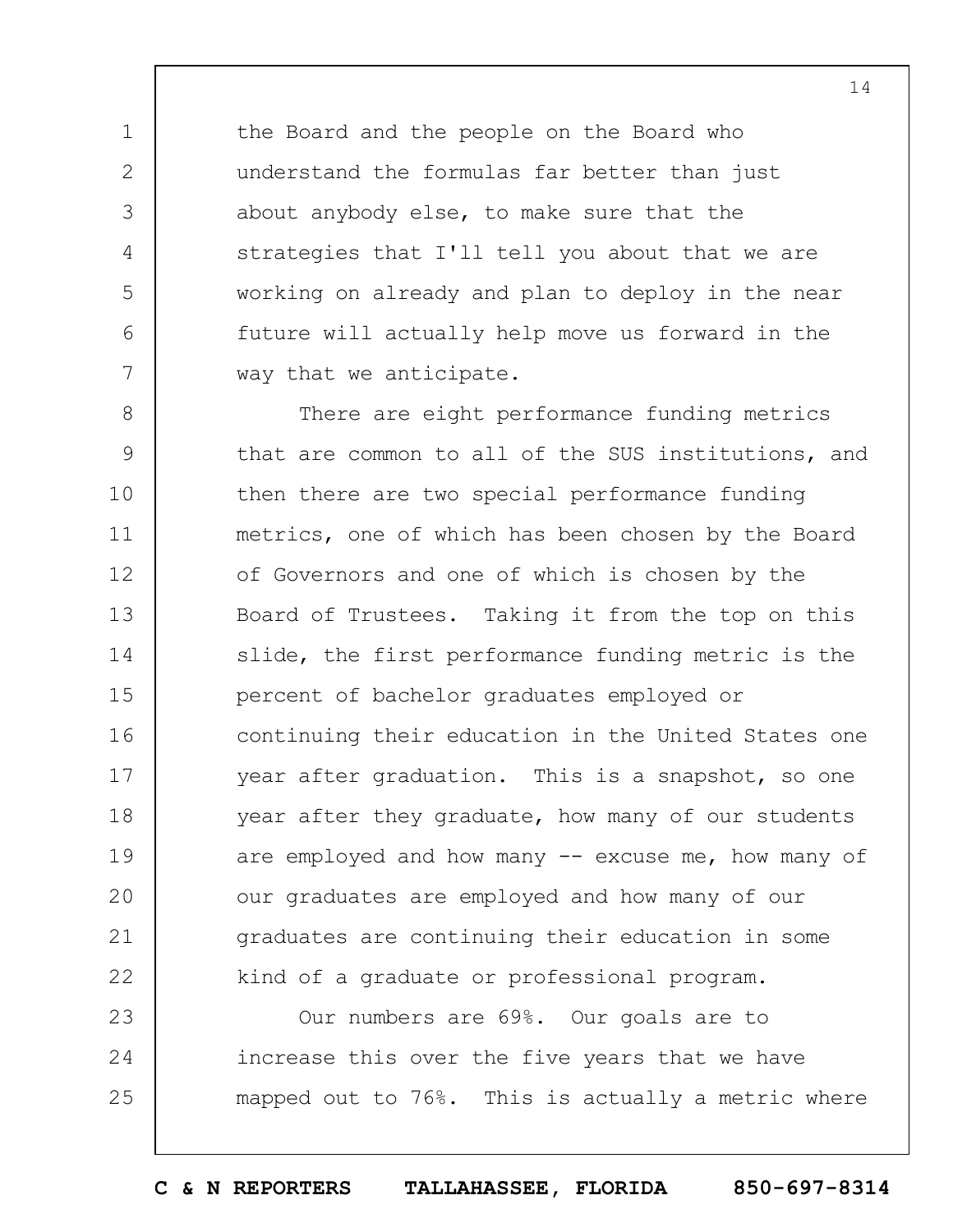there was discussion, and a change has now been incorporated which will take into effect next year. The change that was incorporated is to only count as employed those graduates who have an earnings of more than \$25,000.

1

2

3

4

5

6

7

8

9

10

11

12

This is going to have an impact on all of the universities. It will have a slightly larger impact on our university. I will say that there was a vigorous discussion about this in the Council of Provosts. Most provosts were somewhat concerned about having this change adopted, but we will do what we can to move forward.

13 14 15 16 17 18 19  $20$ 21 22 23 24 25 One of the interesting things that is presented as a bit of a conundrum is the fact that one of the strategic degrees is education, and in early childhood education, particularly graduates who might be working in daycare settings, salaries in our region are regularly below \$25,000. So on the one hand, we're encouraging this as a degree and as a critical need for our state; but on the other hand, we're kind of penalizing the institutions for meeting that need because the students are not able to command the salaries that will take them above the 25,000 mark. We'll work through this to the best that we can.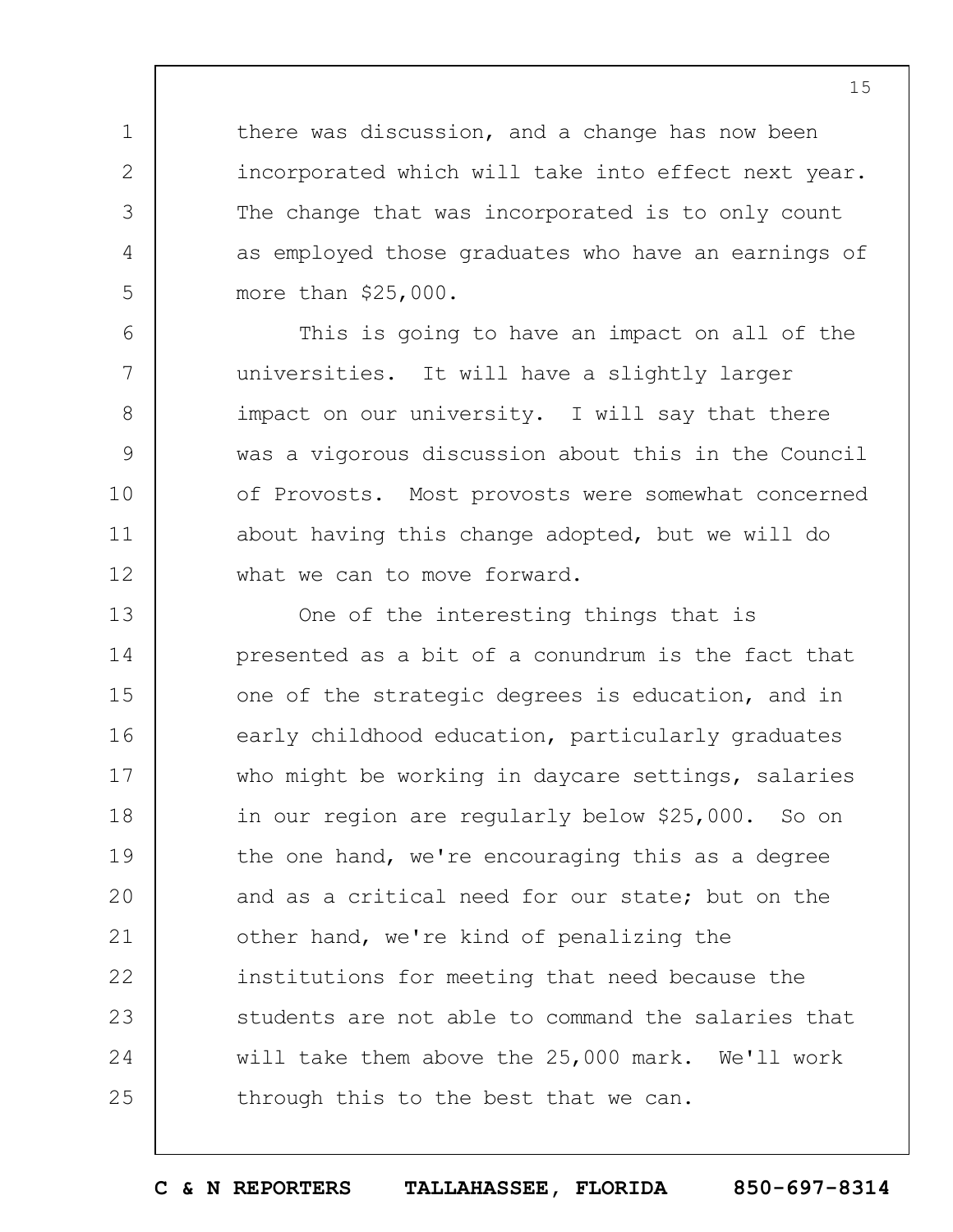1 2 3 4 5 6 7 8 9 10 11 12 13 14 15 16 17 18 19  $20$ 21 22 23 24 25 The second benchmark that's here is median wages of bachelor graduates employed full time in Florida one year after graduation. This is another challenge for us. Ours is actually not so bad, 28,800 in terms of benchmarking against the other institutions, but it is a challenge for us because a lot of our students are very highly qualified and sought after outside of the state. And so to the extent that the metric focuses on the salaries of folks who are still in Florida, it doesn't count some of our SBI graduates, for example, who might be recruited to New York or California or Michigan or Chicago at very, very competitive salaries in the 80 to  $-$  you know, \$80,000 range, that they don't come into our metric. Another -- CHAIRMAN WARREN: Mr. Chair, this is Trustee Warren. May I ask a question? TRUSTEE CARTER: You're recognized, sir. CHAIRMAN WARREN: Thank you. Provost David, may I offer a suggestion maybe before our -- this presentation is for our edification and not necessarily for submission, if you will, to the Board of Governors. PROVOST DAVID: Uh-huh.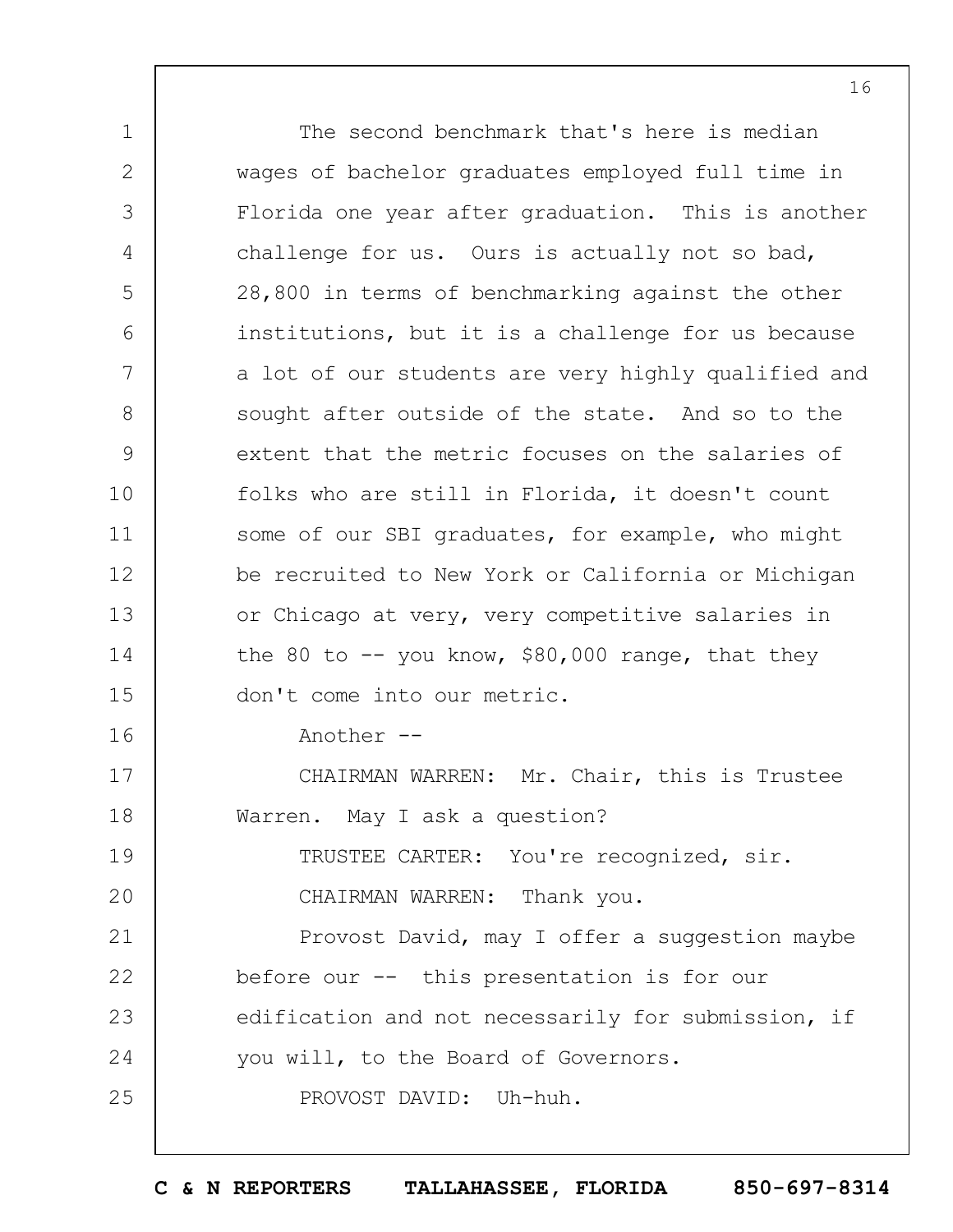CHAIRMAN WARREN: But I think for purposes of our Board of Trustees it's important for all to keep note of the fact of where our folks go, broadly speaking, as opposed to this narrow pleasure here. So if it's possible to insert somewhere in this report as it's presented to us so that we don't get lost on the narrow focus, and I know we're talking now performance funding metrics. PROVOST DAVID: Uh-huh.

1

2

3

4

5

6

7

8

9

10 11 12 13 14 CHAIRMAN WARREN: But there's much to be proud of in terms of where FAMU graduates go nationally and internationally, and you don't get that  $-$ - you don't get a gist or a sense of that looking at this report.

15 16 17 18 19  $20$ 21 22 23 24 25 PROVOST DAVID: Thank you for that suggestion. When we were helping to prepare the President to respond to the Governor's challenge for employment, we started looking into that information. One of the reasons why this information is collected by the Board is because they have access to some resources that we don't have access -- to which we don't have access. Most notably is they have the ability to track students based on their Social Security numbers through reported databases. We have to rely on what our students report as they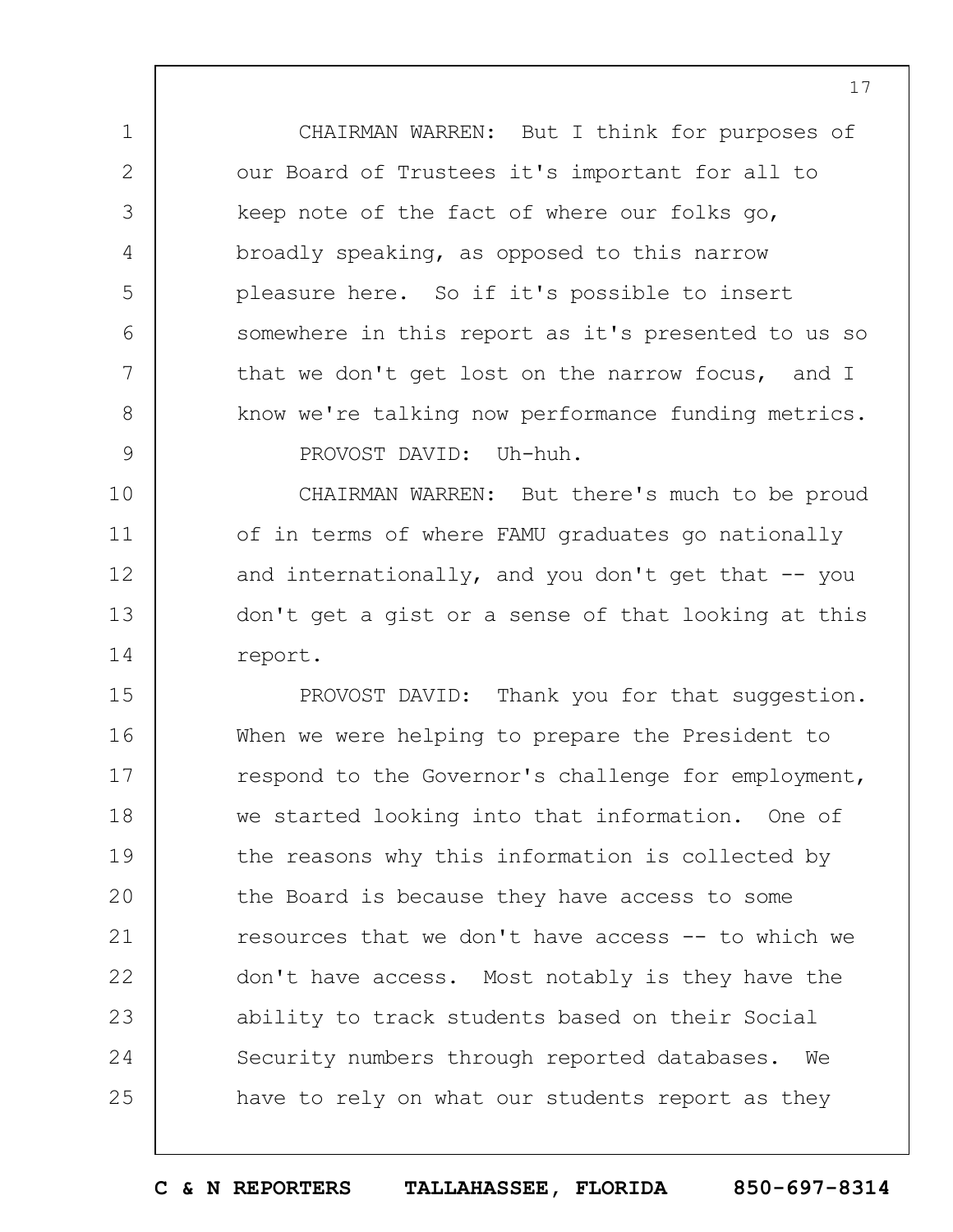graduate; and as I think Trustee Washington raised in her earlier comments, trying to figure out and get information from students as they're out the door can sometimes be a challenge.

1

2

3

4

5

6

7

8

9

10

11

12

13

14

15

16

We do have survey information, and what I will try and do is see if we can generate a report that just gives some broad parameters; but I just want to caution you that it's going to be somewhat incomplete. But it does tell a very helpful and important story about the fact that our students have a national reach when they're going out into the world.

So I thank you for that suggestion, and I'm sure I will have something more for you, if not by the March 10th Board meeting, by certainly the next time the Academic Affairs Committee meeting meets.

17 18 19  $20$ 21 22 23 24 25 TRUSTEE DORTCH: This is Trustee Dortch. Would we not gather that data anyway to have as information on a national basis? It would appear to me it would still work well and bode well as we're looking at corporate America and as we even do recruiting, that in spite of the state only asking for those in Florida, we should -- I would think we would have that anyway, that data, because it also becomes a great tool for us for fund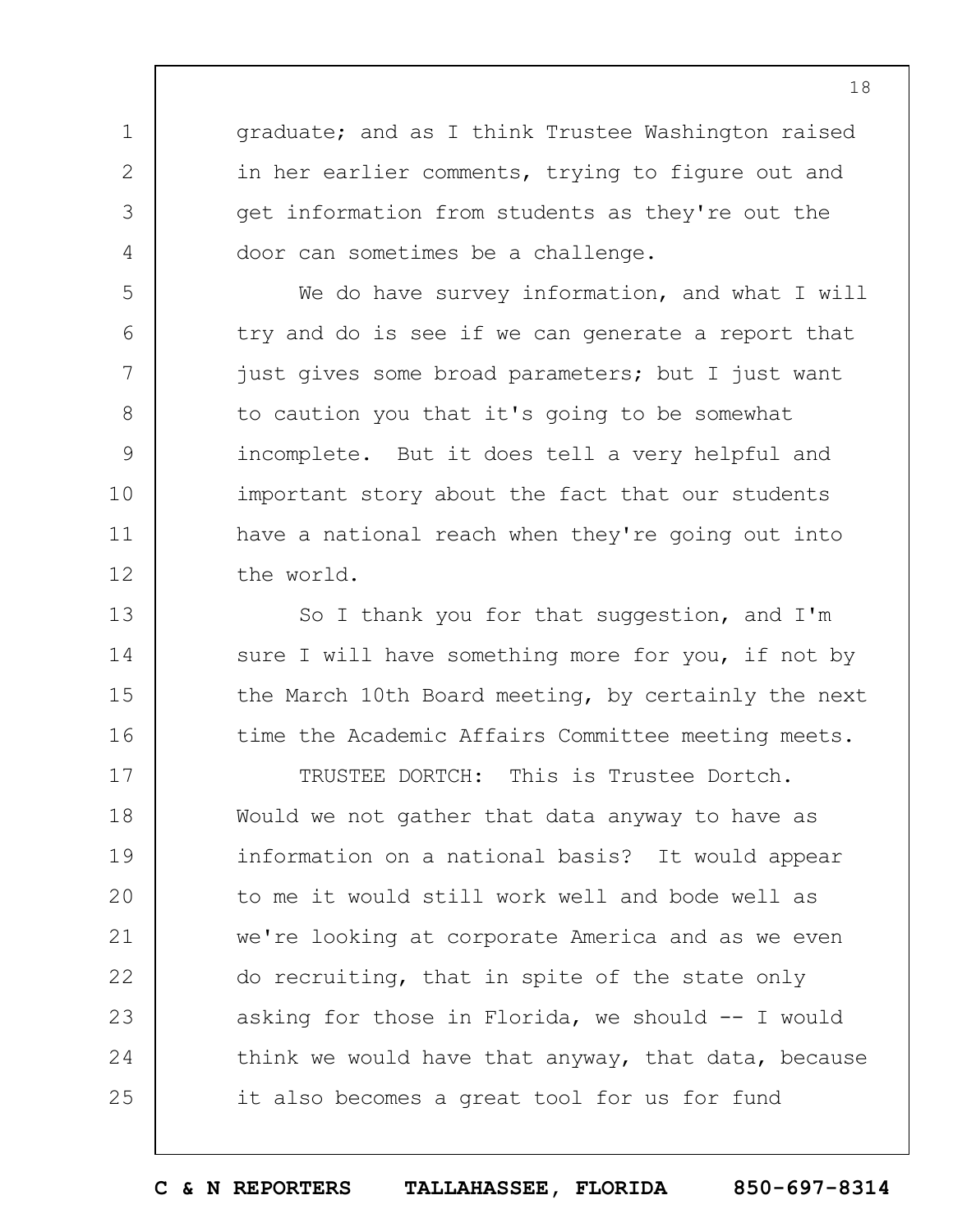development if we know the categories of our graduates.

1

2

3

4

5

6

7

And then the other question is: What percentage are we getting in return from the surveys to be able to accurately say we -- you know, we're giving numbers of our employment in Florida. How accurate is that data?

8 9 10 11 12 PROVOST DAVID: So we do have information about where our students are going. We don't necessarily have the wage data, and we don't necessarily have complete data because it's based on students reporting.

13 14 15 16 17 18 19  $20$ 21 22 23 24 25 We don't collect the data for this particular metric. The Board of Governors collects the data by looking into databases and using tax ID numbers to see who's employed and to do a snapshot of their wages. So we do have information. SBI, for example, regularly touts it. We certainly track it through our career services center, we certainly have information. It's just not going to be the same kind of information that will lead to a number as the kind of number is reported here just because we don't have quite as much ability to garner the specifics as the state does through its reach.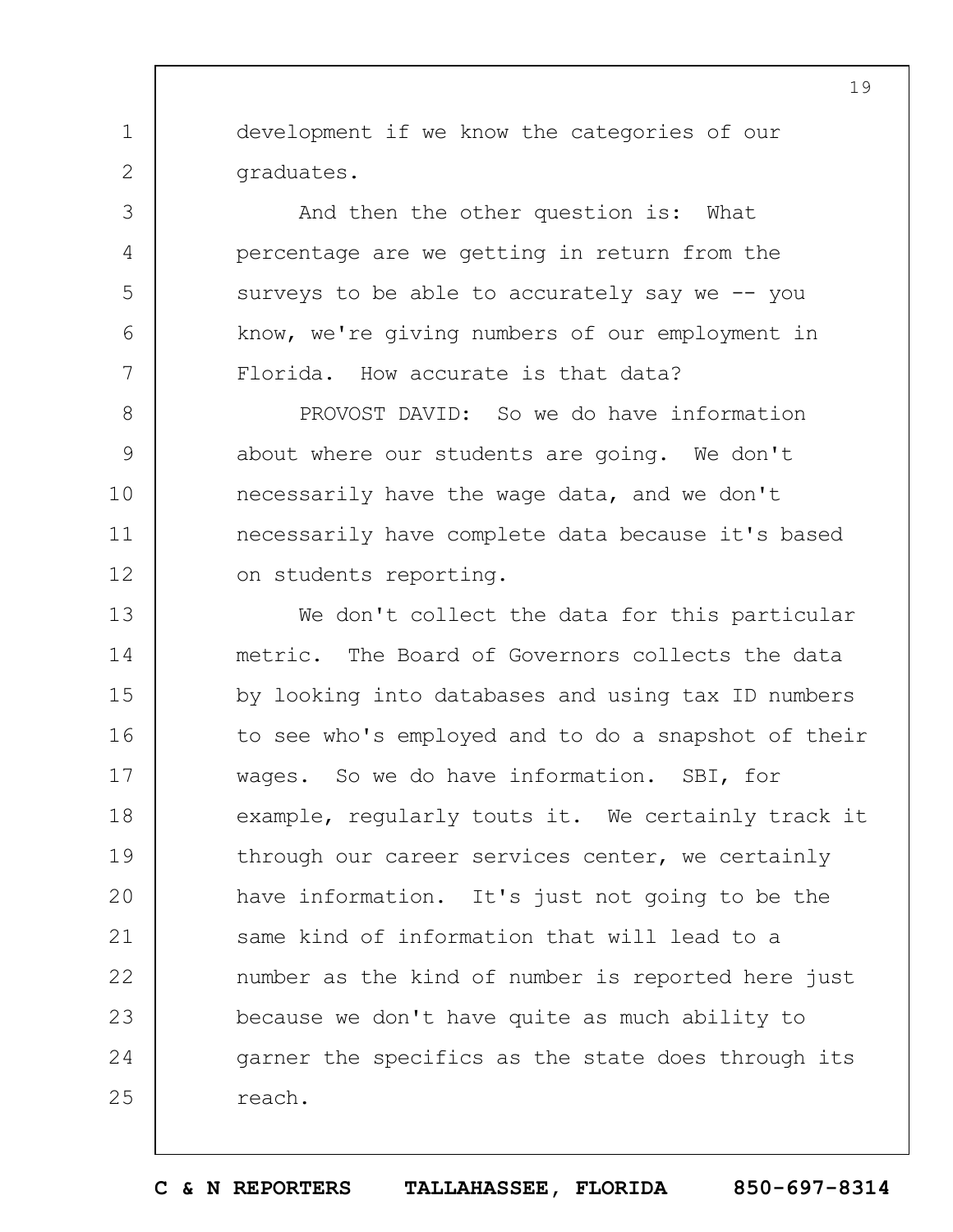TRUSTEE DORTCH: Okay.

1

2 3 4 5 6 7 8 9 10 11 12 13 14 15 16 17 18 19 TRUSTEE CARTER: But what we'll do is we'll gather that information, and then we can kind of look and see, give the Provost a little discretion on how she assembles that. And we can also look at that and see how we go forward and use it as mostly planning materials. Instead of putting a note on this chart here which is required by the Board of Governors, at least we can have that data on a separate form, Mr. Chairman, that we can all kind of look at it and then maybe look across some trends or maybe look at some other -- for an example, one of the things that the Provost said about the folks that are working in early childhood, particularly up here in the Panhandle, that data may not necessarily be exciting to the Board of Governors but it's certainly some data that we could look at and maybe look at some good decisions.

 $20$ 21 22 23 24 25 So I think that as we go forward this is good to give the feedback and the information to our Provost so she can come up with our  $-$ - you know, with your discretion to put it in a form that's readily identifiable and easily digestible to her. PROVOST DAVID: I will do my best.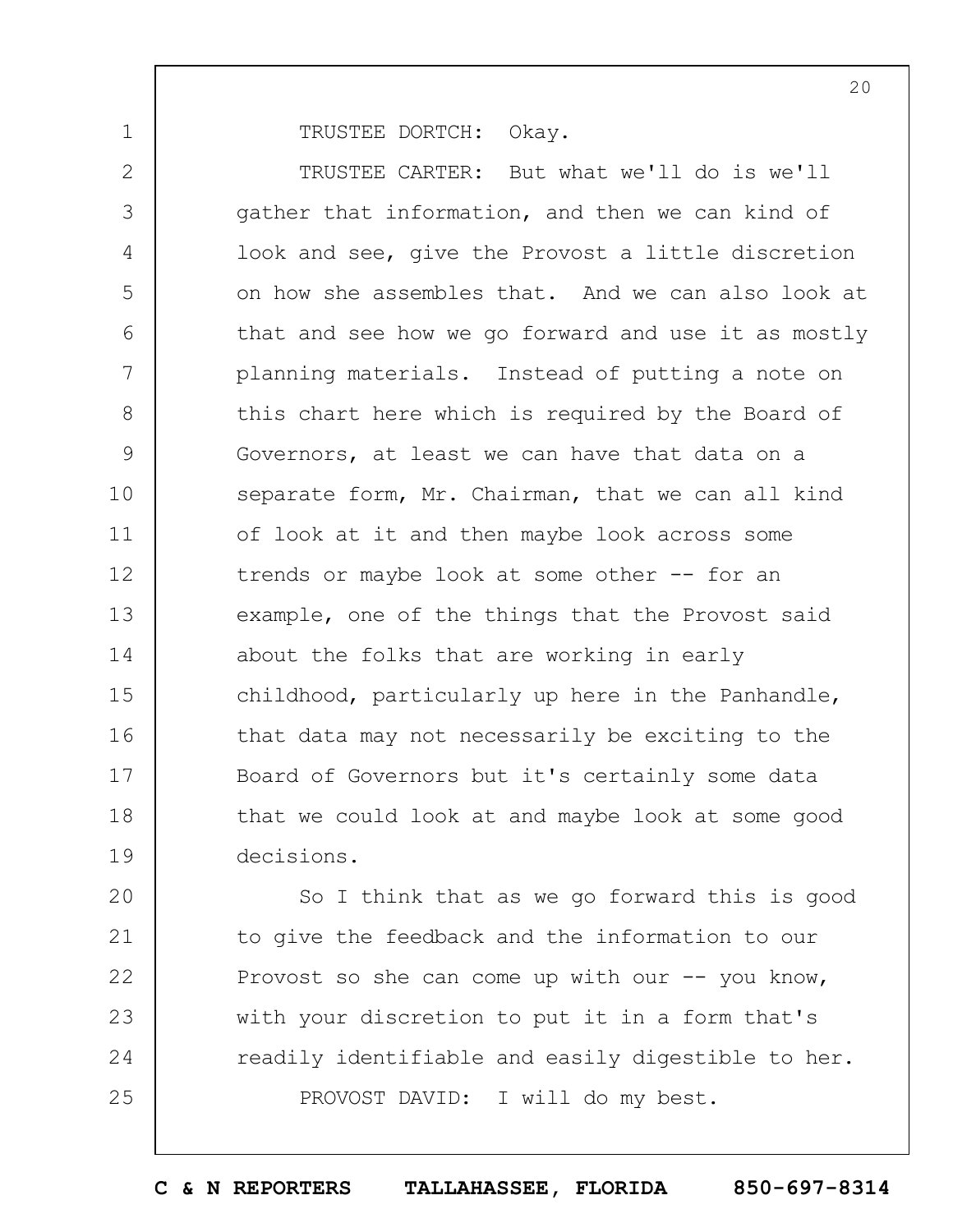TRUSTEE CARTER: Okay. All right. Is that okay, members?

(AFFIRMATIVE INDICATIONS).

1

2

3

4

5

6

7

8

TRUSTEE CARTER: Thank you. You may proceed. PROVOST DAVID: The next metric is the average cost per bachelor's degree, and to speak on behalf of, I think, all of the provosts, this is the most confusing and the most challenged of the metrics.

9 10 11 12 13 14 15 16 17 18 19  $20$ What the Board of Governors is attempting to do with this is to take the direct and indirect cost of education which includes faculty salaries, advising salaries, and other things that have been identified as being specifically related to the educational experience and then to throw into the pot -- and I'm really understandably going to be vague -- the amount of tuition revenue that's generated, the number of hours and credit hours that's generated; and throwing all of that together, they come up with something called "cost to degree."

21 22 23 24 25 Our number is I believe the highest in a State University System next to New College. There are a number of reasons why we think that is the case and we're working on it. One has to do with the number of credit hours that our students take on average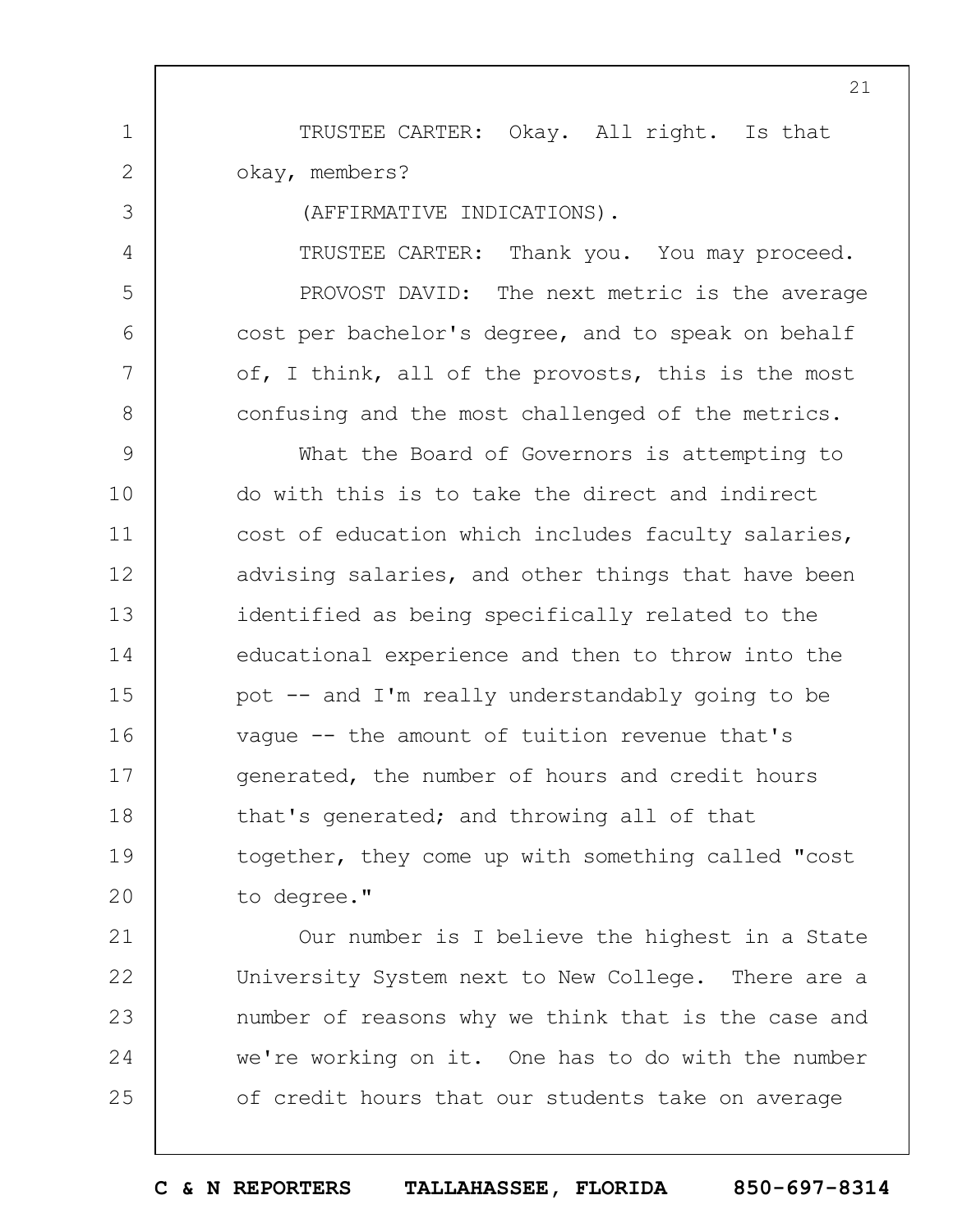per semester; another is based on the size of our classes and how efficiently and effectively we are deploying our faculty; another is certainly related to the number of excess credit hours that our students are taking, that that actually feeds into the calculations in a variety of different ways for more than one of the metrics. So we're working on trying to make progress on this.

1

2

3

4

5

6

7

8

9 10 11 12 13 14 15 16 17 18 19  $20$ 21 The goal is for this number to be low, and as you see, the media trend is that this is going to go up before we'll be able to get it to go down. That is a combination I think of two factors: One is, as the President has talked about, that large cohort of access and opportunity students that we're still working through our system who have a lot of excess hours that we're trying to help get out and graduate; and then another is, as we are moving forward in trying to reshape our student body, in the past couple of years our student body has gotten a little smaller and so, of course, that factors into this as well.

22 23 24 25 There has been discussion about trying to come up with a better metric that more reflects the cost to the students, because if you look at out-of-pocket cost to our students, particularly

**C & N REPORTERS TALLAHASSEE, FLORIDA 850-697-8314**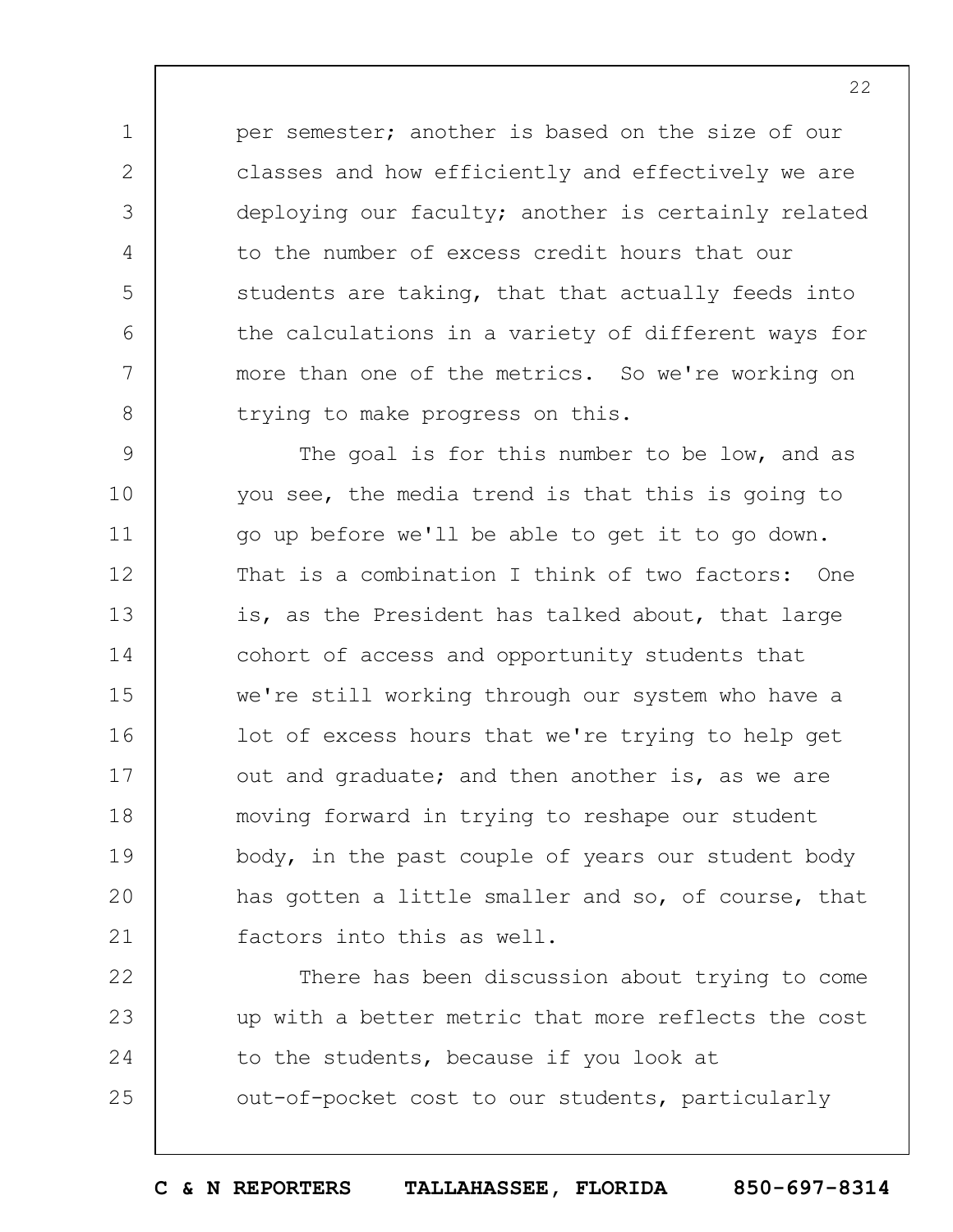since we have so many students who are on Pell grants, the out-of-pocket cost to our students is actually reasonably low and very competitive if not the best bargain for our students in the State University System, close to being the best bargain, but that is not the way it is being calculated. There's a working group that is going to be called together that includes financial and academic folks to make presentations about alternative measures of cost to degree that will be, I think, presented to the relevant committee of the Board of Governors. But we're not actually suspecting that they're going to make a change on this metric, at least not in the near future.

1

2

3

4

5

6

7

8

9

10

11

12

13

14

15 16 17 18 19  $20$ 21 22 23 24 25 FTIC six-year graduation rate, this is the -if you take a cohort of students who started as brand new, first-time-in-college students in the fall, six years later, how many of them have graduated? Our six-year rate that we reported last year is 39% down from 42%. We are projecting a dramatic increase in this which is going to require a lot of steps on our part. One is reaching out to students who have stepped away, who are currently in our pipeline and are on our books and making sure that we're doing what we can to help them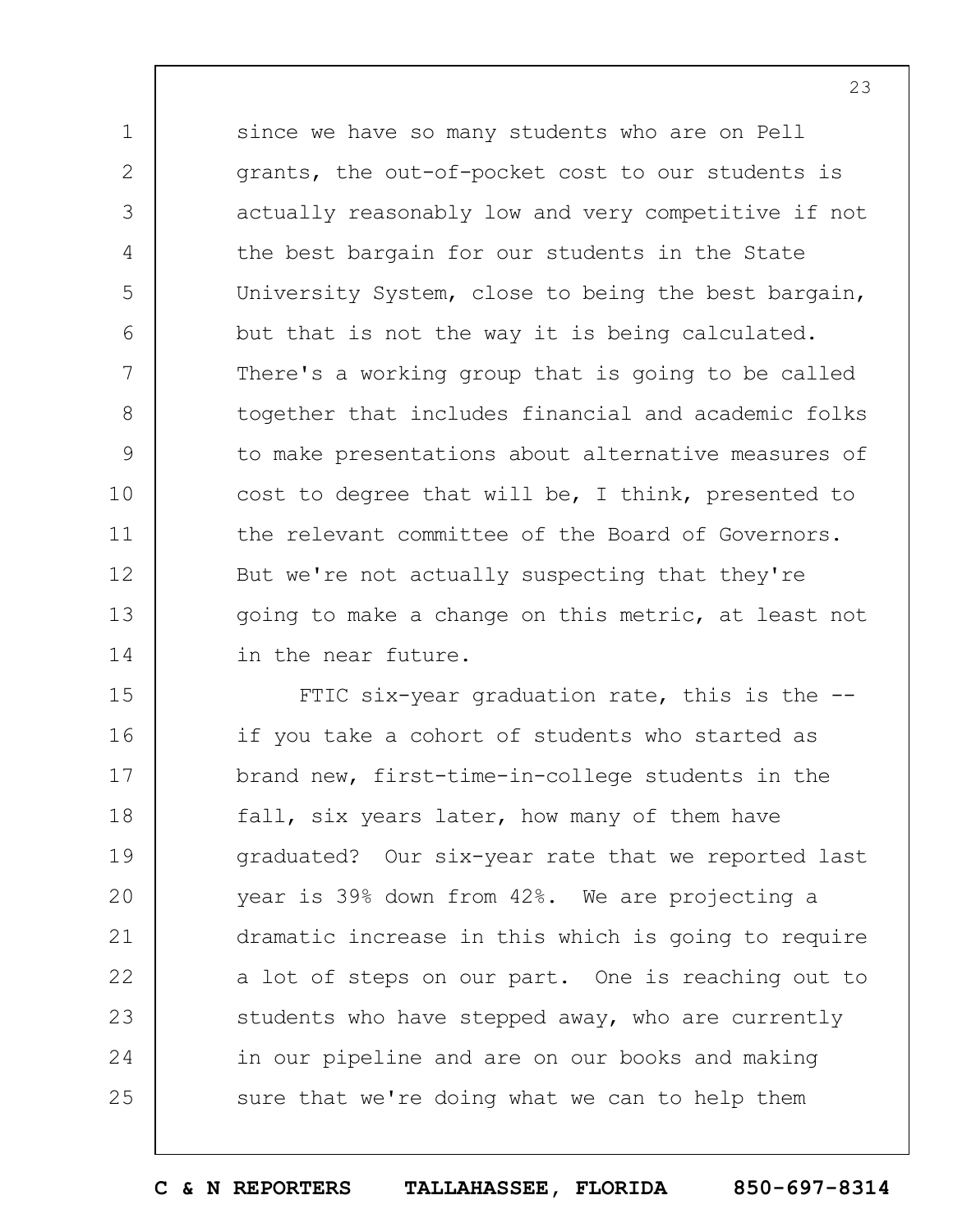graduate.

1

2 3 4 5 6 7 8 9 10 11 12 13 14 15 16 17 And then for students who are coming in, what I think the most important thing that we can do and that we're doing is setting the expectation that four years is how long it takes to graduate and making sure that we are putting them into a major, keeping them in a major that will help them be successful and help them get out as quickly as possible. A lot of our students have drifted away, either for financial reasons or because they've been churning in a major where they haven't been successful. And one of the reasons why we are really pleased to have the new regulation in place is that we're going to be much more proactive in advising students onto a path that will help them be successful and reach their ultimate goals. The academic progress rate that is after

18 19  $20$ 21 22 23 the -- again, looking at a snapshot of the students who start as brand new first-time-in-college students in the fall, how many of them return for their sophomore year, and they have to have a GPA of greater than 2.0. So it's a combination of those two factors.

24 25 If you look at our retention rate, including students who have less than a 2.0 GPA, it's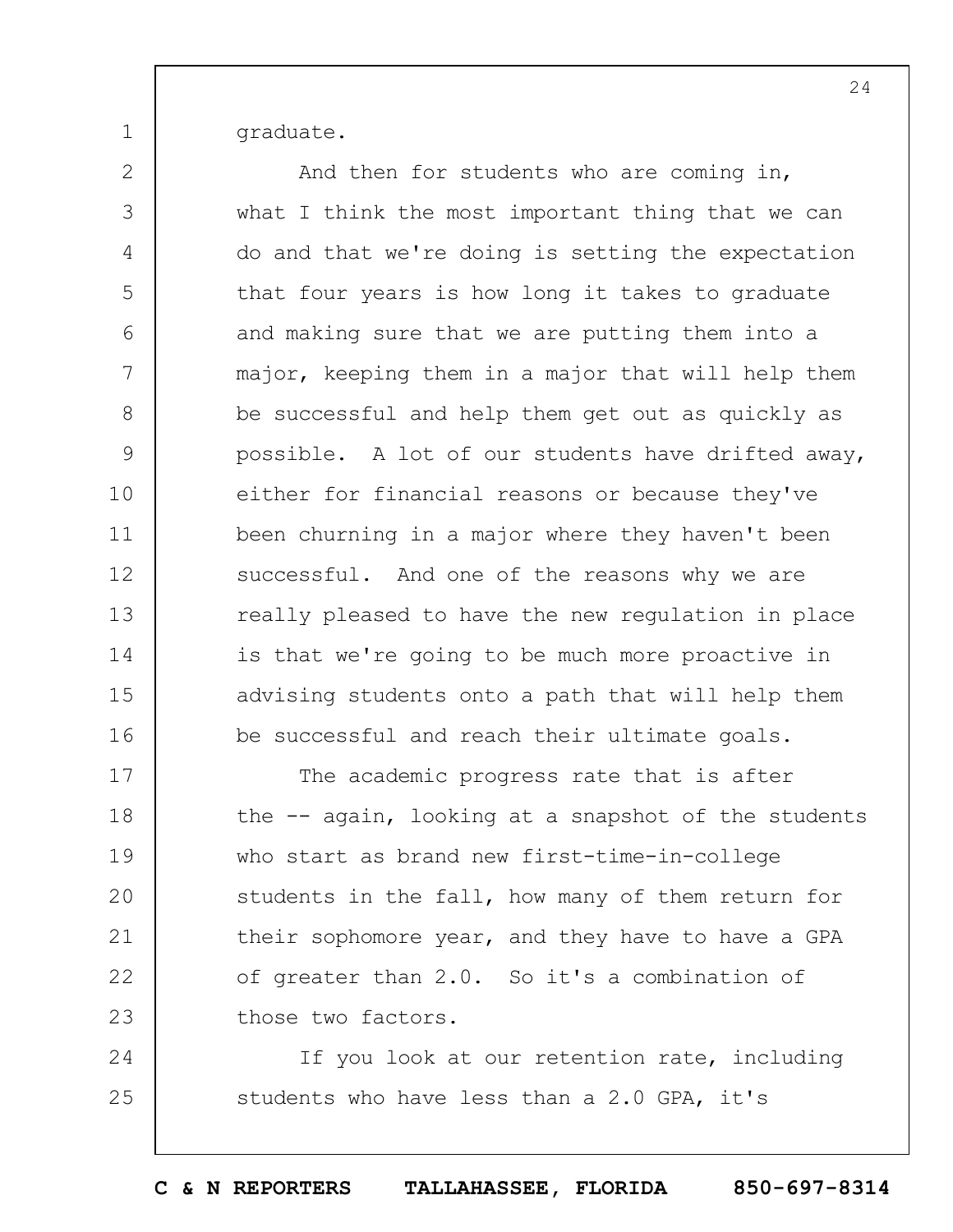actually higher than this, and that's the case for all of the institutions. But for those students with a GPA of greater than 2.0, our reported for 2015 was 70%; and we project a dramatic increase in this one as well to 2021. Preliminarily at least our numbers seem to suggest that we have made good progress on this in our first year, so I'm really pleased to give you that hint of the numbers that I can't really finalize until we get them back from the Board of Governors.

1

2

3

4

5

6

7

8

9

10

11

12

TRUSTEE DORTCH: Does the university have a retention program?

13 14 15 16 17 18 19  $20$ 21 22 PROVOST DAVID: The University has -- so if you mean by rentention program, we have regulations that talk about what a student has to do in order to continue to make academic progress. We also have various initiatives through our student -undergraduate student success center. For example, I think one was mentioned earlier today about them calling students who have stepped out to try and find out information about what's going on and how we can help them continue as a student.

23 24 25 I've gotten a note from the President to remind you that we have, specifically with athletics pursuant to the NCAA grant and as well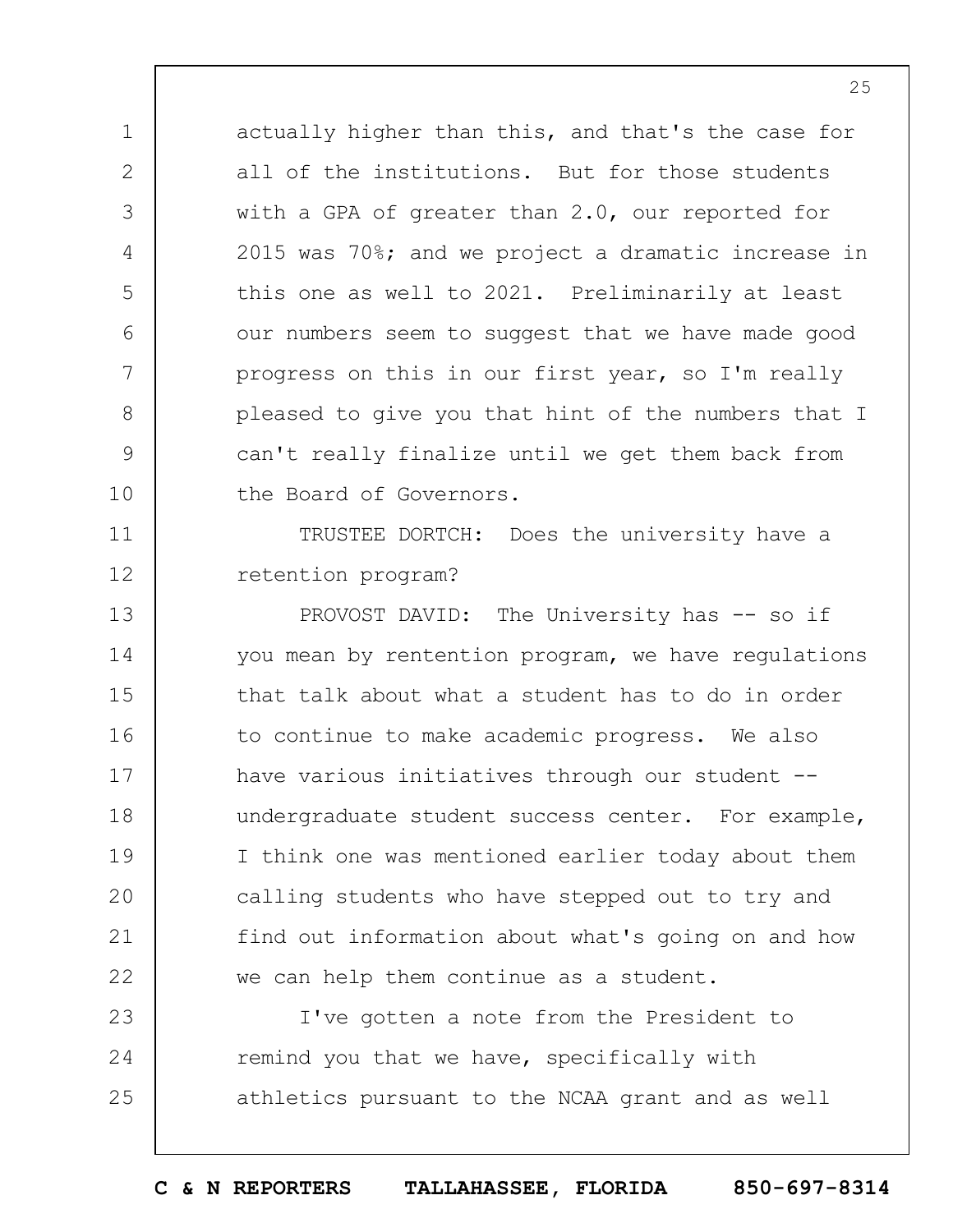with the athletics, a retention program; and we also have our scholarship program that was initiated through generous support of a donor to make sure that we're bringing back on board students who are successful. And that's, you know, part of also what we're working with the alumni to do. The first donor was working towards those high-achieving students, and the alumni effort I think is broader but equally important to our success of reaching students and making sure they have the financial resources to remain on track for graduation.

1

2

3

4

5

6

7

8

9

10

11

12

13 14 15 16 17 18 19  $20$ 21 22 23 24 25 TRUSTEE DORTCH: Yeah, the reason why I ask is several of the universities in Georgia, even the big white universities, have these programs where they use upperclassmen who are actually engaged and involved in the center types that you've mentioned where they come in and tutor and work with the students to help them through their academic year because we still see a lot of young people coming away from home the first time and they don't get over the shock of being away from home; and then those who come from smaller systems, smaller schools and rural schools, a lot of time that transition is a challenge and so the retention has

**C & N REPORTERS TALLAHASSEE, FLORIDA 850-697-8314**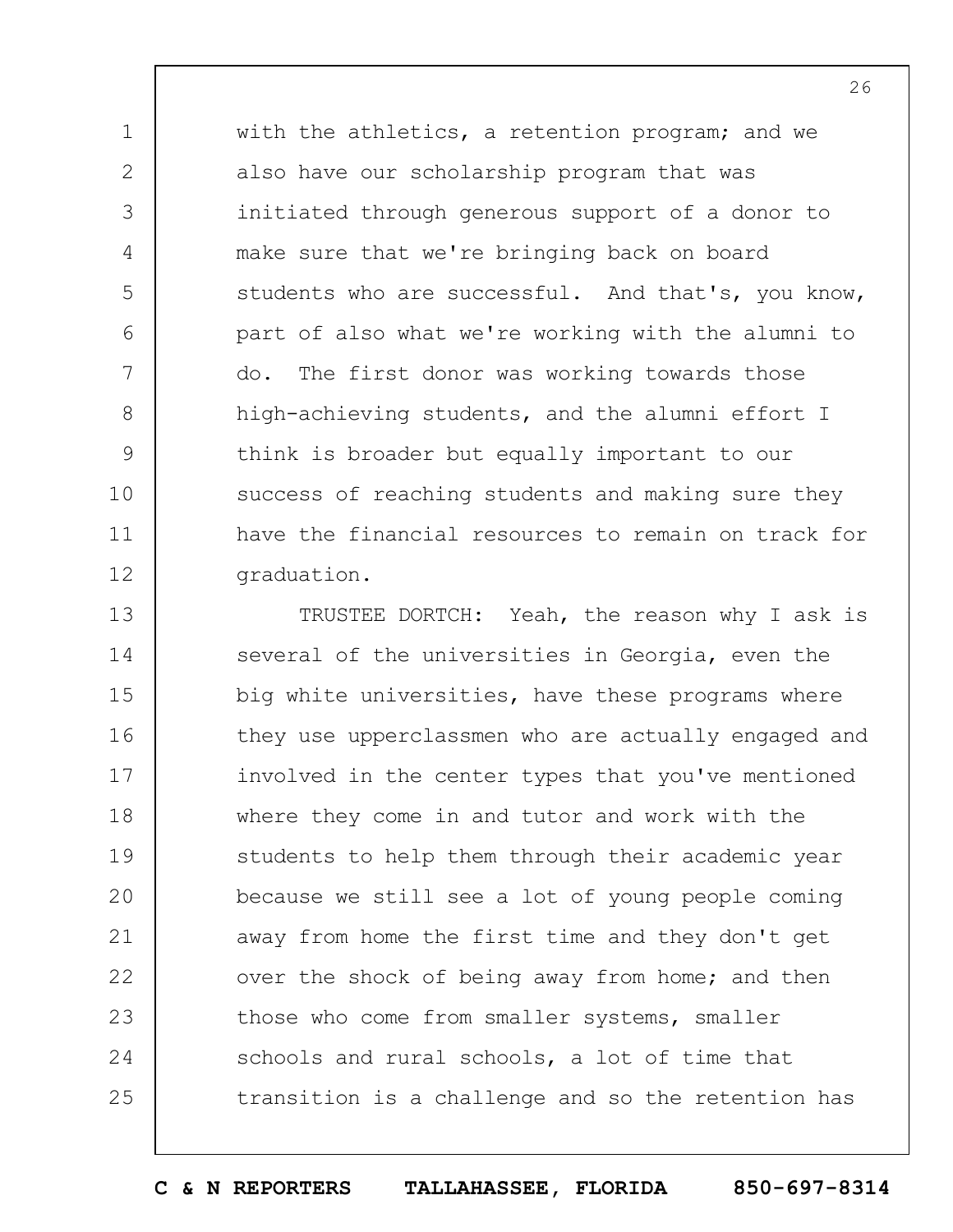1 2 3 4 5 6 7 8 9 10 been one -- because I know the similar formula here that for every 100 students, for example, in the University System, that's worth about a million dollars in funding over a certain period of time and they calculate that; and therefore, they put forth extra efforts to ensure that they're going to keep those students in school and keep those students up to par. So I was just wondering whether we had a formal retention program to work with students who may be at risk.

TRUSTEE CARTER: Let's hear from -- President Mangum, you wanted to make a comment?

11

12

13

PRESIDENT MANGUM: Yes, thank you.

14 15 16 17 18 19  $20$ 21 22 23 24 25 Trustee Dortch, we also have in-school awards for our high-achieving students, depending upon - and they come at different levels, depending upon their household income. We find that some students after being successful for their first and second year may consider transferring to another institution. So based upon their performance here, we provide scholarship awards to them for their high achievement to get them to come back. And we do it for students that have household -- that are Pell-eligible. But we also have another philanthropist that provides high achieving awards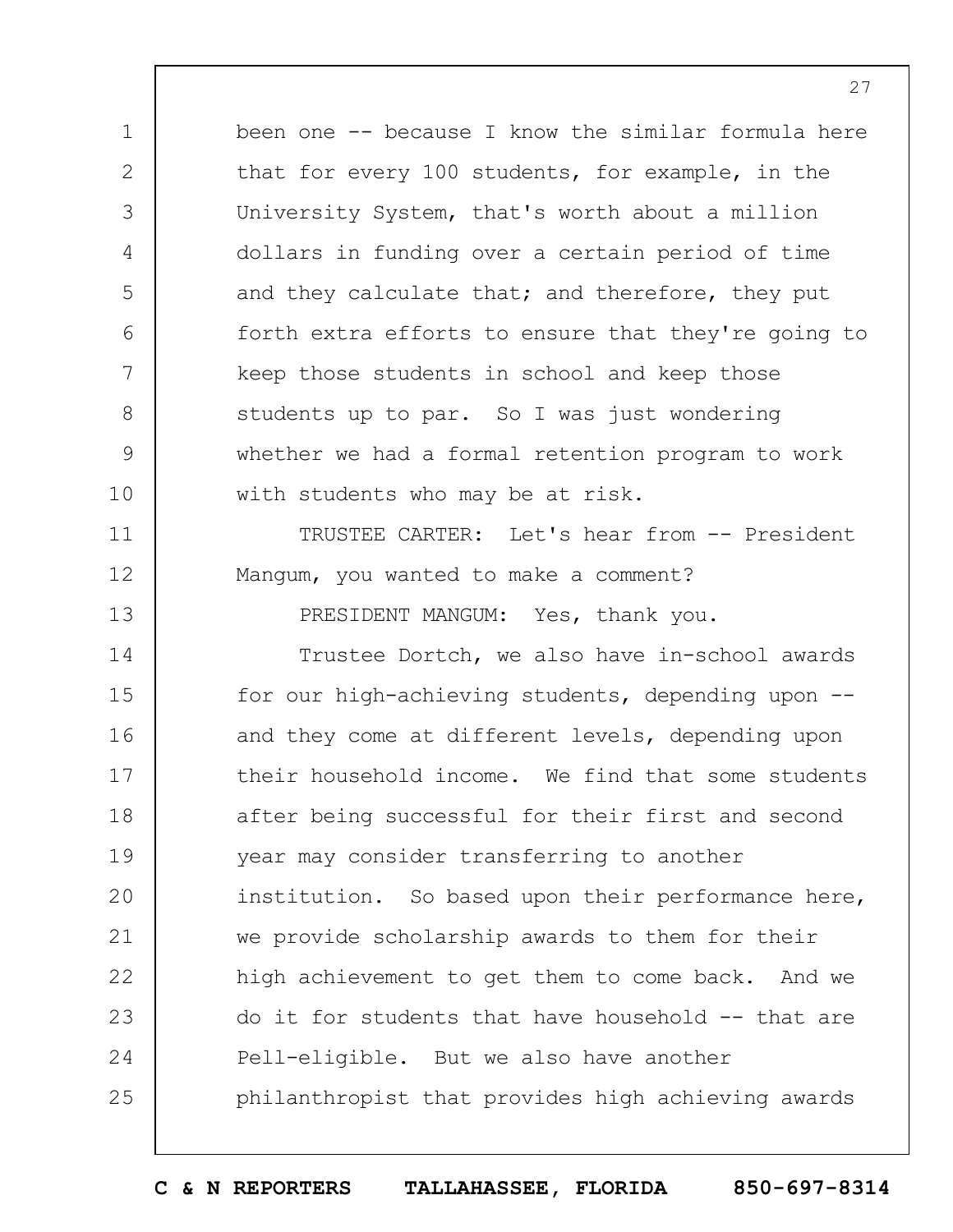for students that go up to a household income of \$80,000. So we are trying advance retention by a variety of approaches in addition to the support and the counseling and mentoring that you mentioned.

1

2

3

4

5

6

7

TRUSTEE DORTCH: That's great, thank you. TRUSTEE CARTER: Thank you.

8 9 10 11 12 13 14 15 16 PROVOST DAVID: The next metric that's here, and I should say there are tons and tons of additional metrics, but the next metric that you see here is the University access rate, which is the percent of fall undergraduates with a Pell grant. We are at 62%. We are the highest percentage in the University System. This for us is -- accounts as an excellent score. I'll come back to the scoring in a moment.

17 18 19  $20$ 21 22 23 24 25 Bachelor's degrees awarded within programs of strategic emphasis, this includes STEM, but it also includes a number of other disciplines that have been identified by the state as being important for the economic growth and well-being of the state. Educational programs are part of it. There are some select programs from other colleges that are part of this metric. There is a way of counting the bachelor's degrees awarded and the graduate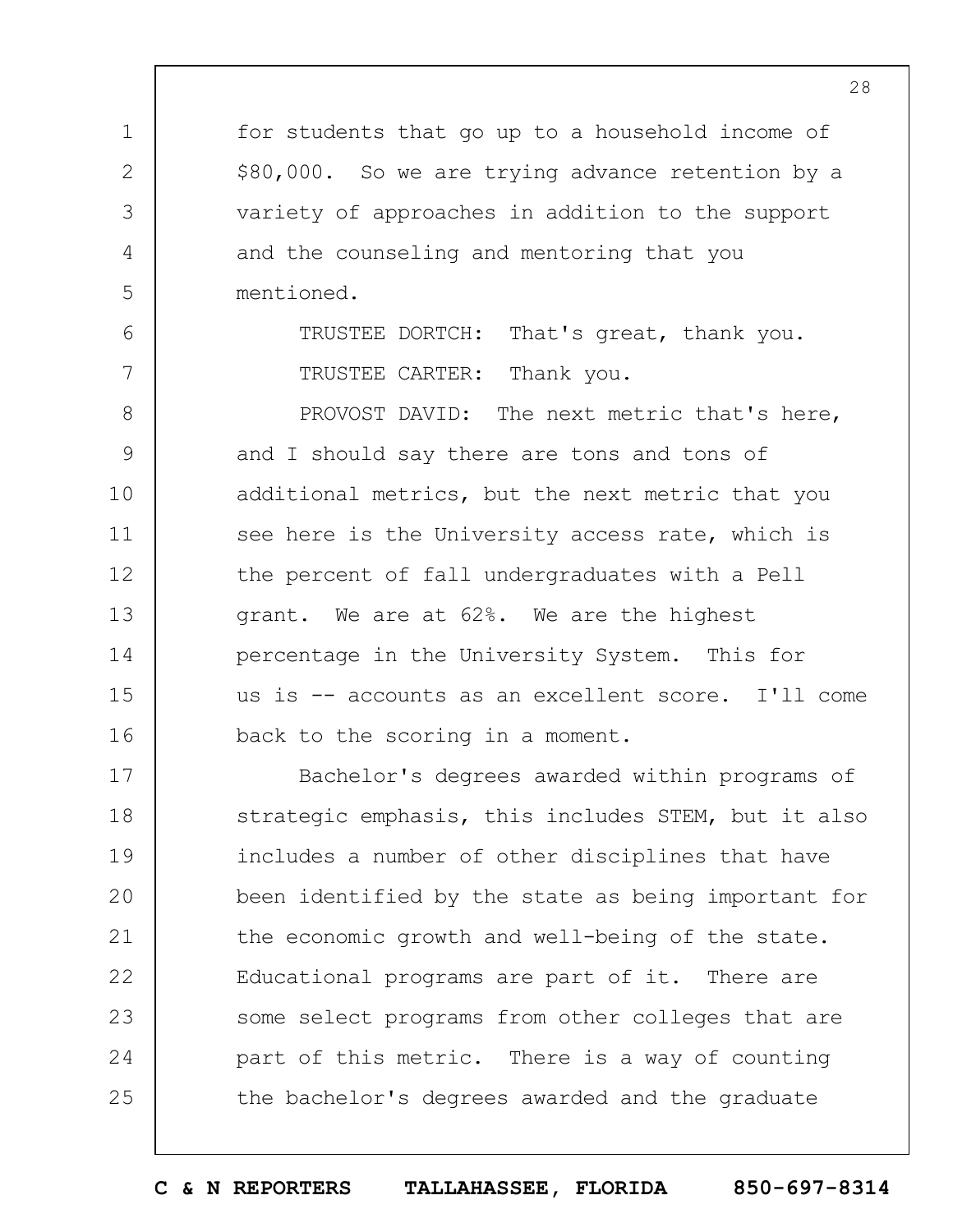degrees awarded.

1

2

3

4

5

6

7

8

9

10

11

As you can see for bachelor's degrees, we are already above 50% which could be expected for an agricultural and mechanical university with a strong science program and health science program. And we are projecting that we will continue to grow that side of our programming even as we continue, of course, to celebrate the arts and humanities.

For graduate degrees, we are at 43%, and we are also projecting growth, continued growth in that area.

12 13 14 15 16 17 18 19 Finally, we come to the two varying metrics. For the Board of Governors' choice metric, this is percent of bachelor's degrees without excess hours. They chose a metric that would challenge us because we have only 34% of our students graduating without excess hours, which is to say with no more earned credits or attempted credits than 120 required for graduation plus an additional 10% leeway.

 $20$ 21 22 23 24 25 So we are working very hard to improve that number by reducing the excess credit hours that our students were taking. It will take a while for us to move that needle because, of course, we have to work through the system. All of the students who are already currently here who may have excess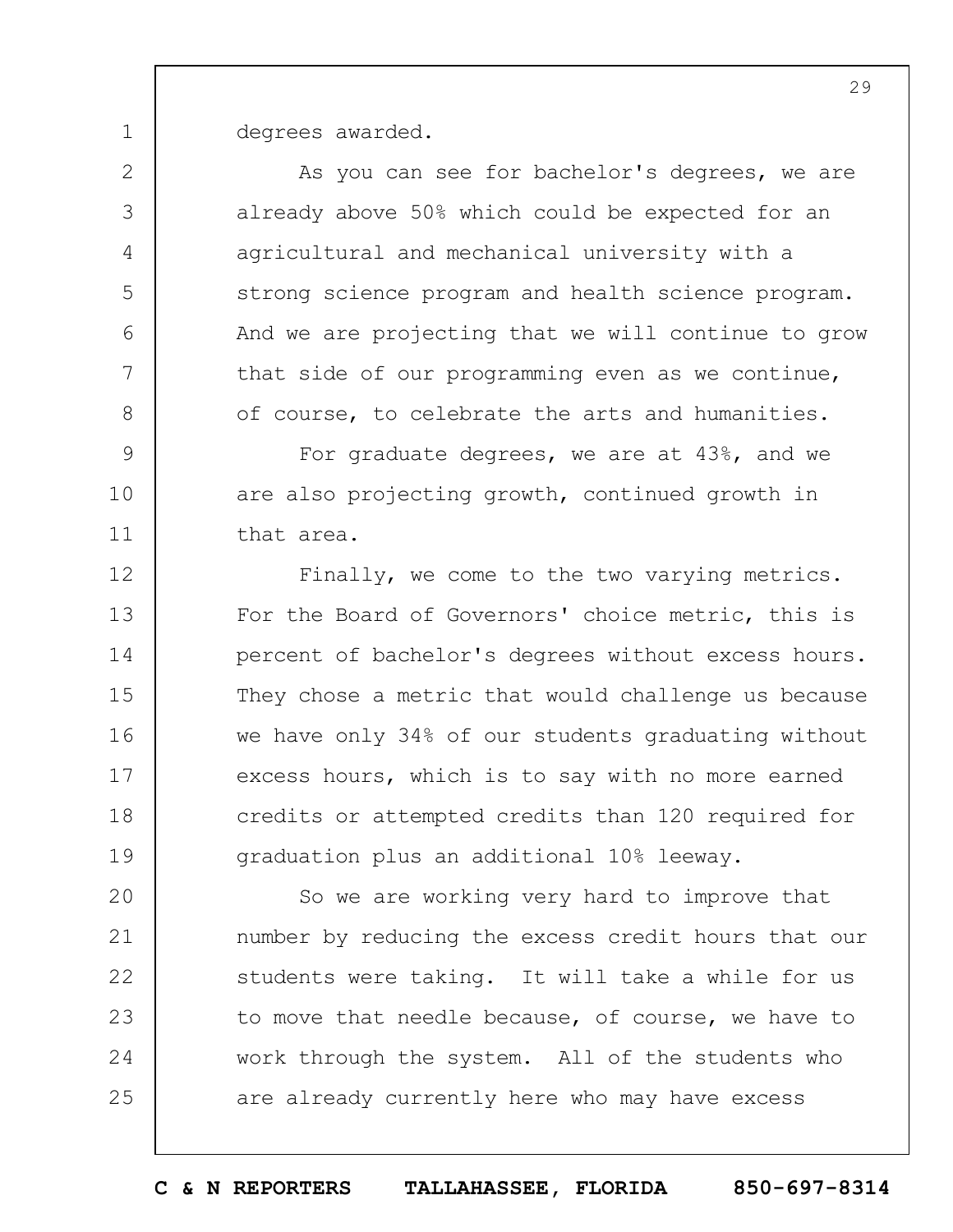credit hours, but we have aggressive campaigns in place for advising students in a very intrusive and effective way to make progress in that metric.

1

2

3

4

5

6

7

8

9

And then, finally, the Board of Trustees' choice metric, which is the metric that was chosen by the Board for us, this is a metric that was chosen that is a good metric for us, so thank you. And it is the percent of research funding that is external.

10 11 12 13 14 15 16 17 We are at 80%. This is an excellent score for us. It reflects the wonderful productivity of our faculty in securing grants, such as our long-standing NOAA grant, our NFS grants, our National Institute of Health grants and other grants that we have that support research activities and opportunities to do things such as cure cancer and clean waterways.

18 19  $20$ 21 22 23 24 25 Let me just briefly say a little bit about the scoring. There are two different ways that you can get a score for each one of the metrics and then what your ultimate score is. It's based on the higher of the two. You can either get an excellent score so they have identified a range of scores that are determined to be the benchmark of excellence for state universities, and there's a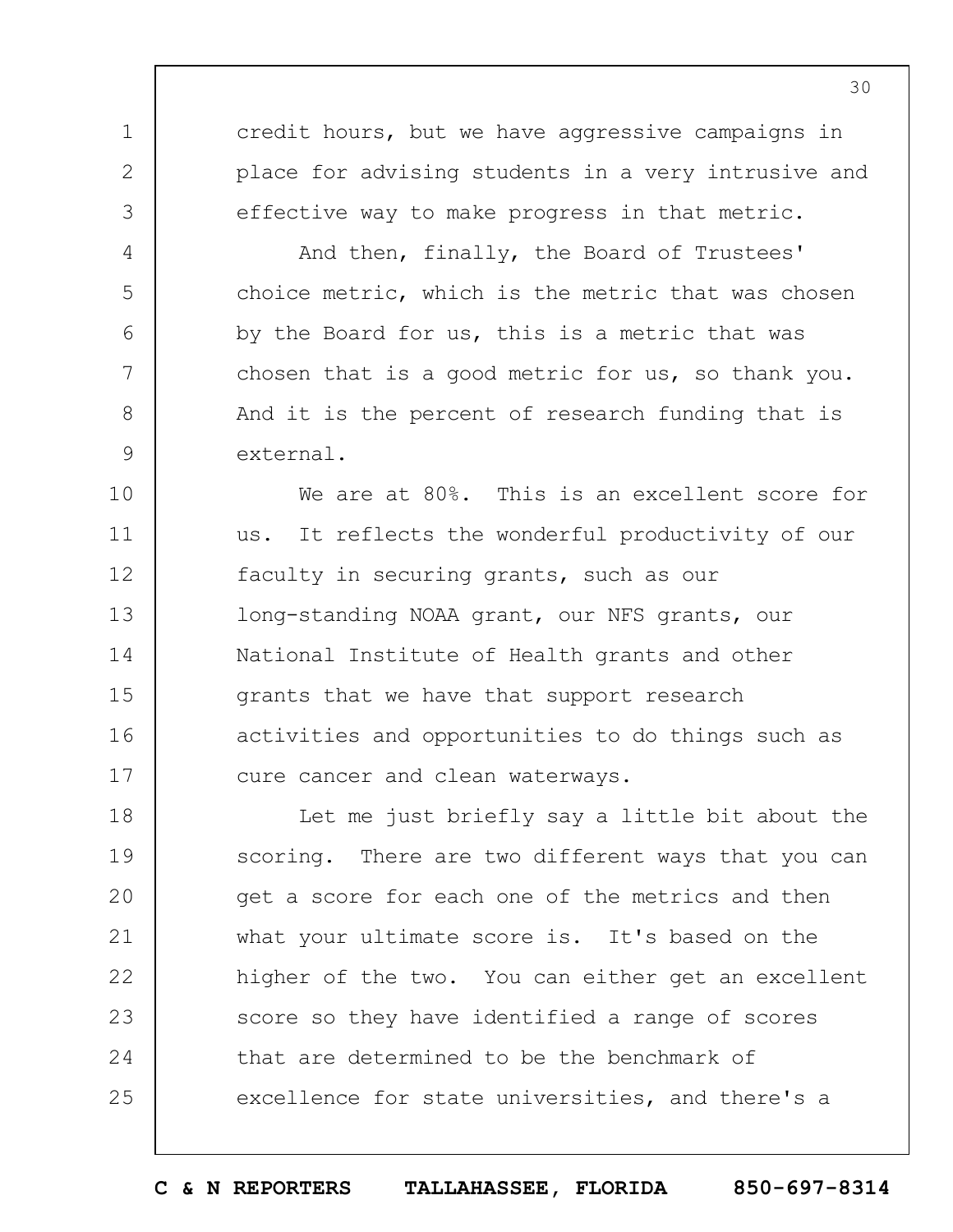sliding scale within the excellence range for each one of these metrics.

1

2

3

4

5

6

7

8

9

10

Additionally, if you have made an improvement of your score, you can get points for improvement for each one of these metrics. You actually don't lose points if you slip down. So you can only get improvement points, which is a nice plus; and then what they'll do is they'll take the higher of your excellence or improvement score for each one of these metrics.

11 12 13 14 15 16 17 18 19  $20$ It used to be on a 50-point scale with a minimum required score of 26 points. As stated but not quite as applied, if you were in the bottom three institutions in terms of your score, as long as you -- let me stop for a second. If you did not meet the minimum, then you're required to have a work plan and have the oversight of the Board. I want to make sure that I state unequivocally that FAMU has never not made the minimum. We have always made the minimum score.

21 22 23 24 25 If you are in the bottom three, then as stated, you're not supposed to be eligible for performance funding. Last year, they actually took some of our money from prior award of performance funding and put it back into the pool for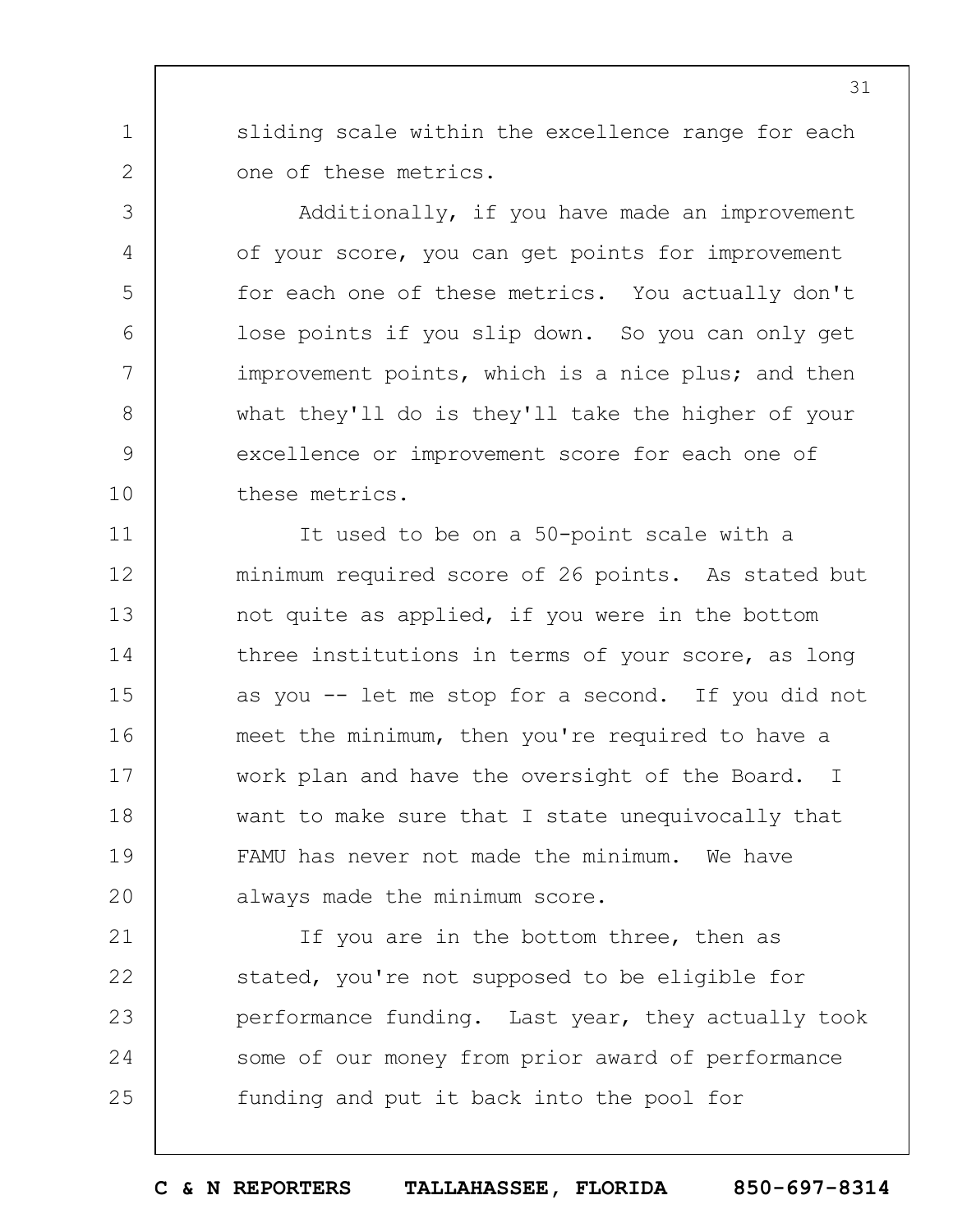performance funding which resulted in a \$2.7 million cut to our budget. That was a different interpretation than had been announced at the beginning of the year.

1

2

3

4

5

6

7

8

9

10

11

If you are above the bottom three, and last year was also complicated by the fact that there were some ties so they kind of also redefined what it meant to be in the bottom three. But if you were above the bottom three, then you're then in the pool for performance funding for the next cycle.

12 13 14 15 16 17 18 19  $20$ 21 22 23 24 25 It's now been changed to a hundred-point scale and you're required to have a minimum score of 52. As I said, our preliminary numbers are in. I can't talk about them because they're not final, but we are seeing some improvement scores that we're pleased about. But one of the things that it's worth mentioning is that this system is volatile, so you've seen that the schools bounce around a lot. Because one year if you might have a lot of improvement, your score might be very high because you have improvement, but then the next year it's kind of hard to maintain that level of improvement. And if you haven't made it into the excellence band, you might get no score or a much lower score

**C & N REPORTERS TALLAHASSEE, FLORIDA 850-697-8314**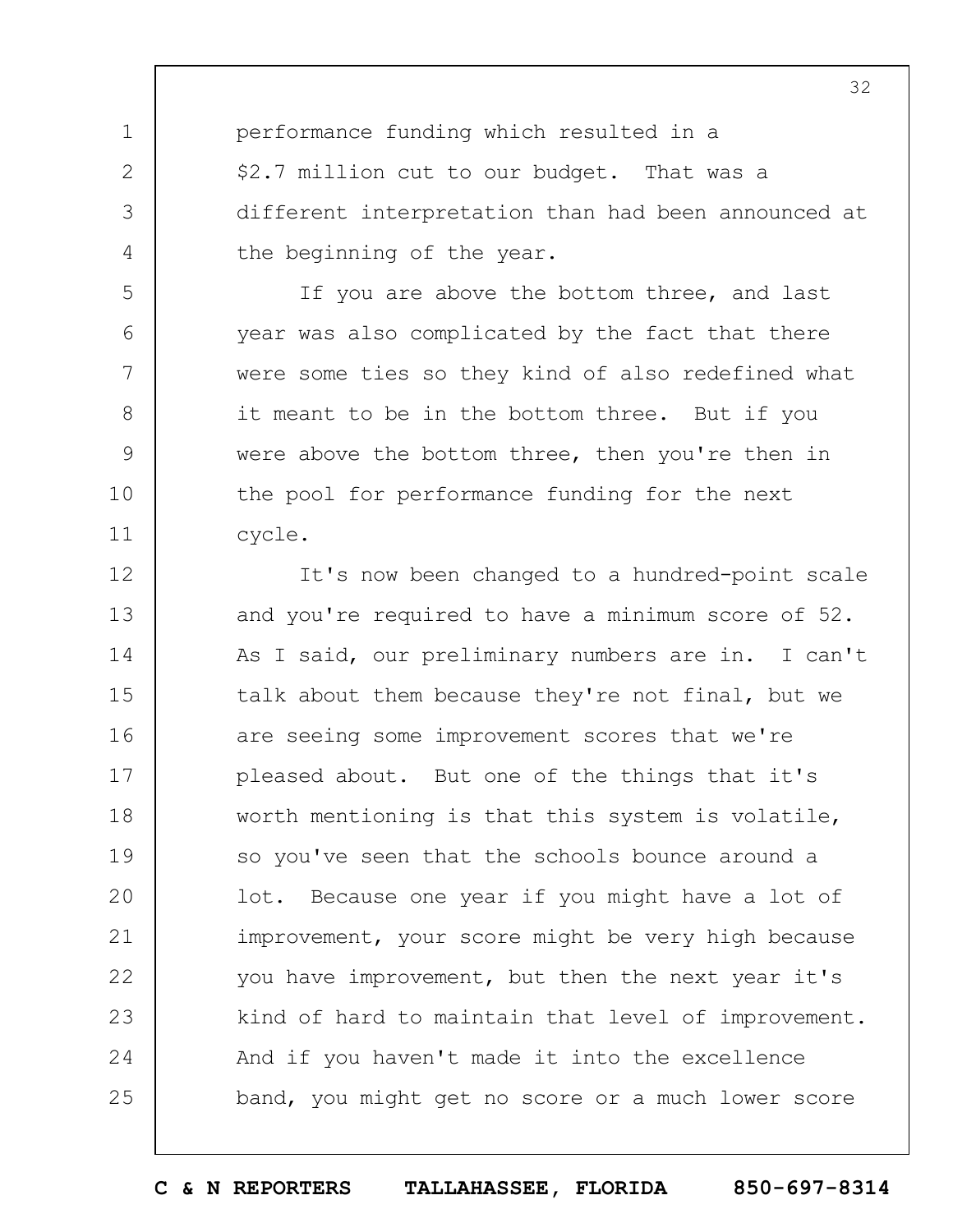for that particular metric.

1

2

3

4

5

6

7

8

So we're seeing a lot of volatility and, of course, it's not just whether or not you have a good score, it's where you are in the order of things; and so we don't know where we will be in the order of things, which means that we will just keep working as hard as we can until March when all of this information is made available.

9 10 11 12 13 14 15 16 17 18 19  $20$ 21 22 23 24 25 So that's a kind of primer on how the performance funding metrics work with some of our goals. They're actually -- I'm getting this big note from Doctor Barrington who is trying to say that the  $-$  oh, yes, who is reminding me to remind you that since we are waiting for our report to be finalized, our information to be finalized, that will be put into our accountability report. The timing of it at this particular junction is that we won't get the accountability report back from the Board of Governors until the beginning of March. It has to be approved by the Board of Trustees, so the Academic Affairs Committee will have to have a special committee meeting in order to approve that and consider it so that it can then be presented to the Board of Trustees so that the Board of Trustees can consider it and hopefully approve it in time

**C & N REPORTERS TALLAHASSEE, FLORIDA 850-697-8314**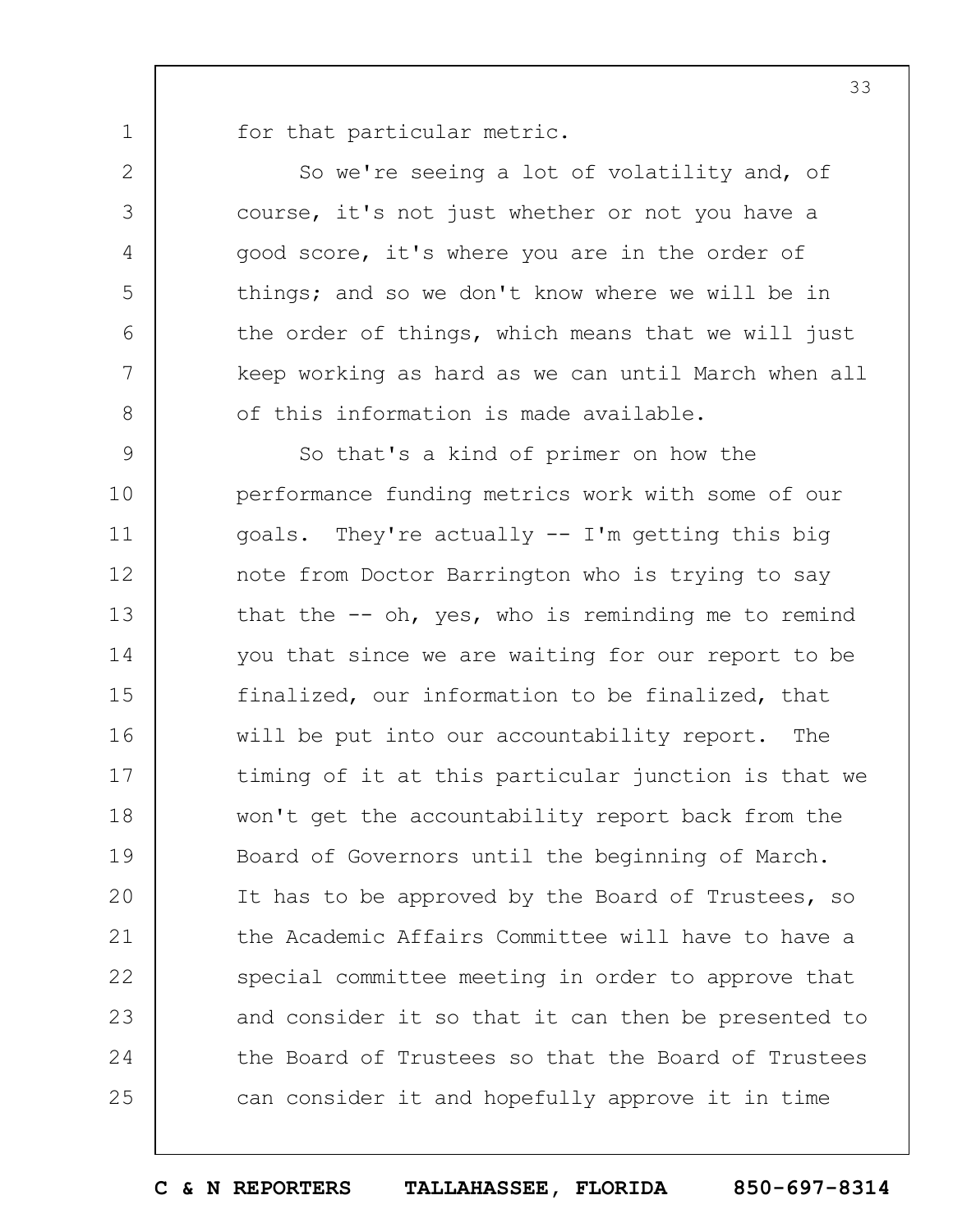1 2 3 4 5 6 7 for it to be then submitted to the Board of Governors. But the timing of our meetings just didn't quite synch for that to happen seamlessly. TRUSTEE CARTER: Thank you. Members, are there any questions? TRUSTEE LAWSON: Yes. Yes, I do. This is Lawson.

8 9 10 11 12 13 14 Chair Carter, I have a question actually pertaining to you. My understanding is that there were one if not two universities that were able to have -- I won't say exception, but slightly different metrics based on kind of their current state. Can you share with us how that was possible from your days on the Board of Governors?

15 16 17 18 19  $20$ 21 22 23 24 25 TRUSTEE CARTER: It was primarily New College because of their missions and their focus. They're a smaller school in the system, about 800 students or so; and they are primarily just  $a -1$  don't want to discount them just because they don't have the STEM program or anything like that; but they're primarily a baccalaureate institution and they're pretty much -- and their cohort of universities are different than the other universities and all, so they have a separate one exactly for New College and all that.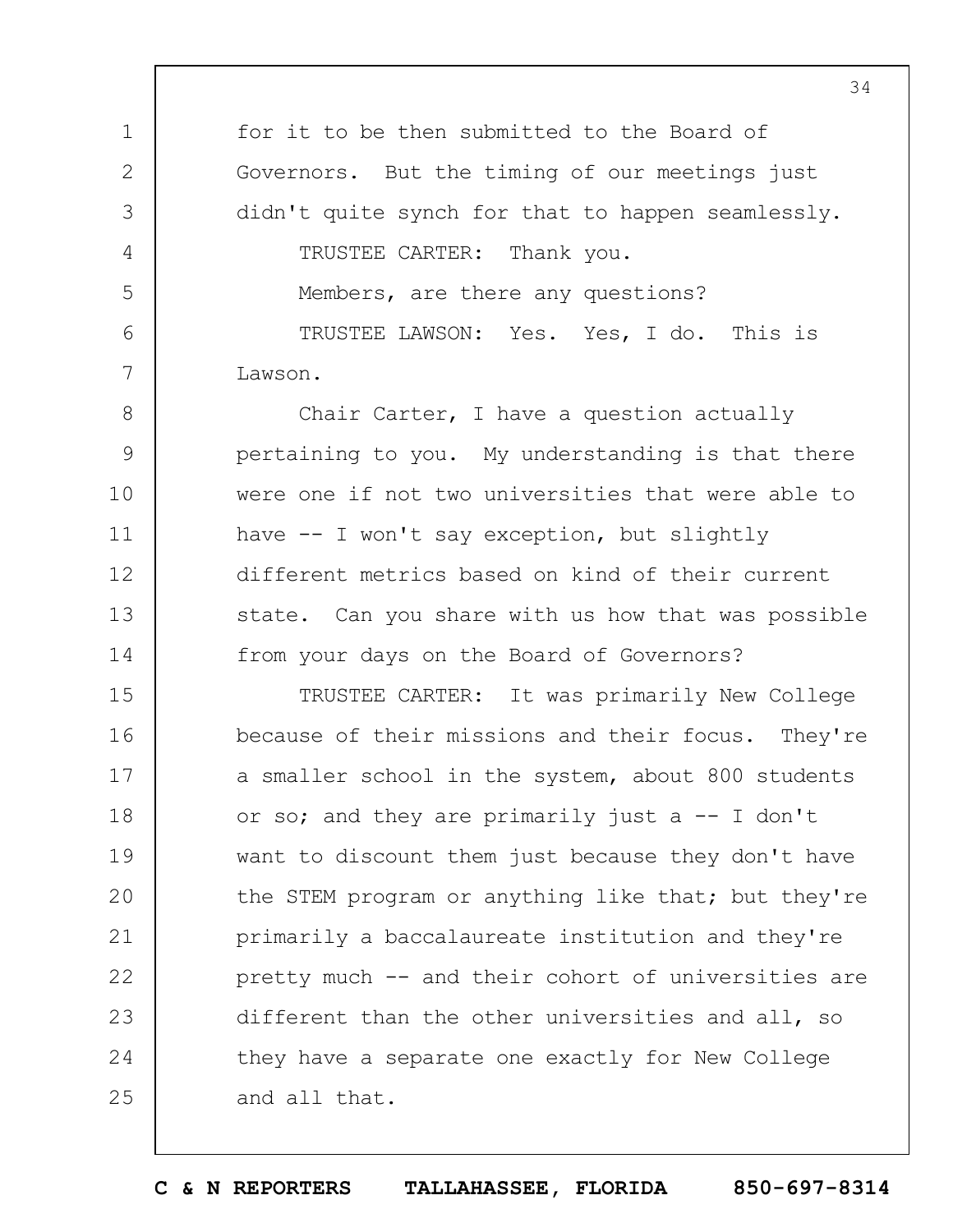1 2 3 4 5 6 7 8 9 10 11 12 13 14 15 16 17 18 19  $20$ 21 22 23 24 25 35 TRUSTEE LAWSON: Okay. And was it only New College that had the exceptions, the two exceptions? TRUSTEE CARTER: Yeah, it was FSU and the University of Florida because of their preeminence. TRUSTEE LAWSON: Preeminent status that they were pursuing? TRUSTEE CARTER: Yes. TRUSTEE LAWSON: Yeah. So then my second question is for Provost David. I still don't understand, what are we doing -- what's our plan to work with either the Committee or the chancellor or the appropriate body at the Board of Governors to try and more strategically influence the mechanics behind the metrics? The metrics I'm sure are going to stay in place. That, you know, makes perfect sense. But how the metrics are calculated, some, you know, additional background that - particularly this one about employment because we know for, you know, two of our marquis programs, pharmacy and business, a lot of our kids follow the opportunities out of state or back home and we don't get credit for those so, you know, right there, at least for me, that's a negative for us just in how the metric is determined.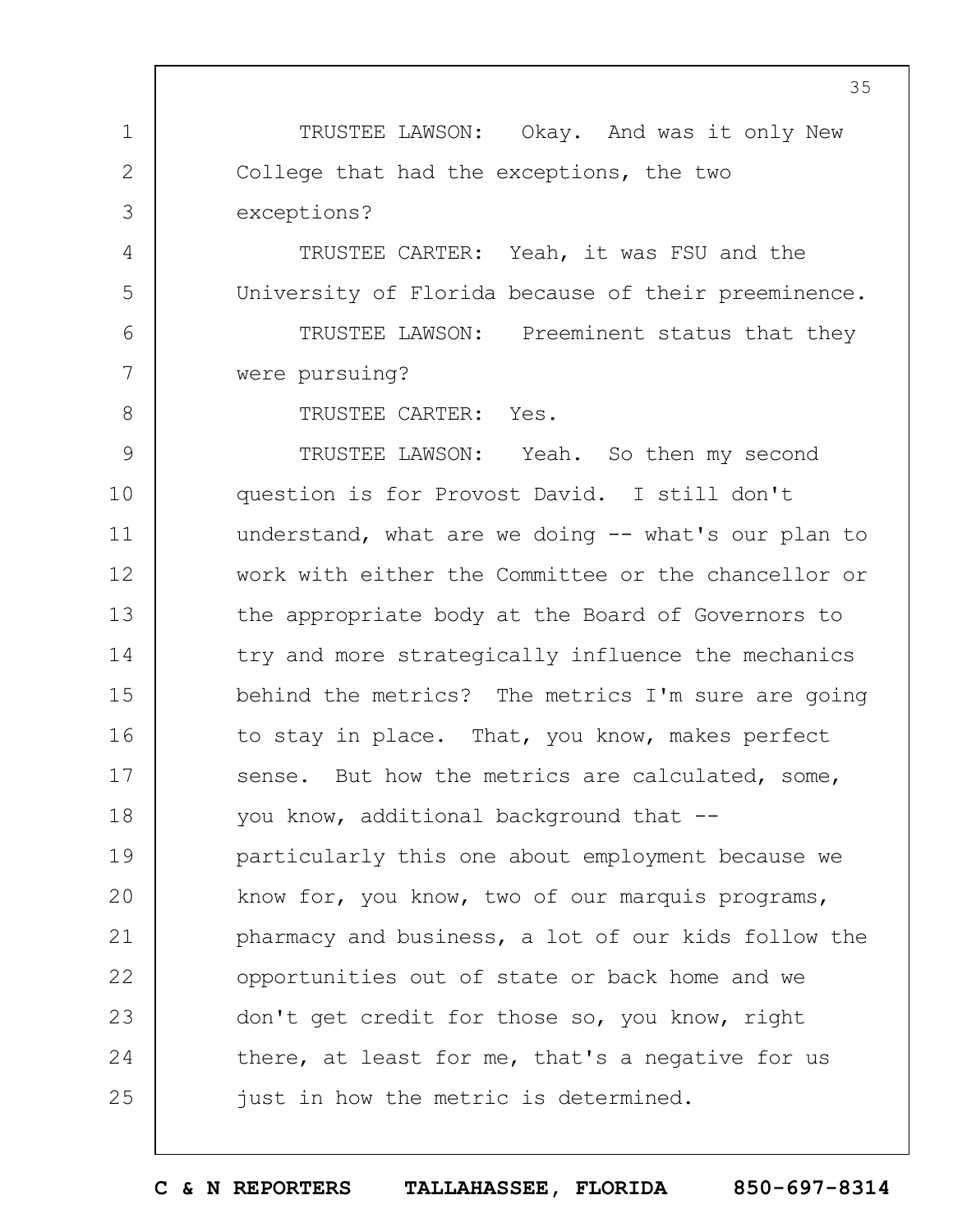But I'm still yet to understand, what's our plan or our approach to engaging the Board of Governors on the mechanics behind these metrics such that they are, in some cases, more realistic than what our reality is.

1

2

3

4

5

6

7

8

9

24

25

TRUSTEE CARTER: Before she answers, I think it's going to be critical that we have some data prior to doing that when we go to the Board of Governors.

10 11 12 13 14 15 16 17 18 19  $20$ 21 22 TRUSTEE LAWSON: Sure. Oh, absolutely. I would agree, Chair Carter, but I still would like to understand, you know, how do we plan to engage there? Because I think to your point, Chair Carter, if we had empirical data that spoke to where our graduates went, I know that's hard to get. I know Doctor Friday Stroud probably could do some justice to helping us from a School of Business standpoint; but, you know, to have that metric sit out there knowing that we send kids away to very promising opportunities but we send a lot of them out of state from those two programs. TRUSTEE CARTER: That's true. Provost.

23 PROVOST DAVID: So we engage all the time -the Council of Provosts, for example, has given lots of input as to these various metrics. As I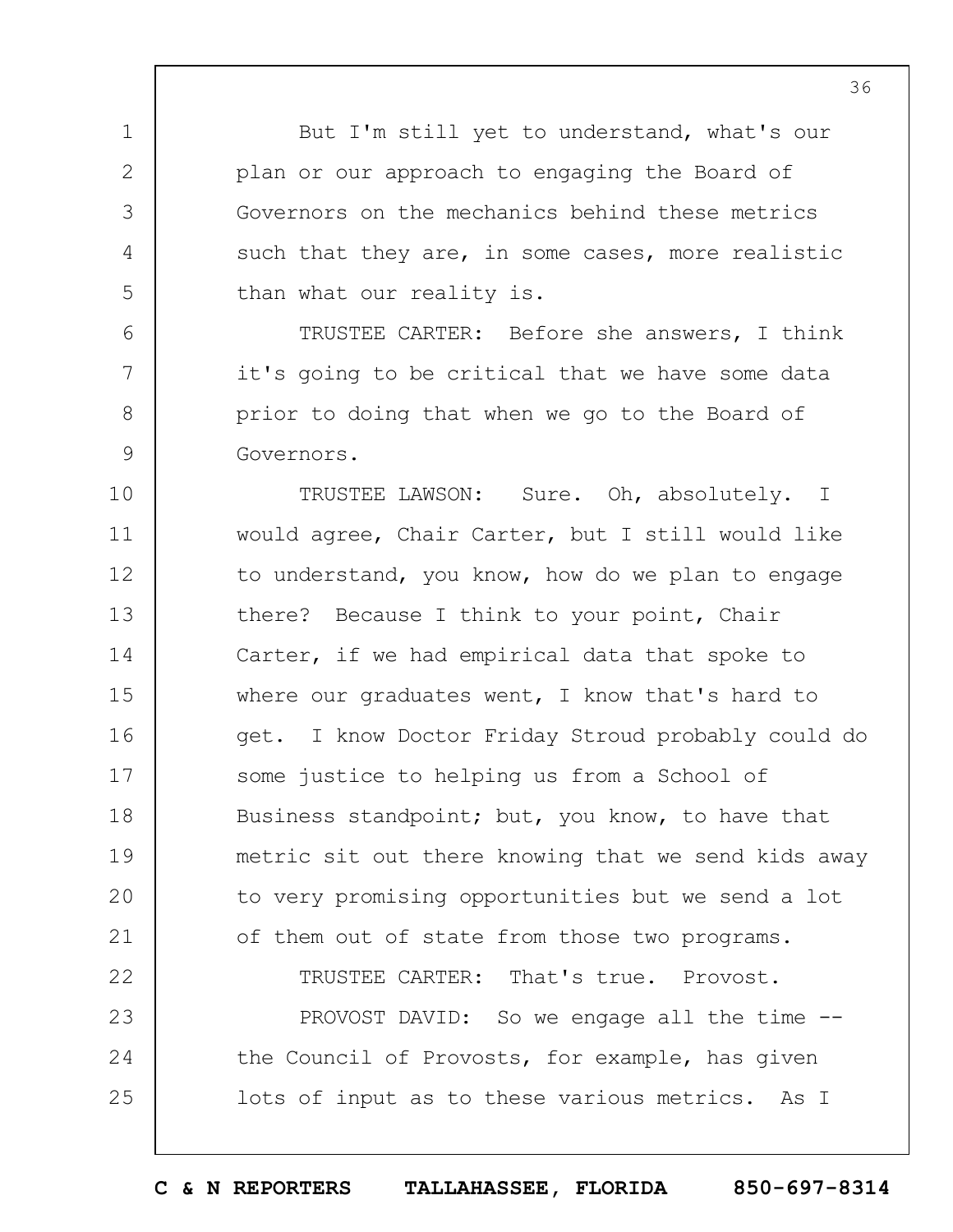mentioned, there has been in the past on at least two different occasions and there's plans to be another conversation with experts in the room talking about the cost to degree and other things that are out there. The short answer isn't that we're not engaging. A short answer is that there are policies that are driving some of these metrics, particularly the ones that are Florida-centric and that we don't make very much headway.

1

2

3

4

5

6

7

8

9

10

11

12

13

14

15

16

17

So they know, we talk to them about it. They know where our students are going. We really do present this information. I'm happy to, you know, have the Board of Trustees and other people have the conversation as well, but as an example, the Governor's recent initiative on a 100% employment is focused on employing people 100% in Florida.

18 19  $20$ 21 22 23 All of the statistics that he quoted were statistics that said, you know -- the statistic that said you have only 60% of your graduates employed, that's because they're only counting the graduates who are employed in the State of Florida. The focus is on the Florida aspect.

24 25 And so there are bigger policy issues that are at stake that we don't have very much sway over,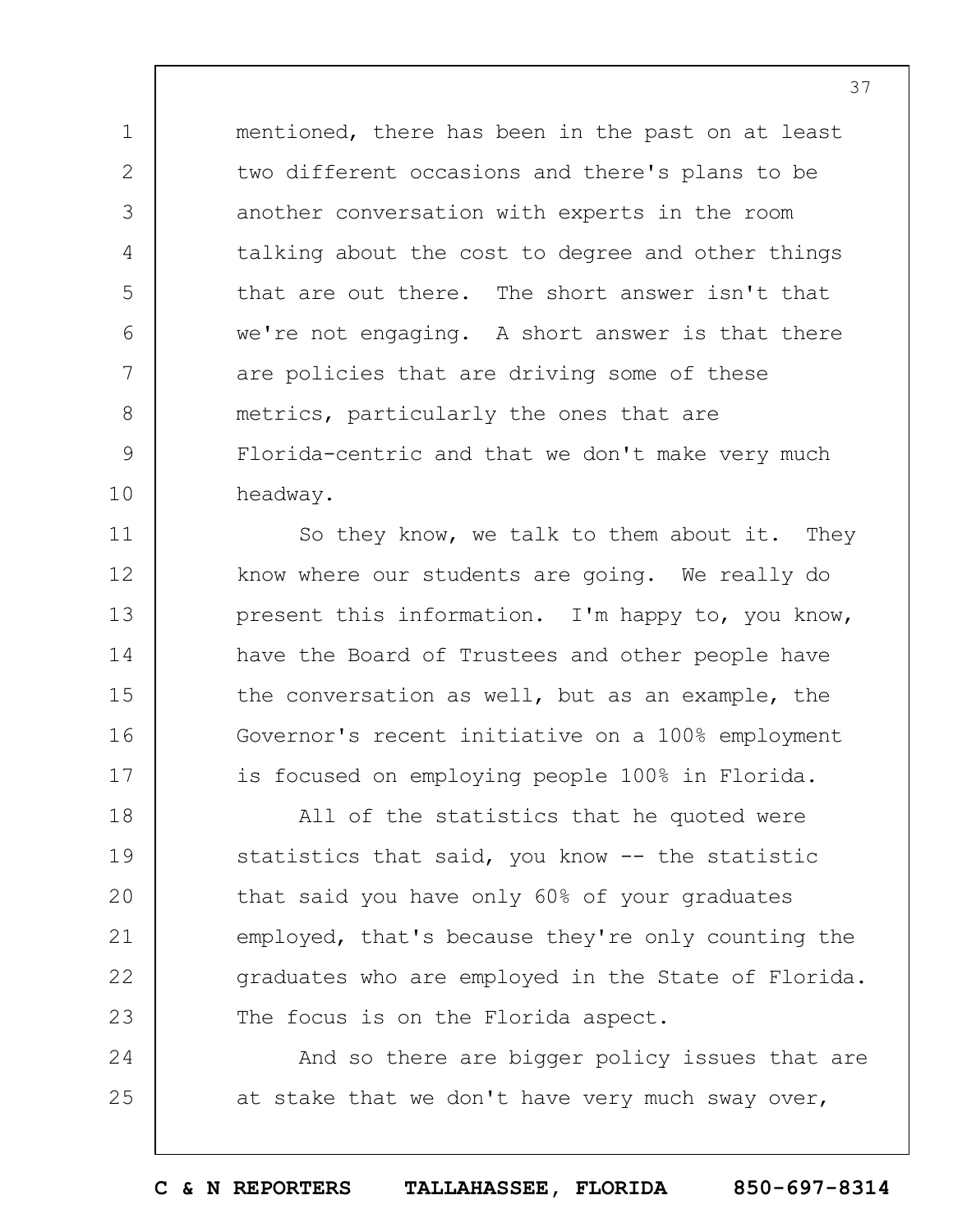but we really are making the effort. We are constantly in conversations trying to influence the performance funding metrics, I promise. It's just that the policies that are in place are policies that are pretty much enshrined in the performance funding metrics as they currently exist.

1

2

3

4

5

6

7 8 9 10 11 12 13 14 15 16 17 18 19  $20$ 21 22 23 24 25 TRUSTEE CARTER: And just so you know, Trustee Lawson, is that this is not just a concern by FAMU, a lot of the universities have come back to us over and over again, particularly as it relates to the performance metrics because, for an example, you consider some of the employees that are outside of the state. There are a number of states that are in a consortium where we can gain information, but there are several like our neighbors to the north, Georgia is not a member of that; so let's say we get folks that get a job in Atlanta, there's no way for us to capture that data. So a lot of that is -- and it's still a process of discussions among the provosts and the presidents as they deal with the Board of Governors on this. And we're still trying to kind of come up with a -- I don't want to say a one size fits all, but a better methodology in terms of how we're doing that. So it's still a process that's in -- it's kind of like planning and

**C & N REPORTERS TALLAHASSEE, FLORIDA 850-697-8314**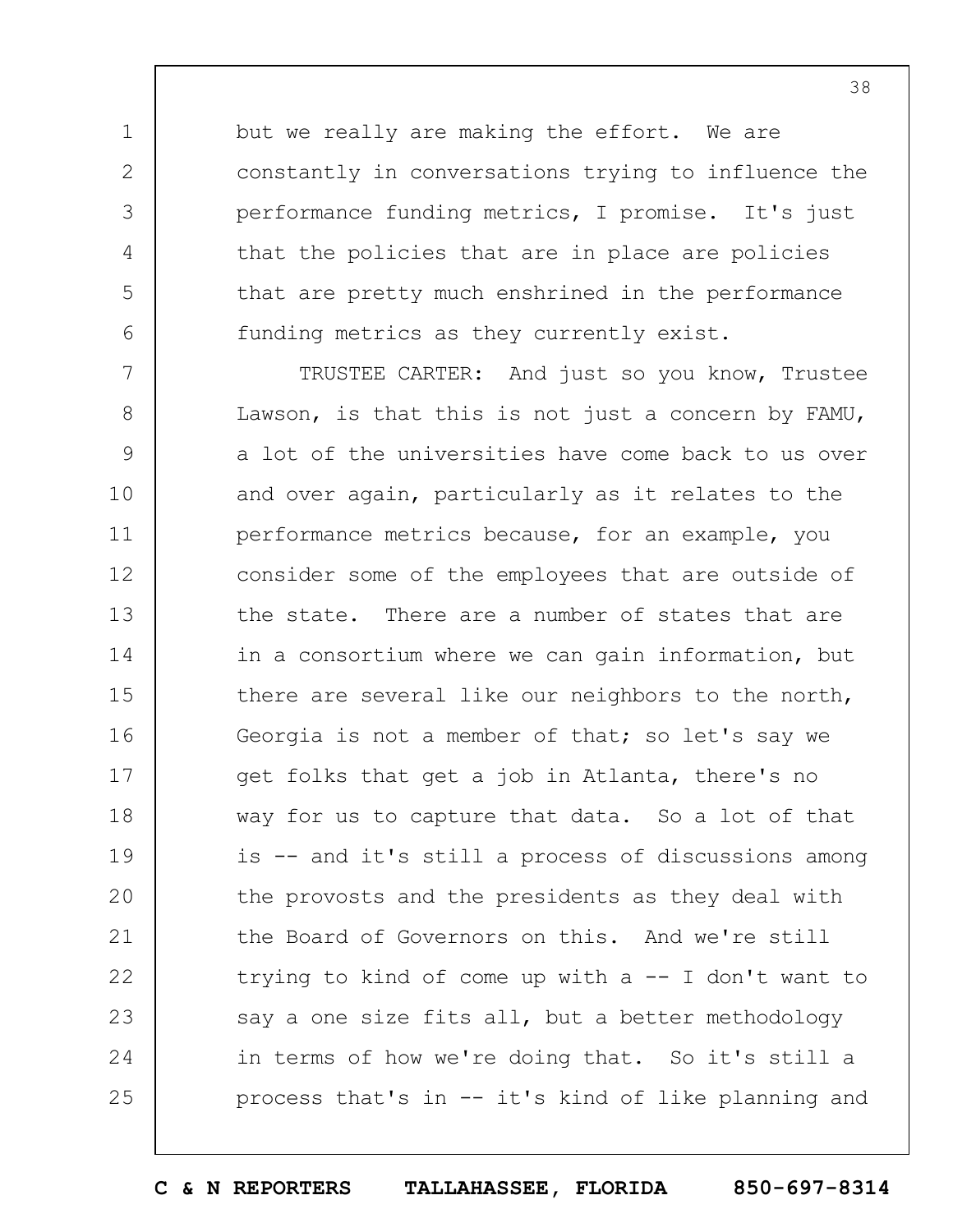1 2 3 4 5 6 7 8 9 10 11 12 13 14 15 16 17 18 19  $20$ 21 22 23 24 25 activation at the same time, for lack of a better description. TRUSTEE LAWSON: Okay. Thank you. TRUSTEE CARTER: Okay. Any further questions on our performance metrics? (NO RESPONSE). TRUSTEE CARTER: Just so you know, members, we have some new members of the Board of Trustees, so I wanted just for the sake of clarity and information purposes for the provost to go through this for us because this is kind of important. I say kind of, that's being tongue in cheek; but this is the way for us to move forward. And as you can see, we are making progress. None of this is final yet. Obviously we'll have to present it to the Board of Governors before -- after we get it there, but for now I wanted to make sure that we were all on the same page and we could see how important these performance metrics are and to see how we're doing on them. So every time we have a meeting, unless it's at a special called meeting that our Provost mentioned, I certainly want us to have an opportunity to discuss our performance metrics. PROVOST DAVID: Well, and thankfully that special called meeting will be specifically about

**C & N REPORTERS TALLAHASSEE, FLORIDA 850-697-8314**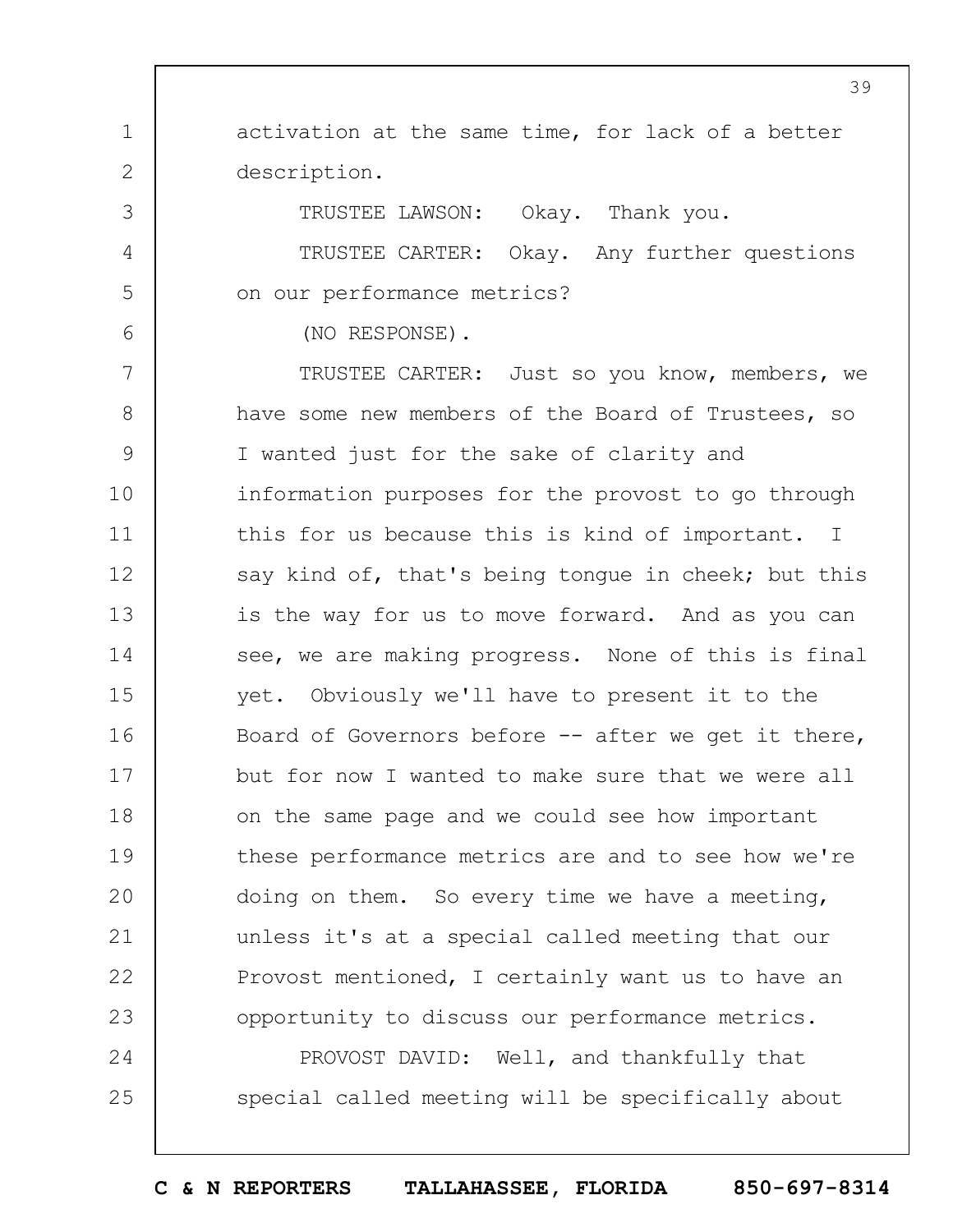the accountability report, which includes the performance funding metrics, so I'll be able to comply even at least for that special called meeting. CHAIRMAN WARREN: Mr. Chair, this is Trustee Warren.

1

2

3

4

5

6

7

TRUSTEE CARTER: You're recognized.

8 9 10 11 12 13 14 15 16 17 18 19  $20$ 21 CHAIRMAN WARREN: Yeah, I think this was a wonderful discussion on the part of the Provost about the performance metrics. And Trustee Lawson's line of questioning, I think it's informative for all of us in that the performance funding metrics don't capture in any -- they don't capture the university that we are, particularly as it relates to the product that we produce. You know, historically Florida A & M has been referred to as the Harvard of the south or maybe Harvard as the A & M of the north. But our graduates go all over the place, and it's unfortunate that they don't get captured into the numbers in terms of how we're doing as a university.

22 23 24 25 But more importantly, I think it's important for us to recognize that you can't base the performance of the University solely on the performance metrics numbers. It is how we are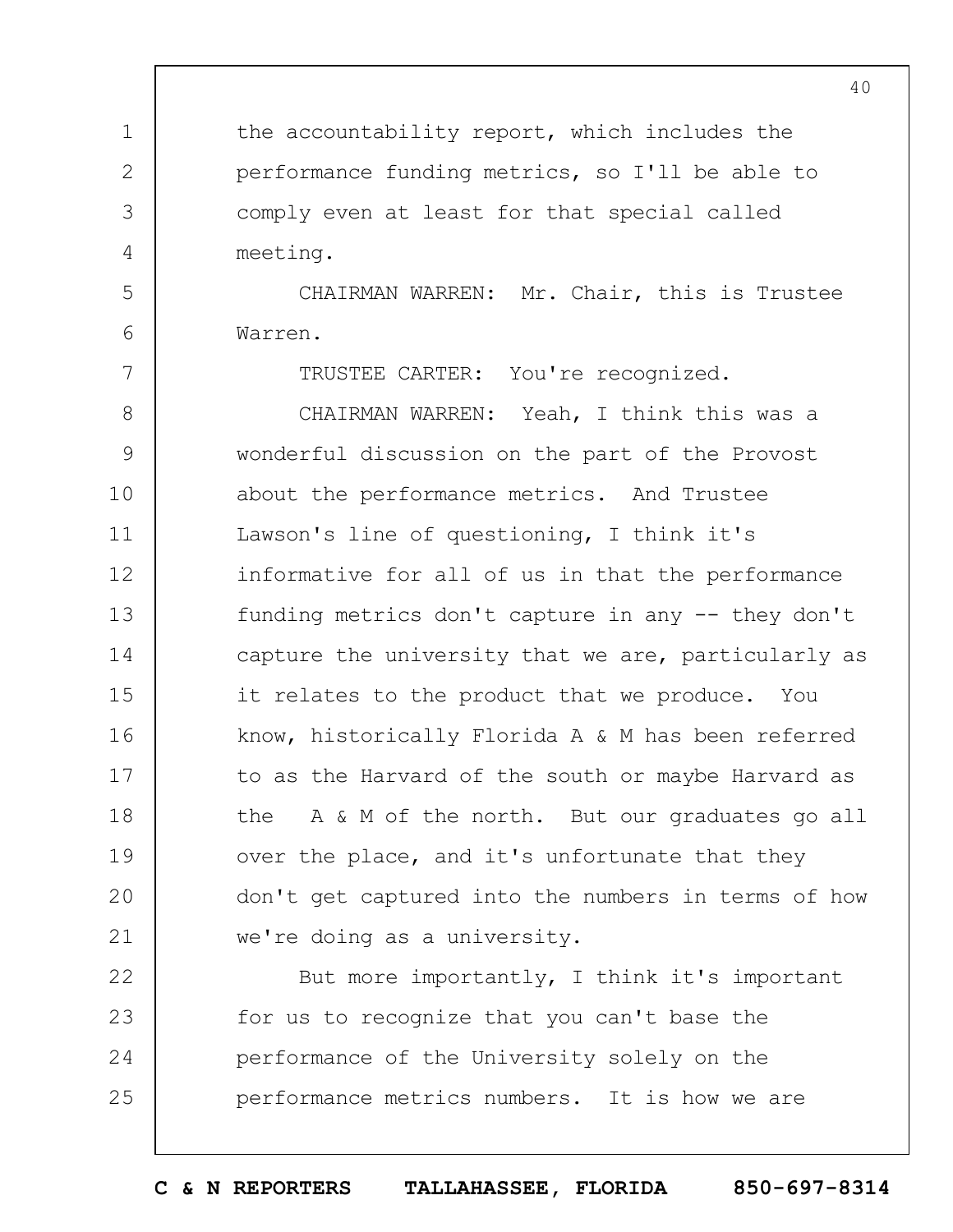impacted financially for sure and the lobbying effort that we would continue in the Council of Provosts with the Board of Governors about the underlying formula methods used to compute these metrics, we have to continue to work at that. But for you or us as members of the Board of Trustees, it's important to know the fallacies, if you will, in the arithmetic and how that adversely impacts the University given the product that we produce. TRUSTEE CARTER: Thank you, Mr. Chairman. Trustees, are there any more comments before we move to our next item?

13

1

2

3

4

5

6

7

8

9

10

11

12

17

(NO RESPONSE).

14 15 16 TRUSTEE CARTER: If not, Provost David, you're recognized to bring us to speed on the Academic Affairs.

PROVOST DAVID: Thank you, I'll be brief.

18 19  $20$ 21 22 23 24 25 I wanted to actually relate just a little back to the performance funding goals in that last fall we tried a number of different initiatives that will help us move forward. Specifically, we have a new math lab which is helping our students. One of our barrier courses is mathematics for students, so we have a new math lab that we have put in place in the Dyson Building, and that is allowing us to do

41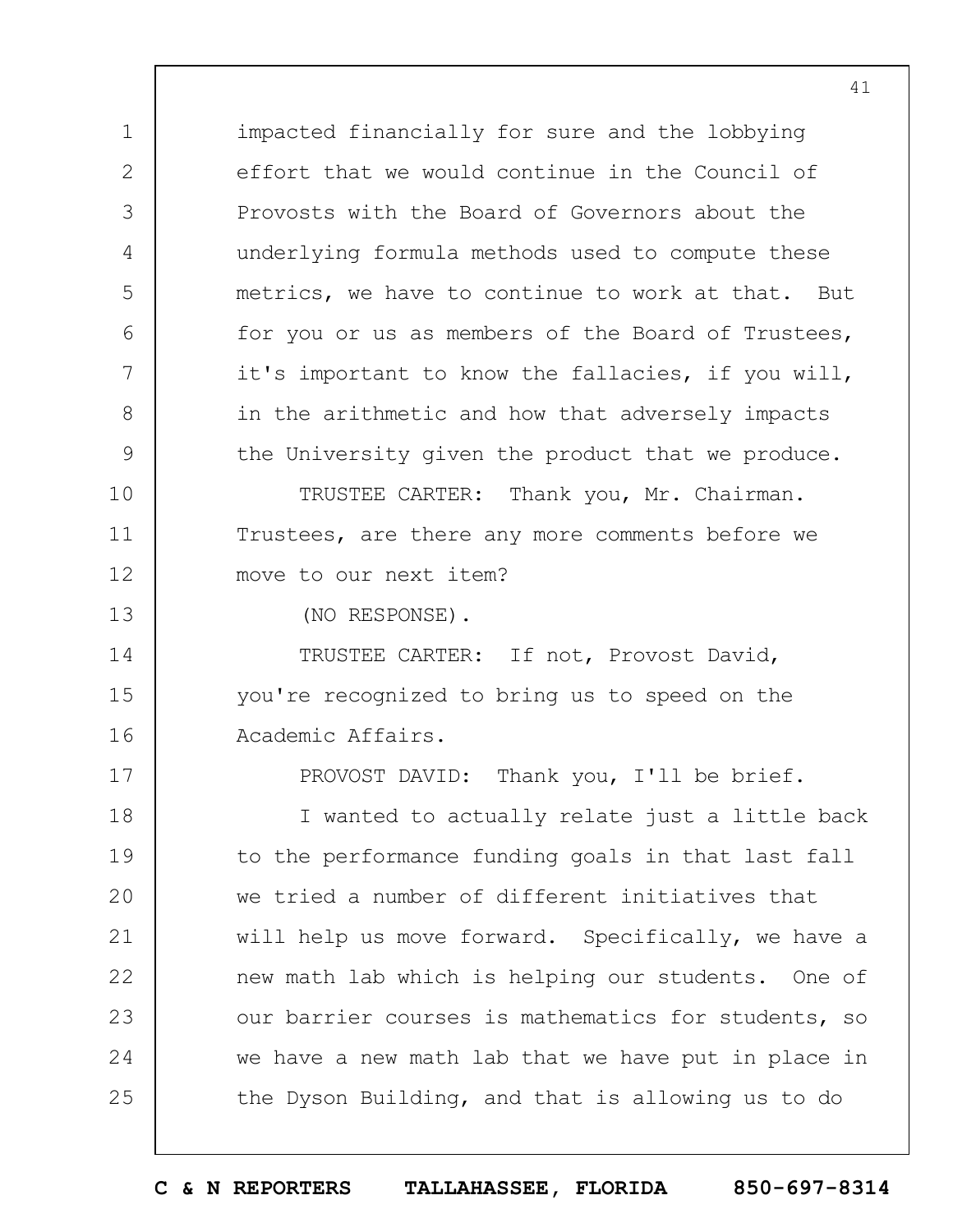supplemental instruction and math laboratories where students can do problem sets on a computer which gives them feedback; and at the same time, there's also upper-class students who are available to answer questions and help them with their understanding of the math concepts.

1

2

3

4

5

6

25

7 8 9 10 11 12 13 14 We've also used a much more vigorous deployment of ALEKS, which is a math placement exam, to try and make sure we were getting students into the right math classes to begin with. And we've seen some success with that in some of our classes, that we had students who were able to get through there placed in the right class and they're able to get through the math classes.

15 16 17 18 19  $20$ 21 22 23 24 At the same time our dean of science and technology has been working very closely with the substantive colleges, such as allied health and pharmacy and business about tailoring some of the math and science courses so that it's being really specific, so the math will be very specific to business -- pre-business students, the math - science will be very specific to pre-pharmacy students. And we're beginning to see some progress on that front as well.

Our Living-Learning Communities invited

**C & N REPORTERS TALLAHASSEE, FLORIDA 850-697-8314**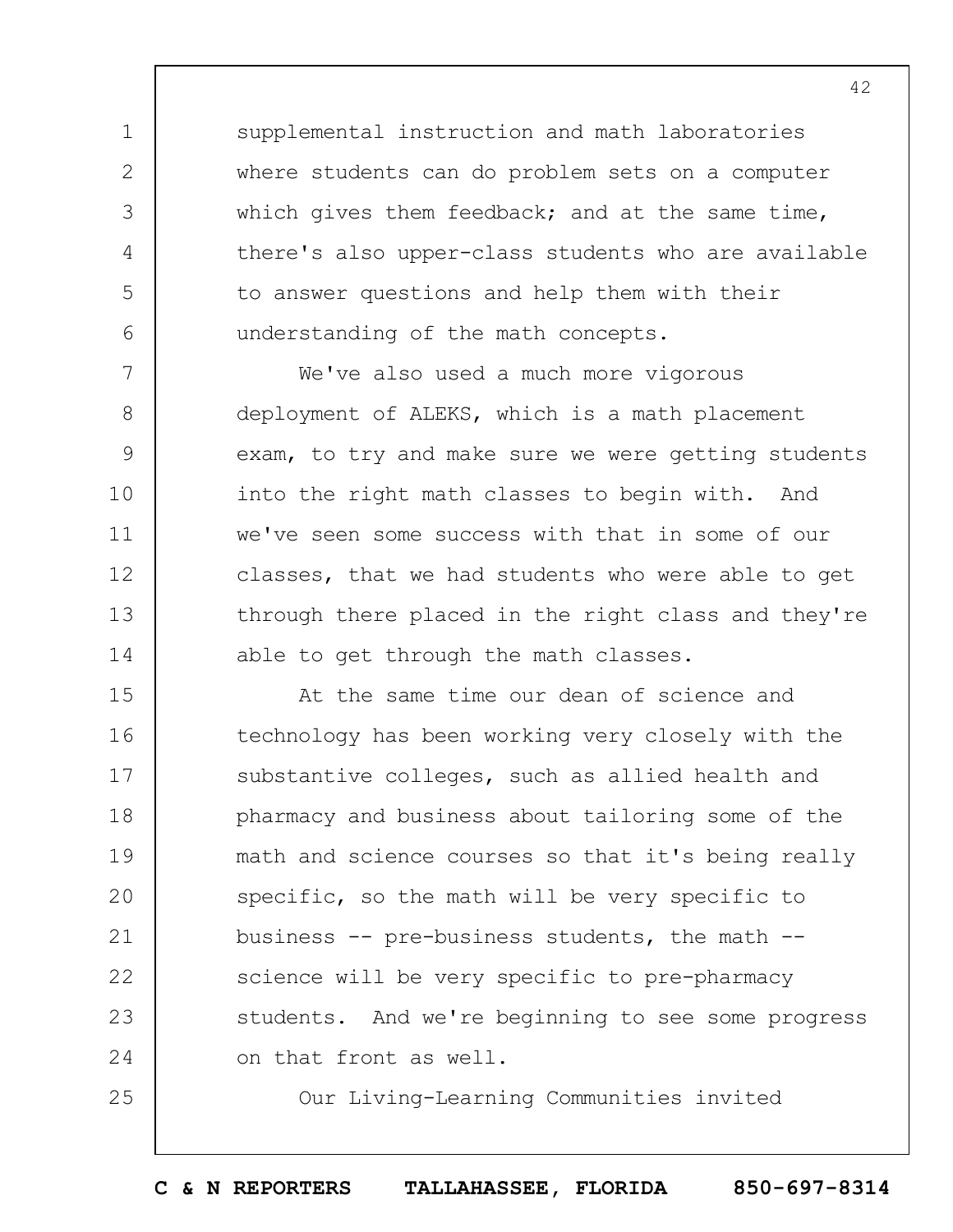students into themed areas, including health sciences, business and science and engineering. And we're trying to be very careful because we want to run the data to see what the impact is so that we can be deliberate in deploying our strategies, but preliminarily, it looks as if the Living-Learning Communities have had a beneficial impact on the fall success of the first group of students.

1

2

3

4

5

6

7

8

9

10 11 12 13 14 15 16 17 18 19  $20$ 21 A couple of things that we have in the works moving forward that we hope to deploy this spring for next year, one is putting in place courses in common so that we have groups of students who are taking courses together. This is something that's been very successful with other universities on a national level. It provides a different kind of learning community. It's not a living-learning community, but it's a learning community nonetheless so that students know who to go study with and how  $-$  who to go have help with and they can provide support to each other.

22 23 24 25 And then we're also continuing with our effort to put in place mandatory scheduling and preregistration. We did a first run of preregistration last fall, and we're going to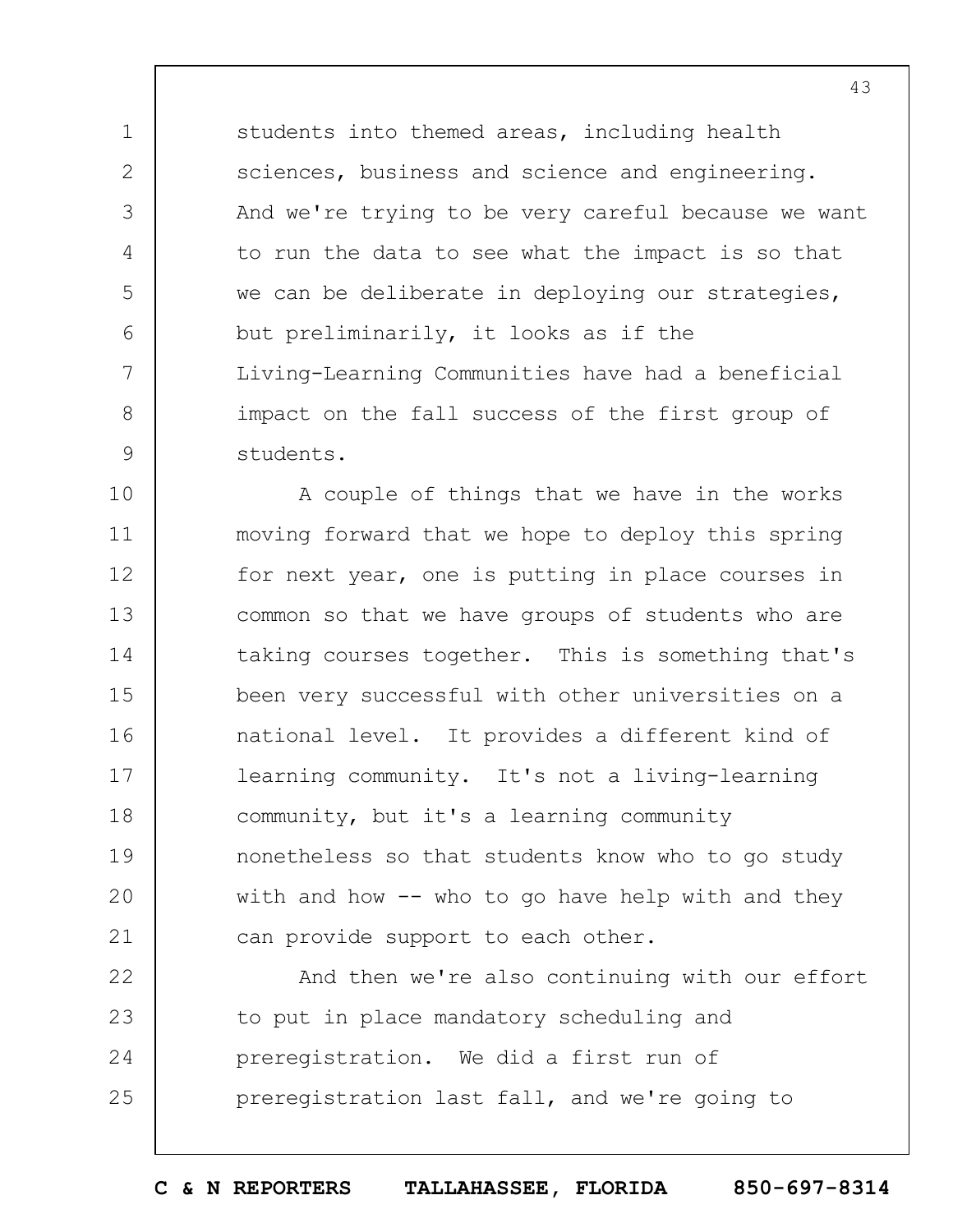continue that this spring, and then for incoming freshmen, we are going to have mandatory schedules. We're going to give them their schedule as opposed to saying: This is the list of courses you should be taking and then letting them schedule themselves. So these are all things that we believe will get students on track and keep them on track.

1

2

3

4

5

6

7

8

14

15

22

25

9 10 11 12 13 And then just as a side note, I'd just like to inform the Academic Affairs Committee that recently Dean Epps of the law school, Felicia Epps was appointed the inaugural Shirley Cunningham Chair. TRUSTEE CARTER: Thank you, Provost.

> Members, are there any questions? (NO RESPONSE).

16 17 18 19  $20$ 21 TRUSTEE CARTER: Let me just say, Vice Chairman Lawson, thank you for the opportunity for us to go out of order. And of course, I'm looking at the clock, and I don't want to stand between anybody during lunch. Are there any other questions for our committee?

(NO RESPONSE).

23 24 TRUSTEE CARTER: Hearing none, we are adjourned.

CHAIRMAN WARREN: Thank you. Chair Lawson,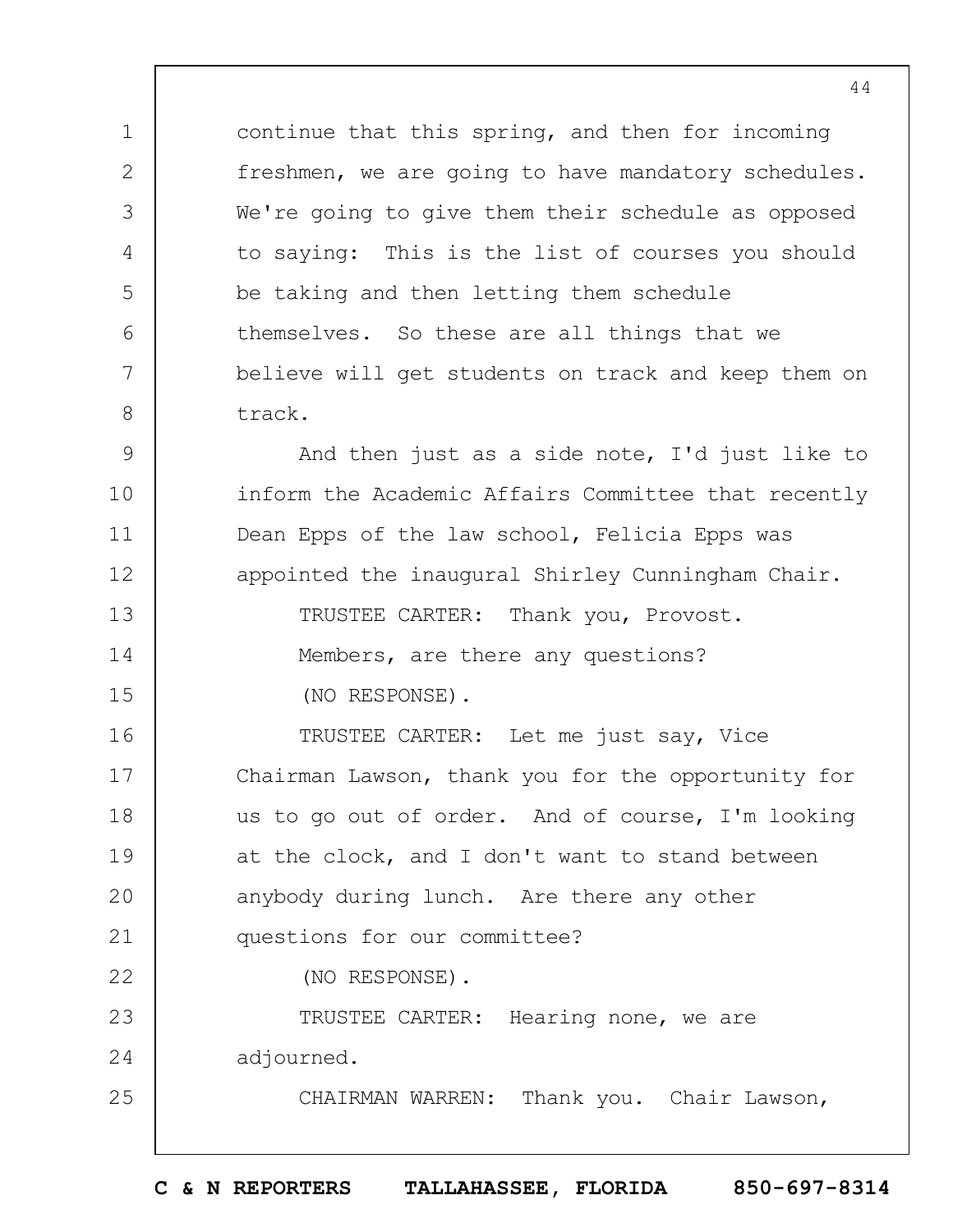1 I'm back in the fold.

2

TRUSTEE LAWSON: All right.

3 4 5 6 7 8 9 10 11 12 13 14 15 16 17 18 19  $20$ 21 22 23 24 25 CHAIRMAN WARREN: Thank you for standing in my stead. The meetings have been quite informative. We are at the lunch break, and I'm going to recommend that we do indeed take it rather than moving one of the committees up. All of you like me are probably due for some kind of break at the moment, so we'll reconvene at 1 o'clock. And I'm assuming at that time we would take on the special -- the President's Evaluation Committee? Which one did we skip over? TRUSTEE CARTER: That was it. TRUSTEE LAWSON: We skipped over the Evaluation Committee, and we took the Academic Affairs Committee. So we still have Audit and Compliance and Facilities yet to do as well. CHAIRMAN WARREN: Okay. Maybe by -- when we reconvene at 1 o'clock, maybe by then Trustee Moore will be available and we can go on with that committee as a first start. Thank you all for participating. I look forward to having you back for the committees when we reconvene at 1 o'clock. TRUSTEE LAWSON: Thank you.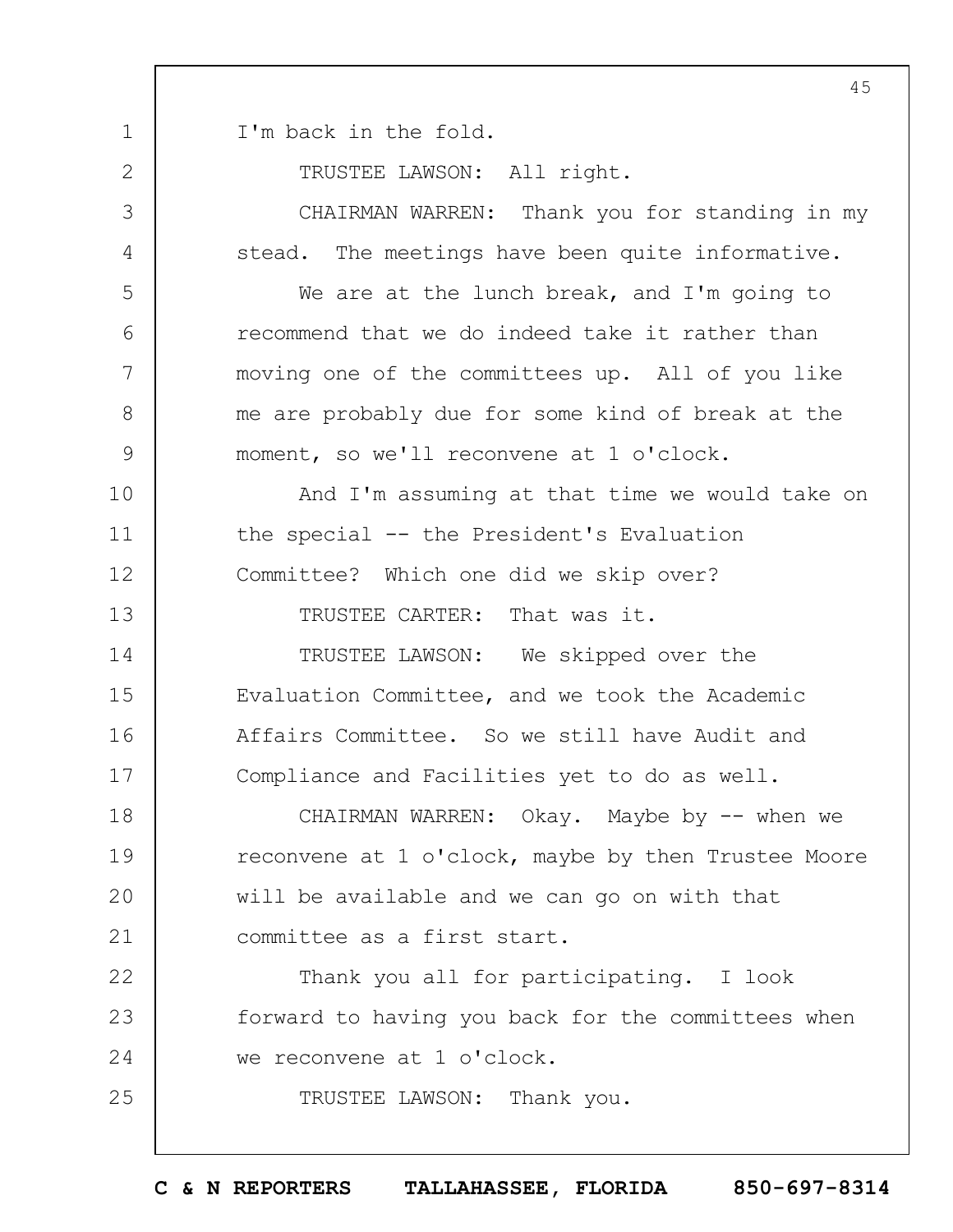CHAIRMAN WARREN: I suggest also that you follow Ms. Royster's advice and try to call in a little earlier just in case there are some connection issues that need to be resolved that can happen before the 1 o'clock time frame. TRUSTEE LAWRENCE: Is there a problem if we simply stay on the phone? (WHEREUPON, THE ACADEMIC AFFAIRS COMMITTEE MEETING WAS ADJOURNED). \* \* \* \*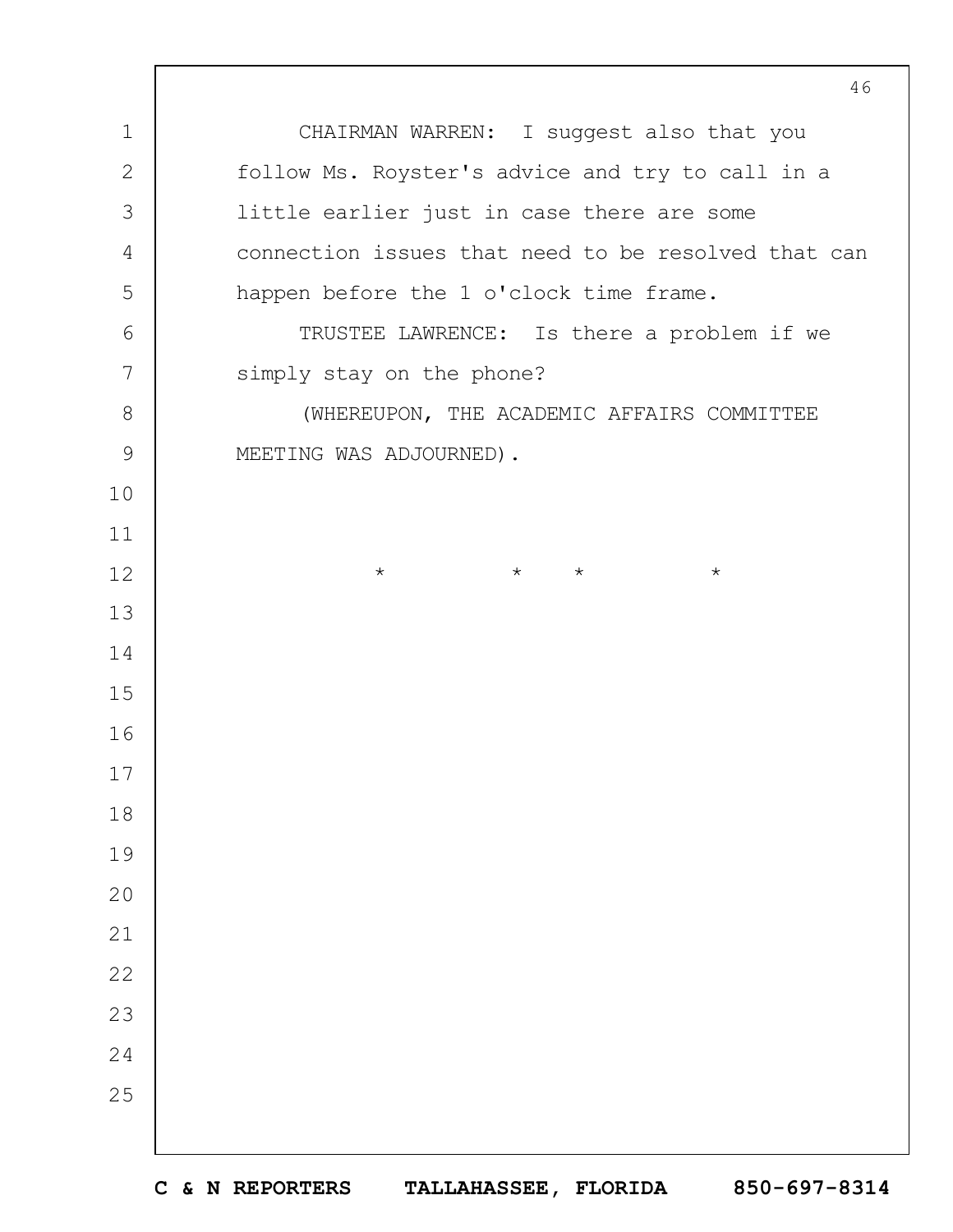|               | 47                                                                                                       |
|---------------|----------------------------------------------------------------------------------------------------------|
| 1             | CERTIFICATE                                                                                              |
| $\mathbf{2}$  |                                                                                                          |
| 3             | STATE OF FLORIDA<br>COUNTY OF LEON                                                                       |
| 4             |                                                                                                          |
| 5             | I, NANCY S. METZKE, RPR, FPR, certify that I<br>was authorized to and did stenographically report the    |
| 6             | foregoing proceedings and that the transcript is a true<br>and complete record of my stenographic notes. |
| 7             |                                                                                                          |
| $8\,$         | DATED this 21st day of February, 2016.                                                                   |
| $\mathcal{G}$ |                                                                                                          |
| 10            |                                                                                                          |
| 11            | NANCY S. METZKE, RPR, FPR<br>Court Reporter                                                              |
| 12            |                                                                                                          |
| 13            |                                                                                                          |
| 14            |                                                                                                          |
| 15            |                                                                                                          |
| 16            |                                                                                                          |
| $17$          |                                                                                                          |
| 18            |                                                                                                          |
| 19            |                                                                                                          |
| 20            |                                                                                                          |
| 21            |                                                                                                          |
| 22            |                                                                                                          |
| 23            |                                                                                                          |
| 24            |                                                                                                          |
| 25            |                                                                                                          |
|               |                                                                                                          |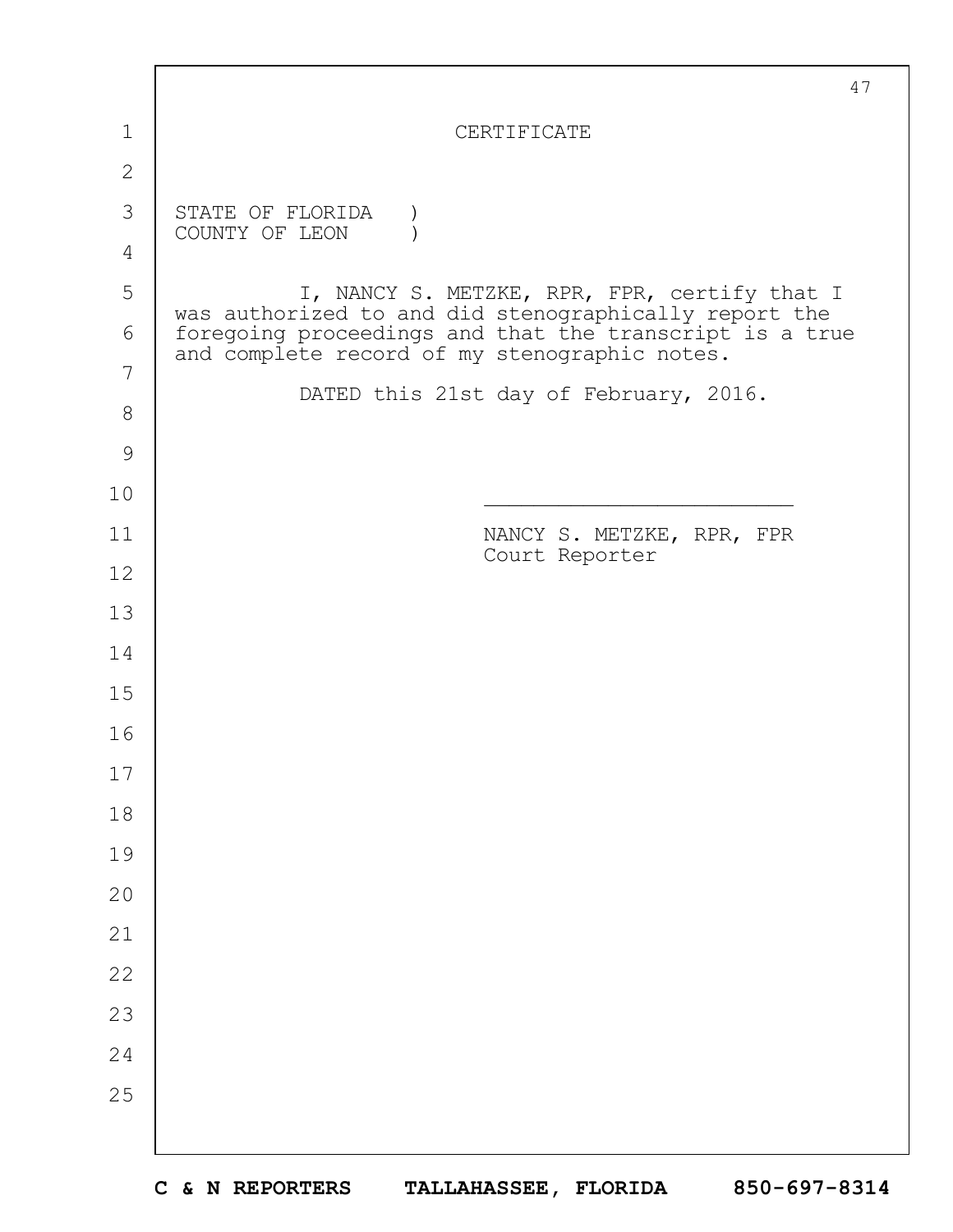|                              | 62% $[1] - 28:13$                                   | 44:24                            | 6:22                                       | 28:17, 28:25, 29:2,              |
|------------------------------|-----------------------------------------------------|----------------------------------|--------------------------------------------|----------------------------------|
| \$                           | 69% $[1] - 14:23$                                   | ADJOURNED) [1] -                 | appointment [3] -                          | 29:14                            |
| \$25,000 $[2] - 15:5$ ,      | 697-8314 $[1]$ - 1:21                               | 46:9                             | 6:3, 6:6, 6:11                             | background [2] -                 |
| 15:18                        | 697-8715 [1] - 1:21                                 | administrator <sub>[2]</sub> -   | approach [1] - 36:2                        | 7:23, 35:18                      |
| \$80,000 $[2] - 16:14$ ,     |                                                     | 6:12, 6:14                       | approaches [1] -                           | <b>bad</b> [1] - 16:4            |
| 28:2                         | $\overline{7}$                                      | adopted [1] - 15:11              | 28:3                                       | <b>band</b> $[1] - 32:25$        |
|                              |                                                     | <b>adoption</b> $[1] - 5:15$     | appropriate [4] -                          | <b>bargain</b> [2] - 23:4,       |
| 1                            | $70\%$ [1] - 25:4                                   | advance [2] - 7:24,              | 6:12, 6:18, 13:13,                         | 23:5                             |
|                              | 76% [1] - 14:25                                     | 28:2                             | 35:13                                      | Bargaining [1] - 6:9             |
| $1$ [5] - 3:6, 45:9,         |                                                     | adversely $[1] - 41:8$           | approve [5] - 5:20,                        | <b>barrier</b> $[1] - 41:23$     |
| 45:19, 45:24, 46:5           | 8                                                   | advice [1] - 46:2                | 8:1, 10:24, 33:22,                         | Barrington [2] -                 |
| <b>10</b> [3] $-$ 1:9, 5:11, |                                                     | advising [3] - 21:12,            | 33:25                                      | 13:18, 33:12                     |
| 5:21                         | $80$ [1] - 16:14                                    | 24:15, 30:2                      | approved $[3] - 9:24$ ,                    | <b>base</b> $[1] - 40:23$        |
| $10\%$ [1] - 29:19           | $80\%$ [1] - 30:10                                  | <b>Affairs</b> $[8] - 3:17$ ,    | 13:6, 33:20                                | <b>based</b> $[7] - 11:19$ ,     |
| 100 $[1] - 27:2$             | $800$ [1] - 34:17                                   | 4:12, 11:22, 18:16,              | architecture [2] -                         | 17:23, 19:11, 22:1,              |
| $100\%$ [2] - 37:16,         | $850$ [2] - 1:21                                    | 33:21, 41:16, 44:10,             | 9:12, 9:14                                 | 27:20, 30:21, 34:12              |
| 37:17                        |                                                     | 45:16                            | archives [1] - 10:11                       | <b>basic</b> $[1] - 13:16$       |
| 10th $[1]$ - 18:15           | A                                                   | <b>AFFAIRS</b> [2] - 1:3,        | area [1] - 29:11                           | basis [2] - 9:3, 18:19           |
| <b>11:10</b> [1] - 1:11      |                                                     | 46:8                             | areas $[1] - 43:1$                         | becomes [1] - 18:25              |
| $120$ [1] - 29:18            | $A.M$ [1] - 1:11                                    | AFFIRMATIVE [4] -                | arithmetic $[1] - 41:8$                    | begin [1] - 42:10                |
| $12:05$ [1] - 1:11           | <b>Abate</b> [1] - 9:9                              | 5:23, 8:10, 11:5, 21:3           | <b>Article</b> $[1] - 6:8$                 | beginning [3] - 32:4,            |
| 15-8 $[1] - 6:8$             | ability $[2] - 17:23$ ,                             | agenda [1] - 11:20               | <b>arts</b> $[3] - 9:10, 9:21,$            | 33:19, 42:23                     |
| 1:00 [1] - 3:8               | 19:23                                               | aggressive [1] - 30:1            | 29:8                                       | <b>behalf</b> $[1] - 21:6$       |
|                              | able [10] - 6:6, 12:7,                              | agree [1] - 36:11                | <b>Arts</b> $[1] - 7:6$                    | behind [2] - 35:15,              |
| $\mathbf 2$                  | 12:10, 15:23, 19:5,                                 | Agreement [1] - 6:9              | <b>aspect</b> [1] - 37:23                  | 36:3                             |
|                              | 22:11, 34:10, 40:2,                                 | Agricultural [1] -               | assembles $[1]$ - 20:5                     | <b>BELINDA</b> [1] - 1:7         |
| $2.0$ [3] - 24:22, 24:25,    | 42:12, 42:14                                        | 13:14                            | <b>associate</b> $[2] - 9:10$ ,            | <b>below</b> $[1] - 15:18$       |
| 25:3                         | absolutely [1] -                                    | agricultural [2] -               | 9:21                                       | benchmark [2] -                  |
| $2.7$ [1] - 32:2             | 36:10                                               | 9:17, 29:4                       | assuming [1] - 45:10                       | 16:1, 30:24                      |
| $2015$ [3] - 5:11, 5:21,     | <b>ACADEMIC</b> $[2] - 1:3$                         | ahead [2] - 4:3, 4:21            | AT [2] - 1:11, 1:11                        | benchmarking [2] -               |
| 25:4                         | 46:8                                                | <b>ALEKS</b> [1] - 42:8          | <b>Athletic [1] - 4:12</b>                 | 12:24, 16:5                      |
| $2016$ [2] - 1:9, 47:7       | academic [4] - 23:8,                                | <b>Alfreda</b> [1] - 9:16        | athletics [2] - 25:25,                     | beneficial $[1]$ - 43:7          |
| 2021 [2] - 13:12, 25:5       | 24:17, 25:16, 26:19                                 | <b>allied</b> $[2] - 9:16$ ,     | 26:1                                       | <b>benefit</b> [1] - 10:22       |
| $21st$ [1] - 47:7            | <b>Academic</b> [7] - 3:17,<br>11:22, 18:16, 33:21, | 42:17                            | <b>Atlanta</b> [1] - 38:17                 | <b>best</b> $[5] - 13:10$ ,      |
| 25,000 [1] - 15:24           | 41:16, 44:10, 45:15                                 | allowing [1] - 41:25             | <b>attempt</b> $[2] - 3:20$ ,              | 15:25, 20:25, 23:4,              |
| $26$ [1] - 31:12             | $access_{[5]} - 17:20,$                             | <b>Almond</b> [1] - 7:1          | 4:14                                       | 23:5                             |
| 28,800 [1] - 16:5            | 17:21, 17:22, 22:14,                                | ALSO [1] - 2:1                   | attempted [1] - 29:18                      | best-in-class [1] -              |
|                              | 28:11                                               | alternative [1] - 23:9           | attempting [1] - 21:9                      | 13:10                            |
| 3                            | accordance [1] - 6:8                                | alumni [2] - 26:6,               | Audit [1] - 45:16                          | better $[4] - 14:2$ ,            |
| $3093$ [1] - 1:20            | accountability [3] -                                | 26:8                             | authorized [1] - 47:5                      | 22:23, 38:23, 39:1               |
| 32315-3093 [1] - 1:21        | 33:16, 33:18, 40:1                                  | <b>America</b> [1] - 18:21       | <b>available</b> $[7] - 3:5$ ,             | <b>between</b> [1] - 44:19       |
| 34% [1] - 29:16              | <b>accounts</b> $[1] - 28:15$                       | <b>amount</b> [2] - 9:4,         | 3:18, 4:16, 7:12, 33:8,                    | <b>Beverly</b> [1] - 13:18       |
| 39% [1] - 23:20              | accurate [1] - 19:7                                 | 21:16                            | 42:4, 45:20                                | big $[2] - 26:15, 33:11$         |
|                              | accurately $[1]$ - 19:5                             | <b>Ann</b> $[1]$ - 9:9           | average [2] - 21:5,                        | <b>bigger</b> $[1] - 37:24$      |
| 4                            | achievement [1] -                                   | announced $[1]$ - 32:3           | 21:25                                      | biographies [1] -                |
|                              | 27:22                                               | answer $[6] - 7:13$ ,            | award [1] - 31:24                          | 7:11                             |
| 42% [1] - 23:20              | achieving [3] - 26:8,                               | 9:25, 13:17, 37:5,<br>37:6, 42:5 | <b>awarded</b> [3] - 28:17,<br>28:25, 29:1 | bit [3] - 11:20, 15:14,<br>30:18 |
| 43% [1] - 29:9               | 27:15, 27:25                                        | answering $[1]$ - 7:18           | awards [3] - 27:14,                        | <b>Board</b> $[35] - 6:11$ ,     |
| 4th [1] - 7:10               | <b>action</b> $[1] - 6:2$                           | <b>answers</b> [1] - 36:6        | 27:21, 27:25                               | 13:5, 14:1, 14:11,               |
|                              | activation $[1]$ - 39:1                             | anticipate $[1]$ - 14:7          | aye [3] - 5:22, 8:9,                       | 14:13, 16:24, 17:2,              |
| 5                            | <b>actively</b> $[1] - 9:4$                         | <b>anyway</b> [2] - 18:18,       | 11:4                                       | 17:20, 18:15, 19:14,             |
|                              | activities $[3]$ - 8:22,                            | 18:24                            |                                            | 20:8, 20:17, 21:9,               |
| $50\%$ [1] - 29:3            | 11:14, 30:16                                        | appear [1] - 18:19               | B                                          | 23:11, 25:10, 29:13,             |
| 50-point $[1]$ - 31:11       | <b>addition</b> $[1] - 28:3$                        | applications [3] -               |                                            | 30:4, 30:6, 31:17,               |
| 52 $[1] - 32:13$             | additional [3] -                                    | 7:14, 7:15, 8:24                 | baccalaureate [1] -                        | 33:19, 33:20, 33:24,             |
|                              | 28:10, 29:19, 35:18                                 | applied [1] - 31:13              | 34:21                                      | 34:1, 34:14, 35:13,              |
| 6                            | additionally [1] -                                  | appointed $[2] - 7:9$ ,          | bachelor <sup>[2]</sup> - 14:15,           | 36:2, 36:8, 37:14,               |
|                              | 31:3                                                | 44:12                            | 16:2                                       | 38:21, 39:8, 39:16,              |
| 60% [1] - 37:20              | adjourned [1] -                                     | Appointment [1] -                | bachelor's [5] - 21:6,                     | 41:3, 41:6                       |
|                              |                                                     |                                  |                                            |                                  |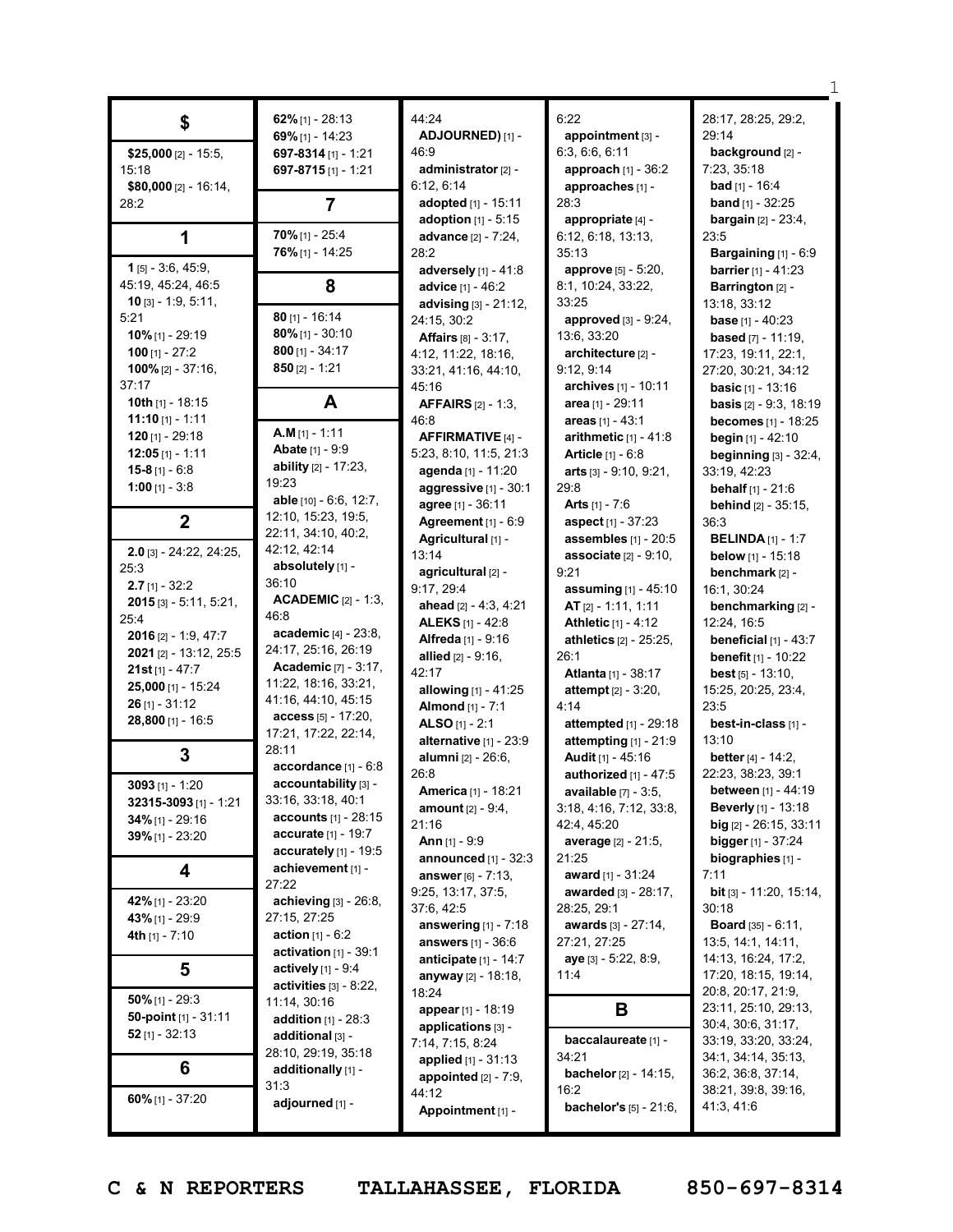|                                           |                              |                                           |                                                  | 2                                                           |
|-------------------------------------------|------------------------------|-------------------------------------------|--------------------------------------------------|-------------------------------------------------------------|
| <b>board</b> $[1] - 26:4$                 | 16:19, 20:2, 21:1,           | chosen [4] - 14:11,                       | 16:13, 23:3                                      | couple [3] - 13:24,                                         |
| <b>BOARD</b> $[1] - 1:1$                  | 21:4, 27:11, 28:7,           | 14:12, 30:5, 30:7                         | complete [2] - 19:11,                            | 22:19, 43:10                                                |
| <b>bode</b> [1] - 18:20                   | 34:4, 34:15, 35:4,           | churning $[1] - 24:11$                    | 47:6                                             | <b>course</b> [5] - 22:20,                                  |
| <b>body</b> $[3] - 22:19$                 | 35:8, 36:6, 36:22,           | clarity $[1] - 39:9$                      | Compliance [1] -                                 | 29:8, 29:23, 33:3,                                          |
| 35:13                                     | 38:7, 39:4, 39:7, 40:7,      | class $[3] - 13:10$ ,                     | 45:17                                            | 44:18                                                       |
| <b>books</b> [1] - 23:24                  | 41:10, 41:14, 44:13,         | 42:4, 42:13                               | compliance [1] -                                 | courses $[5] - 41:23$ ,                                     |
|                                           | 44:16, 44:23, 45:13          | classes [4] - 22:2,                       | 3:14                                             | 42:19, 43:12, 43:14,                                        |
| <b>bottom</b> $[5] - 31:13$ ,             | Carter [9] - 3:22,           | 42:10, 42:12, 42:14                       | complicated [2] -                                | 44:4                                                        |
| 31:21, 32:5, 32:8,<br>32:9                | 3:24, 4:10, 4:24, 8:16,      | clean $[1] - 30:17$                       | 13:21, 32:6                                      | <b>COURT</b> $[1]$ - 1:16                                   |
| <b>bounce</b> [1] - 32:19                 | 12:14, 34:8, 36:11,          | Cleve [1] - 2:4                           | comply $[1] - 40:3$                              | Court $[1] - 47:11$                                         |
| <b>BOX</b> [1] - 1:20                     | 36:14                        | clock $[1] - 44:19$                       | compute [1] - 41:4                               | credit [6] - 21:17,                                         |
| <b>brand</b> [2] - 23:17,                 | case $[6] - 6:13, 6:20,$     | close [1] - 23:5                          | computer $[1] - 42:2$                            | 21:25, 22:4, 29:21,                                         |
| 24:19                                     | 12:8, 21:23, 25:1,           | closely [1] - 42:16                       | concepts $[1] - 42:6$                            | 30:1, 35:23                                                 |
| <b>break</b> $[2] - 45:5, 45:8$           | 46:3                         | cohort [3] - 22:14,                       | <b>concern</b> $[1] - 38:8$                      | credits [2] - 29:18                                         |
| <b>brief</b> $[1] - 41:17$                | cases [1] - 36:4             | 23:16, 34:22                              | concerned [1] -                                  | critical [2] - 15:20,                                       |
| <b>briefly</b> $[1]$ - 30:18              | categories [1] - 19:1        | collect [1] - 19:13                       | 15:10                                            | 36:7                                                        |
| <b>bring</b> $[3] - 10:14$ ,              | <b>caution</b> $[1] - 18:8$  | collected [2] - 11:17,                    | CONCLUDED [1] -                                  | Cunningham [1] -                                            |
| 11:23, 41:15                              | celebrate [1] - 29:8         | 17:19                                     | 1:11                                             | 44:12                                                       |
| <b>bringing</b> $[1] - 26:4$              | center [3] - 19:19,          | collecting [1] - 11:15                    | <b>CONFERENCE [1] -</b>                          | cure [1] - 30:17                                            |
| <b>broad</b> $[1]$ - 18:7                 | 25:18, 26:17                 | Collective [1] - 6:9                      | 1:13                                             | current [1] - 34:12                                         |
| <b>broader</b> $[1] - 26:9$               | <b>centric</b> $[1] - 37:9$  | collects [1] - 19:14                      | conferred [2] - 6:17,                            | cut $[1] - 32:2$                                            |
| <b>broadly</b> $[1] - 17:4$               | certain [2] - 9:4, 27:4      | college [2] - 23:17,                      | 7:15                                             | cycle [1] - 32:11                                           |
| <b>Brown</b> [2] - 9:9, 9:12              | certainly [6] - 18:15,       | 24:19                                     | confusing $[1]$ - 21:8                           |                                                             |
| <b>budget</b> [1] - 32:2                  | 19:18, 19:19, 20:17,         | College [10] - 6:25,                      | connection $[1] - 46:4$                          | D                                                           |
| <b>Building</b> [1] - 41:25               | 22:3, 39:22                  | 7:2, 7:3, 7:5, 7:9, 9:9,                  | consider [5] - 6:14.                             |                                                             |
| <b>bulk</b> $[1]$ - 9:1                   | <b>CERTIFICATE [1] -</b>     | 21:22, 34:15, 34:24,                      | 27:19, 33:23, 33:25,                             | data [14] - 18:18,                                          |
| <b>business</b> $[5] - 35:21$ ,           | 47:1                         | 35:2                                      | 38:12                                            | 18:24, 19:7, 19:10,                                         |
| 42:18, 42:21, 43:2                        | certify [1] - 47:5           | colleges [2] - 28:23,                     | considered [2] -                                 | 19:11, 19:13, 19:14,                                        |
| <b>Business</b> $[1] - 36:18$             | <b>Chair</b> $[10] - 4:12$ , | 42:17                                     | 8:24, 9:24                                       | 20:9, 20:16, 20:17,                                         |
|                                           |                              |                                           |                                                  |                                                             |
|                                           | 10:23, 12:2, 16:17,          |                                           |                                                  | 36:7, 36:14, 38:18,                                         |
| <b>BY</b> [1] - 1:16                      | 34:8, 36:11, 36:13,          | Collegiate [1] - 6:21                     | consortium [1] -<br>38:14                        | 43:4                                                        |
|                                           | 40:5, 44:12, 44:25           | combination [2] -                         |                                                  | databases [2] -                                             |
| C                                         | <b>CHAIR</b> $[1] - 1:7$     | 22:12, 24:22                              | constantly $[1]$ - 38:2<br>continue [7] - 25:16, | 17:24, 19:15                                                |
| calculate $[1] - 27:5$                    | cHAIRMAN [5] -               | coming [3] - 4:21,<br>24:2, 26:20         | 25:22, 29:6, 29:7,                               | <b>DATE</b> $[1] - 1:9$                                     |
| calculated $[2] - 23:6$ ,                 | 16:17, 40:5, 44:25,          | command [1] - 15:23                       | 41:2, 41:5, 44:1                                 | <b>DATED</b> $[1] - 47:7$                                   |
| 35:17                                     | 45:18, 46:1                  | <b>COMMENCED [1] -</b>                    | continued [1] - 29:10                            | <b>DAVE</b> $[1] - 1:8$                                     |
| calculations $[1]$ -                      | Chairman [6] - 4:18,         | 1:11                                      | continuing [3] -                                 | <b>David</b> $[6] - 6:4$ ,                                  |
| 22:6                                      | 8:16, 12:14, 20:10,          | comment [1] - 27:12                       | 14:16, 14:21, 43:22                              | 11:11, 12:13, 16:21,                                        |
| California [1] - 16:12                    | 41:10, 44:17                 | comments [2] - 18:2,                      | conundrum $[1]$ -                                | 35:10, 41:14                                                |
| campaigns [1] - 30:1                      | CHAIRMAN <sup>[5]</sup> -    | 41:11                                     | 15:14                                            | <b>DAVID</b> $[17] - 6:5$ ,                                 |
| <b>CAMPUS</b> $[1] - 1:14$                | 16:20, 17:1, 17:10,          | Committee [15] -                          | conversation [3] -                               | 8:16, 11:9, 11:12,                                          |
| campus $[1] - 6:7$                        | 40:8, 45:3                   | 4:12, 4:13, 4:15, 6:21,                   | 13:24, 37:3, 37:15                               | 12:14, 12:22, 16:25,                                        |
| cancer [1] - 30:17                        | chairs [1] - 6:18            | 6:22, 9:7, 9:8, 9:24,                     | conversations [1] -                              | 17:9, 17:15, 19:8,                                          |
| candidates $[1] - 6:24$                   | challenge [6] - 16:4,        | 18:16, 33:21, 35:12,                      | 38:2                                             | 20:25, 21:5, 25:13,                                         |
| candnreporters.                           | 16:6, 17:17, 18:4,           | 44:10, 45:12, 45:15,                      | corporate [1] - 18:21                            | 28:8, 36:23, 39:24,                                         |
| com $[1] - 1:22$                          | 26:25, 29:15                 | 45:16                                     | corrections $[1]$ -                              | 41:17                                                       |
| capture [3] - 38:18,                      | challenged $[1]$ - 21:8      | <b>committee</b> $[7] - 3:7$ ,            | 5:12                                             | <b>Dawson</b> $[2] - 9:20$ ,                                |
| 40:13, 40:14                              | chancellor $[1]$ -           | 3:18, 8:25, 23:11,                        | cost $[8] - 21:6$ ,                              | 10:6                                                        |
| captured [1] - 40:20                      | 35:12                        | 33:22, 44:21, 45:21                       | 21:11, 21:19, 22:23,                             | daycare [1] - 15:17                                         |
| career [1] - 19:19                        | change [4] - 15:1,           | <b>COMMITTEE [3] -</b>                    | 22:25, 23:2, 23:10,                              | days [1] - 34:14                                            |
| <b>careful</b> $[1] - 43:3$               | 15:3, 15:11, 23:13           | 1:4, 1:7, 46:8                            | 37:4                                             | deal $[1]$ - 38:20                                          |
| carries [1] - 6:1                         | changed [1] - 32:12          | committees [2] -                          | Council [3] - 15:9,                              | <b>Dean</b> $[2] - 7:2, 44:11$                              |
| <b>CARTER</b> [49] - 1:7,                 | <b>chart</b> $[1] - 20.8$    | 45:7, 45:23                               | 36:24, 41:2                                      | dean $[3] - 7:3, 7:9,$                                      |
| 3:16, 3:22, 4:17, 5:2,                    | cheek [1] - 39:12            | <b>common</b> [2] - 14:9,                 | counsel [1] - 3:14                               | 42:15                                                       |
| 5:4, 5:6, 5:8, 5:14,                      | <b>Chicago</b> $[1] - 16:13$ | 43:13                                     | counseling [1] - 28:4                            | dean's $[1] - 6:23$                                         |
| 5:17, 5:19, 5:24, 6:1,                    | childhood [2] -              | Communities [2] -                         | <b>count</b> $[2] - 15:3$                        | <b>December</b> $[2] - 5:11$ ,                              |
| 7:19, 7:22, 8:5, 8:8,                     | 15:16, 20:15                 | 42:25, 43:7                               | 16:10                                            | 5:21                                                        |
| 8:11, 8:13, 10:1, 10:4,                   | choice [2] - 29:13,          | community [3] -                           | <b>counting</b> $[2] - 28:24$ ,                  | decide [1] - 12:11                                          |
| 11:3, 11:6, 11:8,<br>11:11, 11:19, 12:19, | 30:5<br>chose [1] - 29:15    | 43:17, 43:18<br>competitive $[3] - 9:1$ , | 37:21<br><b>COUNTY</b> $[1] - 47:3$              | <b>decisions</b> $[1] - 20:19$<br>definitely $[1]$ - $3:20$ |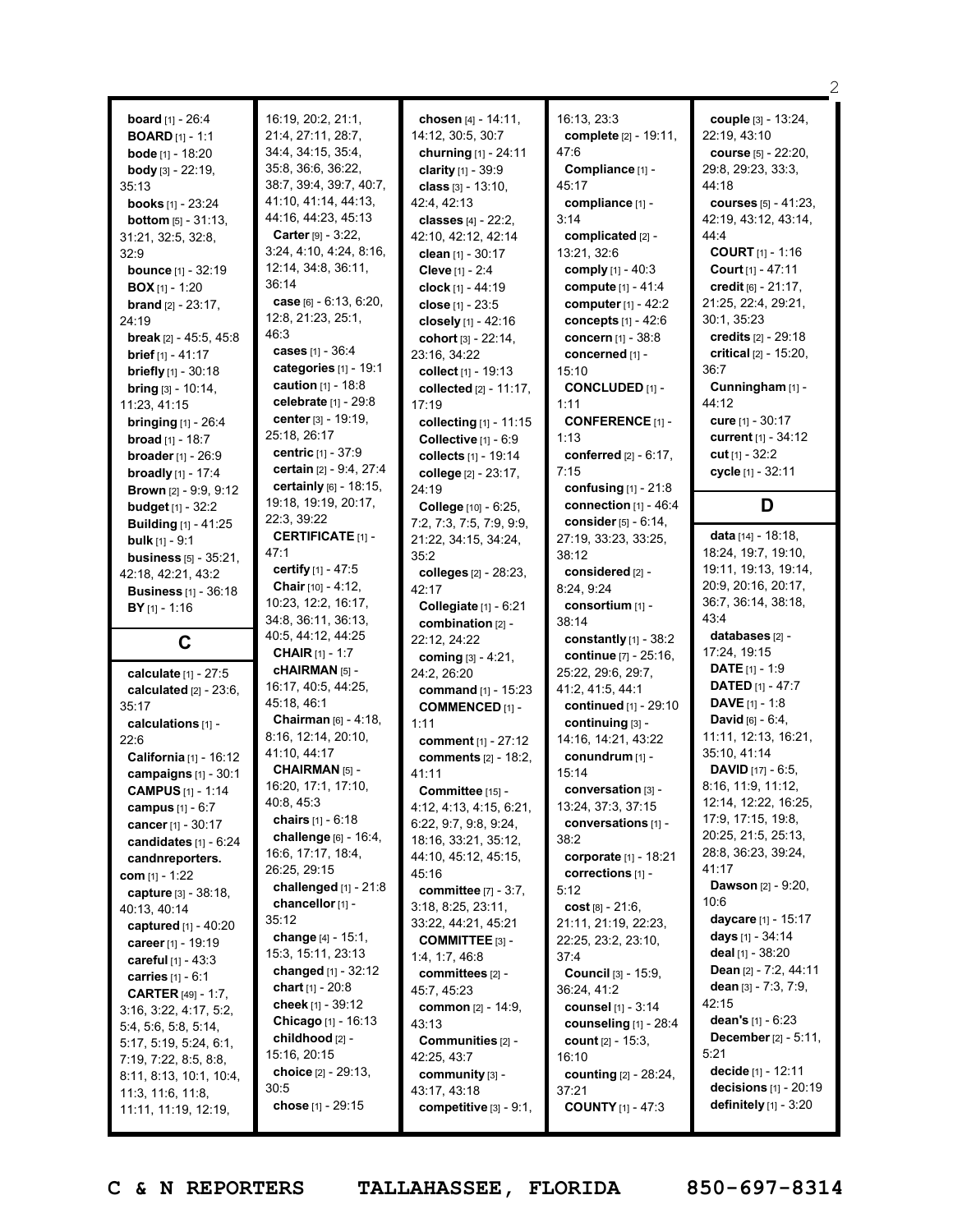**degree** [5] - 15:19, 21:6, 21:20, 23:10, 37:4 **degrees** [7] - 15:15, 28:17, 28:25, 29:1, 29:2, 29:9, 29:14 **deliberate** [1] - 43:5 **department** [2] - 6:15, 7:7 **departments** [1] - 6:18 **deploy** [2] - 14:5, 43:11 **deploying** [2] - 22:3, 43:5 **deployment** [1] - 42:8 **description** [2] - 9:23, 39:2 **determine** [1] - 3:25 **determined** [2] - 30:24, 35:25 **development** [10] - 8:15, 8:17, 8:19, 8:21, 8:25, 9:19, 10:21, 10:25, 11:18, 19:1 **different** [10] - 11:21, 22:6, 27:16, 30:19, 32:3, 34:12, 34:23, 37:2, 41:20, 43:16 **digestible** [1] - 20:24 **direct** [1] - 21:10 **directly** [1] - 11:21 **disciplines** [1] - 28:19 **discount** [1] - 34:19 **discretion** [2] - 20:4, 20:23 **discuss** [1] - 39:23 **discussion** [4] - 15:1, 15:9, 22:22, 40:9 **discussions** [1] - 38:19 **Division** [1] - 11:22 **Doctor** [5] - 7:1, 10:6, 13:18, 33:12, 36:16 **doctoral** [1] - 13:11 **dollars** [1] - 27:4 **done** [2] - 6:8, 13:23 **donor** [2] - 26:3, 26:7 **door** [1] - 18:4 **Dortch** [5] - 4:1, 4:4, 4:25, 18:17, 27:14 **DORTCH** [11] - 1:8, 4:4, 5:1, 5:18, 8:4, 11:2, 18:17, 20:1, 25:11, 26:13, 28:6 **down** [4] - 4:21,

22:11, 23:20, 31:6 **dramatic** [2] - 23:21, 25:4 **drifted** [1] - 24:9 **driving** [1] - 37:7 **due** [1] - 45:8 **during** [1] - 44:20 **Dyson** [1] - 41:25 **E early** [2] - 15:16, 20:14 **earned** [1] - 29:17 **earnings** [1] - 15:4 **easily** [1] - 20:24 **economic** [1] - 28:21 **edification** [1] - 16:23 **Education** [3] - 7:1, 7:2, 7:4 **education** [5] - 14:16, 14:21, 15:15, 15:16, 21:11 **educational** [2] - 21:14, 28:22 **effect** [2] - 8:3, 15:2 **effective** [1] - 30:3 **effectively** [1] - 22:2 **efficiently** [1] - 22:2 **effort** [4] - 26:8, 38:1, 41:2, 43:22 **efforts** [1] - 27:6 **eight** [1] - 14:8 **either** [3] - 24:10, 30:22, 35:12 **eligible** [2] - 27:24, 31:22 **Elizabeth** [2] - 9:14, 9:20 **emphasis** [1] - 28:18 **empirical** [1] - 36:14 **employed** [8] -14:15, 14:19, 14:20, 15:4, 16:2, 19:16, 37:21, 37:22 **employees** [1] - 38:12 **employing** [1] - 37:17 **employment** [4] - 17:17, 19:6, 35:19, 37:16 **encouraging** [1] - 15:19 **engage** [3] - 8:20, 36:12, 36:23 **engaged** [3] - 9:4, 12:25, 26:16 **engaging** [2] - 36:2,

37:6 **engineering** [3] - 9:12, 9:15, 43:2 **enshrined** [1] - 38:5 **ensure** [1] - 27:6 **entertain** [1] - 5:14 **Epps** [3] - 7:8, 44:11 **equally** [1] - 26:9 **equivalent** [1] - 6:15 **Evaluation** [3] - 4:15, 45:11, 45:15 **exactly** [1] - 34:24 **exam** [1] - 42:9 **example** [8] - 16:11, 19:18, 20:13, 25:18, 27:2, 36:24, 37:15, 38:11 **excellence** [4] - 30:25, 31:1, 31:9, 32:24 **excellent** [3] - 28:15, 30:10, 30:22 **exception** [1] - 34:11 **exceptions** [2] - 35:2, 35:3 **excess** [6] - 22:4, 22:16, 29:14, 29:17, 29:21, 29:25 **exciting** [1] - 20:16 **excuse** [2] - 12:19, 14:19 **exist** [1] - 38:6 **exited** [1] - 10:5 **expectation** [1] - 24:4 **expected** [1] - 29:3 **experience** [1] - 21:14 **experts** [1] - 37:3 **extent** [1] - 16:9 **external** [1] - 30:9 **extra** [1] - 27:6 **F face** [1] - 12:10 **Facilities** [1] - 45:17 **fact** [4] - 15:14, 17:3, 18:10, 32:6 **factors** [3] - 22:12, 22:21, 24:23 **faculty** [10] - 6:7, 6:10, 8:18, 8:22, 9:3, 10:19, 11:18, 21:11, 22:3, 30:12 **fall** [6] - 23:18, 24:20, 28:12, 41:19, 43:8, 43:25 **fallacies** [1] - 41:7 **FAMU** [4] - 1:14,

17:11, 31:19, 38:8 **far** [1] - 14:2 **favor** [3] - 5:21, 8:8, 11:3 **FAX** [1] - 1:21 **February** [1] - 47:7 **FEBRUARY** [1] - 1:9 **feedback** [2] - 20:21,  $42.3$ **feeds** [1] - 22:5 **Felicia** [2] - 7:8, 44:11 **figure** [1] - 18:2 **final** [3] - 6:16, 32:15, 39:14 **finalize** [1] - 25:9 **finalized** [2] - 33:15 **finally** [3] - 7:8, 29:12, 30:4 **financial** [3] - 23:8, 24:10, 26:11 **financially** [1] - 41:1 **first** [11] - 6:3, 14:14, 23:17, 24:19, 25:7, 26:7, 26:21, 27:18, 43:8, 43:24, 45:21 **first-time-incollege** [2] - 23:17, 24:19 **fits** [1] - 38:23 **five** [2] - 13:8, 14:24 **FLORIDA** [4] - 1:1, 1:14, 1:21, 47:3 **Florida** [11] - 13:14, 16:3, 16:10, 18:23, 19:7, 35:5, 37:9, 37:17, 37:22, 37:23, 40:16 **Florida-centric** [1] - 37:9 **focus** [3] - 17:7, 34:16, 37:23 **focused** [1] - 37:17 **focuses** [1] - 16:9 **fold** [1] - 45:1 **folks** [6] - 6:19, 16:10, 17:3, 20:14, 23:8, 38:17 **follow** [2] - 35:21, 46:2 **follows** [1] - 9:24 **followup** [1] - 11:10 **food** [1] - 9:18 **footprint** [1] - 13:11 **foregoing** [1] - 47:6 **form** [2] - 20:10, 20:23 **formal** [1] - 27:9 **formula** [2] - 27:1, 41:4

**formulas** [2] - 13:20,  $14.2$ **forth** [1] - 27:6 **forward** [13] - 4:13, 8:23, 10:15, 13:22, 14:6, 15:12, 20:6, 20:20, 22:18, 39:13, 41:21, 43:11, 45:23 **four** [1] - 24:5 **FPR** [3] - 1:16, 47:5, 47:11 **frame** [1] - 46:5 **freshmen** [1] - 44:2 **Friday** [1] - 36:16 **front** [1] - 42:24 **FSU** [1] - 35:4 **FTIC** [1] - 23:15 **full** [1] - 16:2 **fund** [1] - 18:25 **funding** [23] - 12:16, 12:17, 12:23, 13:5, 13:7, 13:16, 13:20, 14:8, 14:10, 14:14, 17:8, 27:4, 30:8, 31:23, 31:25, 32:1, 32:10, 33:10, 38:3, 38:6, 40:2, 40:13, 41:19 **future** [2] - 14:6, 23:14 **G gain** [1] - 38:14 **garner** [1] - 19:24 **gather** [2] - 18:18, 20:3 **generate** [1] - 18:6 **generated** [2] - 21:17, 21:18 **generous** [1] - 26:3 **Georgia** [2] - 26:14, 38:16 **gist** [1] - 17:13 **given** [2] - 36:24, 41:9 **global** [1] - 13:11 **goal** [1] - 22:9 **goals** [6] - 13:7, 13:8, 14:23, 24:16, 33:11, 41:19 **Goodwin** [1] - 9:11

२

**C & N REPORTERS TALLAHASSEE, FLORIDA 850-697-8314**

**Governor's** [2] - 17:17, 37:16 **Governors** [17] - 14:12, 16:24, 19:14, 20:9, 20:17, 21:9, 23:11, 25:10, 33:19, 34:2, 34:14, 35:13, 36:3, 36:9, 38:21,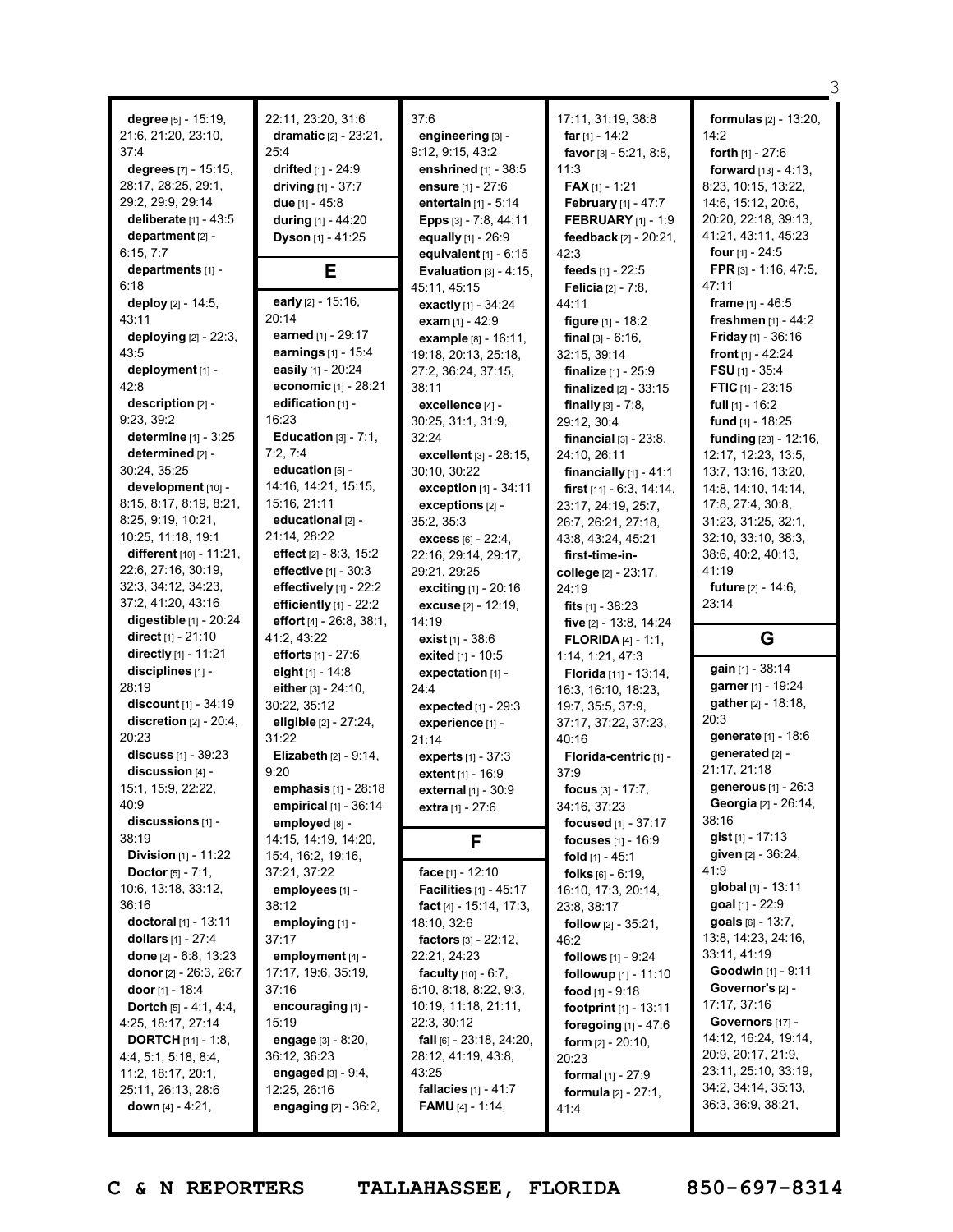| 39:16, 41:3<br>Governors' [1] -<br>29:13<br>GPA [3] - 24:21,<br>24:25, 25:3<br>graduate [8] - 14:18,<br>14:22, 18:1, 22:17,<br>24:1, 24:5, 28:25,<br>29:9                                                                                                                                                                                                                                                                                           | 24:7, 24:8, 24:15,<br>25:22, 26:19, 41:21,<br>42:5, 43:20<br><b>helpful</b> $[2] - 13:3$ ,<br>18:9<br>helping [3] - 17:16,<br>36:17, 41:22<br>high $[5] - 26:8$ ,<br>27:15, 27:22, 27:25,                                                                                                                                                                                                                                          | 31:3, 31:4, 31:7, 31:9,<br>32:16, 32:21, 32:22,<br>32:23<br>$IN [1] - 1:3$<br>in-school [1] - 27:14<br>inaugural $[1] - 44:12$<br>includes $[5] - 21:11$ ,<br>23:8, 28:18, 28:19,<br>40:1                                                                                                                                                                                                                                                                   | interpretation [1] -<br>32:3<br><b>intrusive</b> [1] - 30:2<br>invited [1] - 42:25<br>involved [1] - 26:17<br><b>issues</b> [2] - 37:24,<br>46:4<br>item [2] - 6:2, 41:12                                                                                                                                                                                                                             | 4:8, 5:4, 10:8<br><b>Lawson</b> $[5] - 2:3$ ,<br>34:7, 38:8, 44:17,<br>44:25<br><b>LAWSON</b> $[15] - 3:3$ ,<br>3:19, 3:24, 4:5, 4:7,<br>4:9, 34:6, 35:1, 35:6,<br>35:9, 36:10, 39:3,<br>45:2, 45:14, 45:25                                                                                                                                                                                                                                         |
|-----------------------------------------------------------------------------------------------------------------------------------------------------------------------------------------------------------------------------------------------------------------------------------------------------------------------------------------------------------------------------------------------------------------------------------------------------|------------------------------------------------------------------------------------------------------------------------------------------------------------------------------------------------------------------------------------------------------------------------------------------------------------------------------------------------------------------------------------------------------------------------------------|-------------------------------------------------------------------------------------------------------------------------------------------------------------------------------------------------------------------------------------------------------------------------------------------------------------------------------------------------------------------------------------------------------------------------------------------------------------|-------------------------------------------------------------------------------------------------------------------------------------------------------------------------------------------------------------------------------------------------------------------------------------------------------------------------------------------------------------------------------------------------------|-----------------------------------------------------------------------------------------------------------------------------------------------------------------------------------------------------------------------------------------------------------------------------------------------------------------------------------------------------------------------------------------------------------------------------------------------------|
| graduated [1] -<br>23:19                                                                                                                                                                                                                                                                                                                                                                                                                            | 32:21<br>high-achieving [2] -                                                                                                                                                                                                                                                                                                                                                                                                      | including [2] - 24:24,<br>43:1                                                                                                                                                                                                                                                                                                                                                                                                                              | J                                                                                                                                                                                                                                                                                                                                                                                                     | Lawson's [1] - 40:11<br>lead $[1]$ - 19:21                                                                                                                                                                                                                                                                                                                                                                                                          |
| qraduates [13] -<br>14:15, 14:20, 14:21,<br>15:4, 15:16, 16:2,<br>16:11, 17:11, 19:2,<br>36:15, 37:20, 37:22,<br>40:18<br>graduating [1] -<br>29:16                                                                                                                                                                                                                                                                                                 | 26:8, 27:15<br>higher $[3] - 25:1$ ,<br>30:22, 31:8<br>highest [2] - 21:21,<br>28:13<br>highly [2] - 6:7, 16:7<br><b>hint</b> $[1] - 25:8$<br>historically [1] -                                                                                                                                                                                                                                                                   | income $[2] - 27:17$ ,<br>28:1<br>incoming $[1] - 44:1$<br>incomplete [1] - 18:9<br>incorporated [2] -<br>15:2, 15:3<br>increase [3] - 14:24,<br>23:21, 25:4                                                                                                                                                                                                                                                                                                | James [1] - 4:8<br>January [2] - 7:4,<br>7:10<br>Jenny [1] - 3:25<br>job [1] - 38:17<br>junction [1] - 33:17<br>justice [1] - 36:17                                                                                                                                                                                                                                                                   | Learning [2] - 42:25,<br>43:7<br><b>learning</b> $[3] - 43:17$ ,<br>43:18<br>least $[8] - 3:9, 12:10,$<br>20:9, 23:13, 25:5,<br>35:24, 37:1, 40:3<br>leave [6] - 8:15, 8:18,                                                                                                                                                                                                                                                                        |
| graduation [5] -                                                                                                                                                                                                                                                                                                                                                                                                                                    | 40:16                                                                                                                                                                                                                                                                                                                                                                                                                              | indeed [1] - 45:6                                                                                                                                                                                                                                                                                                                                                                                                                                           | K                                                                                                                                                                                                                                                                                                                                                                                                     | 8:19, 8:25, 10:25,                                                                                                                                                                                                                                                                                                                                                                                                                                  |
| 14:17, 16:3, 23:15,<br>26:12, 29:19<br>Graham [2] - 4:1, 5:2<br>grant $[4] - 13:10$ ,<br>25:25, 28:13, 30:13<br><b>granted</b> $[1] - 6:10$<br>grants $[5] - 23:2$ ,<br>30:12, 30:13, 30:14,<br>30:15<br>great [3] - 10:19,<br>18:25, 28:6<br>greater [2] - 24:22,<br>25:3<br>group [2] - 23:7, 43:8<br>groups [1] - 43:13<br>grow [1] - 29:6<br>growth [3] - 28:21,<br>29:10<br>Н                                                                  | history $[3] - 10:7$ ,<br>10:14, 10:17<br>home [3] - 26:21,<br>26:22, 35:22<br>hope [1] - 43:11<br>hopefully [2] - 13:18,<br>33:25<br>hours $[9] - 21:17$ ,<br>21:25, 22:4, 22:16,<br>29:14, 29:17, 29:21,<br>30:1<br>household [3] -<br>27:17, 27:23, 28:1<br>humanities [3] -<br>9:11, 9:22, 29:8<br>Humanities [1] - 7:6<br>hundred [1] - 32:12<br>hundred-point [1] -<br>32:12                                                 | INDICATIONS) $[4]$ -<br>5:23, 8:10, 11:5, 21:3<br>indirect [1] - 21:10<br>influence [2] - 35:14,<br>38:2<br>inform $[1] - 44:10$<br>information [18] -<br>7:23, 17:18, 17:19,<br>18:3, 18:5, 18:19,<br>19:8, 19:17, 19:20,<br>19:21, 20:3, 20:21,<br>25:21, 33:8, 33:15,<br>37:13, 38:14, 39:10<br>informative [2] -<br>40:12, 45:4<br><b>initial</b> $[1] - 6:11$<br>initiated $[1]$ - 26:3<br>initiative [1] - 37:16<br>initiatives [2] -<br>25:17, 41:20 | keep [5] - 17:3, 27:7,<br>33:7, 44:7<br>keeping [2] - 13:1,<br>24:7<br>Kelvin [1] - 2:3<br><b>kids</b> $[2] - 35:21$ ,<br>36:19<br><b>kind</b> $[20] - 10:16$ ,<br>10:17, 11:20, 12:7,<br>14:22, 15:21, 19:21,<br>19:22, 20:3, 20:10,<br>32:7, 32:23, 33:9,<br>34:12, 38:22, 38:25,<br>39:11, 39:12, 43:16,<br>45:8<br>kindly [1] - 11:8<br>knowing [1] - 36:19<br>known [3] - 5:22,<br>8:9, 11:4     | 11:16<br><b>leaves</b> $[2] - 9:18$ ,<br>9:19<br>LEE $[1] - 1:13$<br>leeway [1] - 29:19<br><b>LEON</b> [1] - 47:3<br>less [1] - 24:25<br><b>letting</b> $[1] - 44:5$<br><b>level</b> $[2] - 32:23$ ,<br>43:16<br>levels [1] - 27:16<br><b>Lewis</b> $[2] - 9:14, 9:15$<br><b>Lily</b> $[1]$ - 9:9<br>line [1] - 40:11<br>$list$ [1] - 44:4<br>listed [2] - 6:25, 13:8<br>Living [2] - 42:25,<br>43:7<br>living [1] - 43:17<br>Living-Learning [2] - |
| <b>HALL</b> $[1] - 1:13$                                                                                                                                                                                                                                                                                                                                                                                                                            |                                                                                                                                                                                                                                                                                                                                                                                                                                    | input [1] - 36:25<br>insert $[1] - 17:5$                                                                                                                                                                                                                                                                                                                                                                                                                    |                                                                                                                                                                                                                                                                                                                                                                                                       | 42:25, 43:7<br>living-learning [1] -                                                                                                                                                                                                                                                                                                                                                                                                                |
| <b>hand</b> $[2] - 15:19$ ,<br>15:21<br><b>happy</b> $[5] - 7:13$ ,<br>9:25, 12:15, 13:17,<br>37:13<br><b>hard</b> $[4] - 29:20$ ,<br>32:23, 33:7, 36:15<br><b>Harvard</b> $[2] - 40:17$<br><b>hate</b> $[1] - 3:6$<br>headway $[1]$ - 37:10<br><b>health</b> $[4] - 9:16$ ,<br>29:5, 42:17, 43:1<br><b>Health</b> $[1] - 30:14$<br>hear $[2] - 7:25, 27:11$<br><b>hearing</b> $[2] - 5:14$ ,<br>44:23<br>help [12] - 13:18,<br>14:6, 22:16, 23:25, | <b>ID</b> [1] - 19:15<br><b>idea</b> [1] - 12:7<br>identifiable [1] -<br>20:24<br>identified [3] - 21:13,<br>28:20, 30:23<br><b>impact</b> $[4] - 15:6$ ,<br>15:8, 43:4, 43:8<br><b>impacted</b> $[1] - 41:1$<br><b>impacts</b> $[1] - 41:8$<br><b>important</b> $[10] - 12:6$<br>17:2, 18:10, 24:3,<br>26:9, 28:20, 39:11,<br>39:18, 40:22, 41:7<br>importantly [1] -<br>40:22<br><b>improve</b> [1] - 29:20<br>improvement [8] - | inside [1] - 10:16<br><b>instead</b> [1] - 20:7<br><b>Institute</b> $[1] - 30:14$<br>institution [3] -<br>13:10, 27:20, 34:21<br>institutions $[5]$ -<br>14:9, 15:22, 16:6,<br>25:2, 31:14<br>instruction $[1]$ - 42:1<br>intelligently [1] -<br>12:11<br>interested [1] - 12:25<br>interesting [1] -<br>15:13<br>interim [1] - 5:10<br>internally $[1]$ - $6:20$<br>internationally [1] -<br>17:12                                                         | lab [2] - 41:22, 41:24<br>laboratories [1] -<br>42:1<br>$lack [1] - 39:1$<br><b>land</b> $[1] - 13:10$<br><b>large</b> $[1]$ - 22:13<br>$larger_{[1]} - 15:7$<br><b>last</b> $[8] - 11:12$ ,<br>11:16, 13:6, 23:19,<br>31:23, 32:5, 41:19,<br>43:25<br><b>Law</b> $[2] - 7:9, 9:9$<br>$law_{[1]} - 44:11$<br><b>LAWRENCE</b> $[5]$ -<br>1:8, 4:8, 5:5, 11:1,<br>46:6<br><b>Lawrence</b> $[4] - 4:1$ , | 43:17<br>lobbying [1] - 41:1<br><b>LOCATION</b> $[1]$ - 1:13<br>long-standing $[1]$ -<br>30:13<br>look $[11] - 5:10, 20:4,$<br>20:5, 20:11, 20:12,<br>20:18, 22:24, 24:24,<br>45:22<br>looking [6] - 17:13,<br>17:18, 18:21, 19:15,<br>24:18, 44:18<br>looks $[3] - 3:3, 3:8,$<br>43:6<br><b>Lorenzo</b> $[1]$ - 9:16<br><b>lose</b> $[1] - 31:6$<br><b>lost</b> $[1] - 17:7$<br>low $[2] - 22:9, 23:3$                                             |

**C & N REPORTERS TALLAHASSEE, FLORIDA 850-697-8314**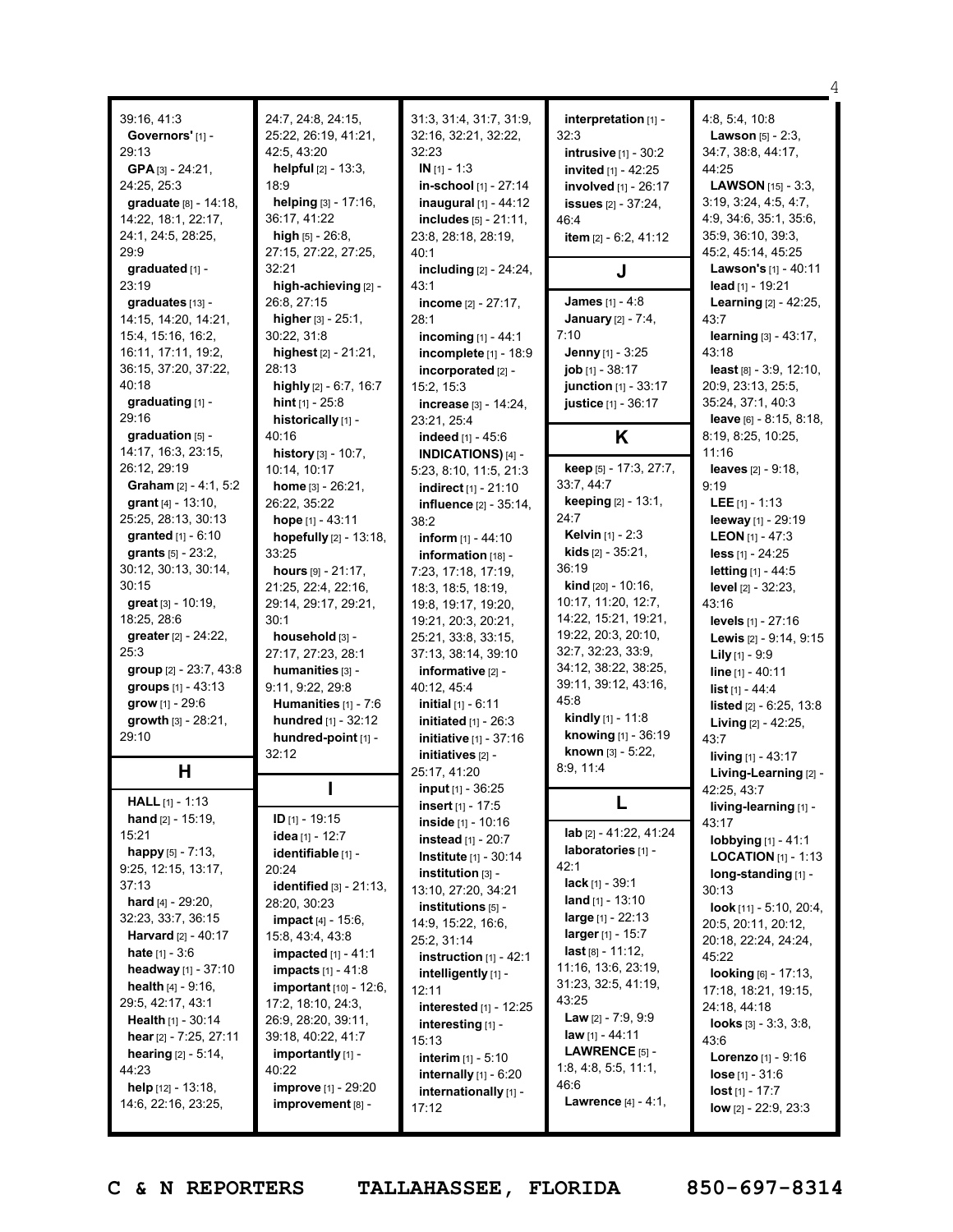| lower $[1]$ - 32:25<br><b>lunch</b> $[3] - 3:10$ ,<br>44:20, 45:5                                                                                                                                                                                                                                                                                                                                                                                                                                                 | members [17] - 3:3,<br>3:17, 5:10, 7:20, 8:19,<br>10:1, 10:19, 10:23,<br>11:19, 12:1, 12:21,                                                                                                                                                                                                                                                                                                                                                                                                                                                                                            | 24:3<br><b>mostly</b> $[1] - 20:6$<br>motion [5] - 5:15.<br>6:1, 8:1, 8:3, 10:24                                                                                                                                                                                                                                                                                                                                                                                                                                                            | 43:19<br>north $[2] - 38:15$ ,<br>40:18<br>notably [1] - 17:22                                                                                                                                                                                                                                                                                                                                                                                                                                                                                                                                              | <b>outside</b> $[2] - 16:8$<br>38:12<br>oversight [1] - 31:17                                                                                                                                                                                                                                                                                                                                                                                                                                                                                                    |
|-------------------------------------------------------------------------------------------------------------------------------------------------------------------------------------------------------------------------------------------------------------------------------------------------------------------------------------------------------------------------------------------------------------------------------------------------------------------------------------------------------------------|-----------------------------------------------------------------------------------------------------------------------------------------------------------------------------------------------------------------------------------------------------------------------------------------------------------------------------------------------------------------------------------------------------------------------------------------------------------------------------------------------------------------------------------------------------------------------------------------|---------------------------------------------------------------------------------------------------------------------------------------------------------------------------------------------------------------------------------------------------------------------------------------------------------------------------------------------------------------------------------------------------------------------------------------------------------------------------------------------------------------------------------------------|-------------------------------------------------------------------------------------------------------------------------------------------------------------------------------------------------------------------------------------------------------------------------------------------------------------------------------------------------------------------------------------------------------------------------------------------------------------------------------------------------------------------------------------------------------------------------------------------------------------|------------------------------------------------------------------------------------------------------------------------------------------------------------------------------------------------------------------------------------------------------------------------------------------------------------------------------------------------------------------------------------------------------------------------------------------------------------------------------------------------------------------------------------------------------------------|
| Μ                                                                                                                                                                                                                                                                                                                                                                                                                                                                                                                 | 21:2, 34:5, 39:7, 39:8,<br>41:6, 44:14                                                                                                                                                                                                                                                                                                                                                                                                                                                                                                                                                  | move [10] - 3:18, 4:2,<br>4:13, 13:22, 14:6,                                                                                                                                                                                                                                                                                                                                                                                                                                                                                                | note [5] - 17:3, 20:7,<br>25:23, 33:12, 44:9                                                                                                                                                                                                                                                                                                                                                                                                                                                                                                                                                                | P                                                                                                                                                                                                                                                                                                                                                                                                                                                                                                                                                                |
| Madam [2] - 8:14,<br>12:19<br>maintain $[1]$ - 32:23<br>major $[3] - 24:7$ ,<br>24:11<br>mandatory [2] -<br>43:23, 44:2                                                                                                                                                                                                                                                                                                                                                                                           | <b>MEMBERS</b> [1] - 1:7<br>mentioned $[6]$ - 13:2,<br>25:19, 26:17, 28:5,<br>37:1, 39:22<br>mentioning [1] -<br>32:18<br>mentoring [1] - 28:4                                                                                                                                                                                                                                                                                                                                                                                                                                          | 15:12, 29:23, 39:13,<br>41:12, 41:21<br>moved $[5] - 5:16$ ,<br>5:19, 8:4, 8:5, 11:1<br>moving [4] - 8:23,<br>22:18, 43:11, 45:7                                                                                                                                                                                                                                                                                                                                                                                                            | notes $[1] - 47:6$<br>noticed [1] - 10:8<br>number [12] - 19:22,<br>21:17, 21:21, 21:23,<br>21:24, 22:4, 22:9,<br>28:19, 29:21, 38:13,<br>41:20                                                                                                                                                                                                                                                                                                                                                                                                                                                             | $P.M$ <sub>[1]</sub> - 1:11<br>$p.m$ [2] - 3:8, 3:15<br>page [1] - 39:18<br>Panhandle [1] -<br>20:15<br><b>par</b> $[1] - 27:8$<br>parameters $[1] - 18:7$                                                                                                                                                                                                                                                                                                                                                                                                       |
| <b>Mangum</b> $[2] - 3:13$ ,                                                                                                                                                                                                                                                                                                                                                                                                                                                                                      | methodology [1] -                                                                                                                                                                                                                                                                                                                                                                                                                                                                                                                                                                       | N                                                                                                                                                                                                                                                                                                                                                                                                                                                                                                                                           | numbers [9] - 14:23,                                                                                                                                                                                                                                                                                                                                                                                                                                                                                                                                                                                        | part [5] - 23:22, 26:6,                                                                                                                                                                                                                                                                                                                                                                                                                                                                                                                                          |
| 27:12<br><b>MANGUM [1] - 27:13</b><br>mapped [1] - 14:25<br><b>March</b> $[3] - 18:15$                                                                                                                                                                                                                                                                                                                                                                                                                            | 38:23<br>methods [1] - 41:4<br>metric [21] - 14:14,<br>14:25, 16:9, 16:15,                                                                                                                                                                                                                                                                                                                                                                                                                                                                                                              | <b>NANCY</b> [3] - 1:16,<br>47:5, 47:11<br>nancy@metzke.<br>com $[1] - 1:22$                                                                                                                                                                                                                                                                                                                                                                                                                                                                | 17:24, 19:6, 19:15,<br>25:6, 25:8, 32:14,<br>40:20, 40:25                                                                                                                                                                                                                                                                                                                                                                                                                                                                                                                                                   | 28:22, 28:24, 40:9<br>participating [1] -<br>45:22<br>particular [3] -                                                                                                                                                                                                                                                                                                                                                                                                                                                                                           |
| 33:7, 33:19<br><b>Marissa</b> [1] - 9:15                                                                                                                                                                                                                                                                                                                                                                                                                                                                          | 19:14, 21:5, 22:23,<br>23:13, 28:8, 28:10,                                                                                                                                                                                                                                                                                                                                                                                                                                                                                                                                              | <b>narrow</b> [2] - 17:4,                                                                                                                                                                                                                                                                                                                                                                                                                                                                                                                   | O                                                                                                                                                                                                                                                                                                                                                                                                                                                                                                                                                                                                           | 19:13, 33:1, 33:17<br>particularly [8] -                                                                                                                                                                                                                                                                                                                                                                                                                                                                                                                         |
| mark [1] - 15:24<br>marquis [1] - 35:20<br>materials $[2] - 7:12$ ,<br>20:7<br>math [10] - 41:22,<br>41:24, 42:1, 42:6,<br>42:8, 42:10, 42:14,<br>42:19, 42:20, 42:21<br>mathematics $[1]$ -<br>41:23<br>matter [1] - 12:4<br><b>MATTHEW</b> [1] - 1:7<br>McCoy [1] - 10:9<br>mean $[1] - 25:14$<br>means [1] - 33:6<br>meant [1] - 32:8<br>meantime [1] - 4:20<br>measures [1] - 23:9<br>mechanical [1] -<br>29:4<br>Mechanical [1] -<br>13:14<br>mechanics $[2]$ -<br>35:14, 36:3<br><b>media</b> $[1]$ - 22:10 | 28:24, 29:13, 29:15,<br>30:3, 30:5, 30:6, 30:7,<br>33:1, 35:25, 36:19<br>metrics [35] - 11:25,<br>12:5, 12:16, 13:16,<br>13:20, 14:8, 14:11,<br>17:8, 21:8, 22:7,<br>28:10, 29:12, 30:20,<br>31:2, 31:5, 31:10,<br>33:10, 34:12, 35:15,<br>35:17, 36:3, 36:25,<br>37:8, 38:3, 38:6,<br>38:11, 39:5, 39:19,<br>39:23, 40:2, 40:10,<br>40:13, 40:25, 41:5<br><b>METZKE</b> $[3] - 1:16$ ,<br>47:5, 47:11<br>Michigan [1] - 16:12<br>microphone [1] -<br>12:10<br>middle [1] - 7:4<br>$mid_{[6]}$ - 13:4,<br>15:17, 16:11, 32:20,<br>32:21, 32:25<br><b>million</b> $[2] - 27:3$ ,<br>32:2 | 17:7<br>National [1] - 30:14<br>national [3] - 18:11,<br>18:19, 43:16<br>nationally [1] - 17:11<br>$NCAA$ [1] - 25:25<br>near [2] - 14:5, 23:14<br>necessarily [4] -<br>16:23, 19:10, 19:11,<br>20:16<br>need [4] - 8:2, 15:20,<br>15:22, 46:4<br>needle [2] - 13:22,<br>29:23<br>negative [1] - 35:24<br>neighbors [1] -<br>38:15<br><b>never</b> [1] - $31:19$<br>New [5] - 16:12,<br>21:22, 34:15, 34:24,<br>35:1<br>new [8] - 7:3, 13:4,<br>23:17, 24:13, 24:19,<br>39:8, 41:22, 41:24<br><b>newly</b> $[1] - 7:9$<br>next [10] - 15:2, | o'clock [6] - 3:6,<br>3:13, 45:9, 45:19,<br>45:24, 46:5<br>obviously [1] - 39:15<br>occasions $[1] - 37:2$<br>OF $[3] - 1:1, 47:3,$<br>47:3<br>offer $[1]$ - 16:21<br><b>OFFICE</b> [1] - 1:20<br>once [1] - 11:16<br>one $[39] - 3:9, 3:13,$<br>3:15, 6:19, 6:23, 8:2,<br>13:23, 14:11, 14:12,<br>14:16, 14:17, 15:13,<br>15:15, 15:19, 16:3,<br>17:18, 20:13, 21:24,<br>22:7, 22:12, 23:22,<br>24:12, 25:5, 25:19,<br>27:1, 30:20, 31:2,<br>31:5, 31:9, 32:17,<br>32:20, 34:10, 34:24,<br>35:19, 38:23, 41:22,<br>43:12, 45:7, 45:12<br>ones $[1] - 37.8$<br>open [2] - 8:1, 10:23<br>opportunities [3] - | 13:4, 15:16, 20:15,<br>22:25, 35:19, 37:8,<br>38:10, 40:14<br>passed [1] - 8:13<br><b>past</b> $[3] - 13:24$ ,<br>22:19, 37:1<br>path [1] - 24:15<br>Peggy [1] - 7:1<br>Pell [3] - 23:1, 27:24,<br>28:12<br>Pell-eligible [1] -<br>27:24<br>penalizing [1] -<br>15:21<br><b>people</b> $[4] - 14:1$ ,<br>26:20, 37:14, 37:17<br>per [2] - 21:6, 22:1<br>percent [4] - 14:15,<br>28:12, 29:14, 30:8<br>percentage [2] -<br>19:4, 28:14<br><b>perfect</b> $[1] - 35:16$<br>performance [31] -<br>11:24, 12:5, 12:16,<br>12:17, 12:23, 13:5,<br>13:7, 13:15, 13:20, |
| <b>median</b> $[1] - 16:1$<br><b>meet</b> [1] - $31:16$<br><b>MEETING</b> $[2] - 1:4$<br>46:9<br><b>meeting</b> $[12] - 3:12$ ,<br>4:2, 5:11, 5:21, 15:22,<br>18:15, 18:16, 33:22,<br>39:20, 39:21, 39:25,<br>40:4<br>meetings $[4] - 3:7$ ,<br>12:4, 34:2, 45:4<br><b>meets</b> $[1]$ - 18:16<br><b>Mehboob</b> $[1]$ - 9:17<br><b>member</b> $[2] - 6:10$ ,<br>38:16                                                                                                                                            | minimum [5] - 31:12,<br>31:16, 31:19, 31:20,<br>32:13<br><b>minutes</b> $[3] - 5:10$ ,<br>5:12, 5:20<br><b>missions</b> $[1] - 34:16$<br>moment $[3] - 11:23$ ,<br>28:16, 45:9<br>money $[1] - 31:24$<br><b>Moore</b> $[3] - 3:4, 4:16,$<br>45:19<br><b>morning</b> $[1] - 6:5$<br>$most [5] - 15:10,$<br>17:22, 21:7, 21:8,                                                                                                                                                                                                                                                            | 18:15, 21:5, 21:22,<br>28:8, 28:10, 32:10,<br>32:22, 41:12, 43:12<br><b>NFS</b> $[1]$ - 30:13<br><b>nice</b> $[1] - 31:7$<br>nicole [1] - 2:2<br>$NO$ [11] - 5:3, 5:13,<br>5:25, 7:21, 8:12, 10:3,<br>11:7, 39:6, 41:13,<br>44:15, 44:22<br><b>NOAA</b> [1] - 30:13<br><b>none</b> $[3] - 5:14$ ,<br>39:14, 44:23<br>nonetheless [1] -                                                                                                                                                                                                      | 30:16, 35:22, 36:20<br>opportunity [9] -<br>3:10, 5:9, 7:24, 8:20,<br>10:10, 10:14, 22:14,<br>39:23, 44:17<br>opposed [5] - 5:24,<br>8:11, 11:6, 17:4, 44:3<br>order $[7] - 3:23, 4:19,$<br>25:15, 33:4, 33:6,<br>33:22, 44:18<br>orientation [1] -<br>10:10<br>out-of-pocket [2] -<br>22:25, 23:2                                                                                                                                                                                                                                                                                                          | 14:8, 14:10, 14:14,<br>17:8, 27:20, 31:23,<br>31:24, 32:1, 32:10,<br>33:10, 38:3, 38:5,<br>38:11, 39:5, 39:19,<br>39:23, 40:2, 40:10,<br>40:12, 40:24, 40:25,<br>41:19<br><b>period</b> $[1] - 27:4$<br><b>Perry</b> [1] - 9:12<br>person [1] - 7:17<br>personal [1] - 10:5<br>perspective [1] -<br>13:11                                                                                                                                                                                                                                                        |

**C & N REPORTERS TALLAHASSEE, FLORIDA 850-697-8314**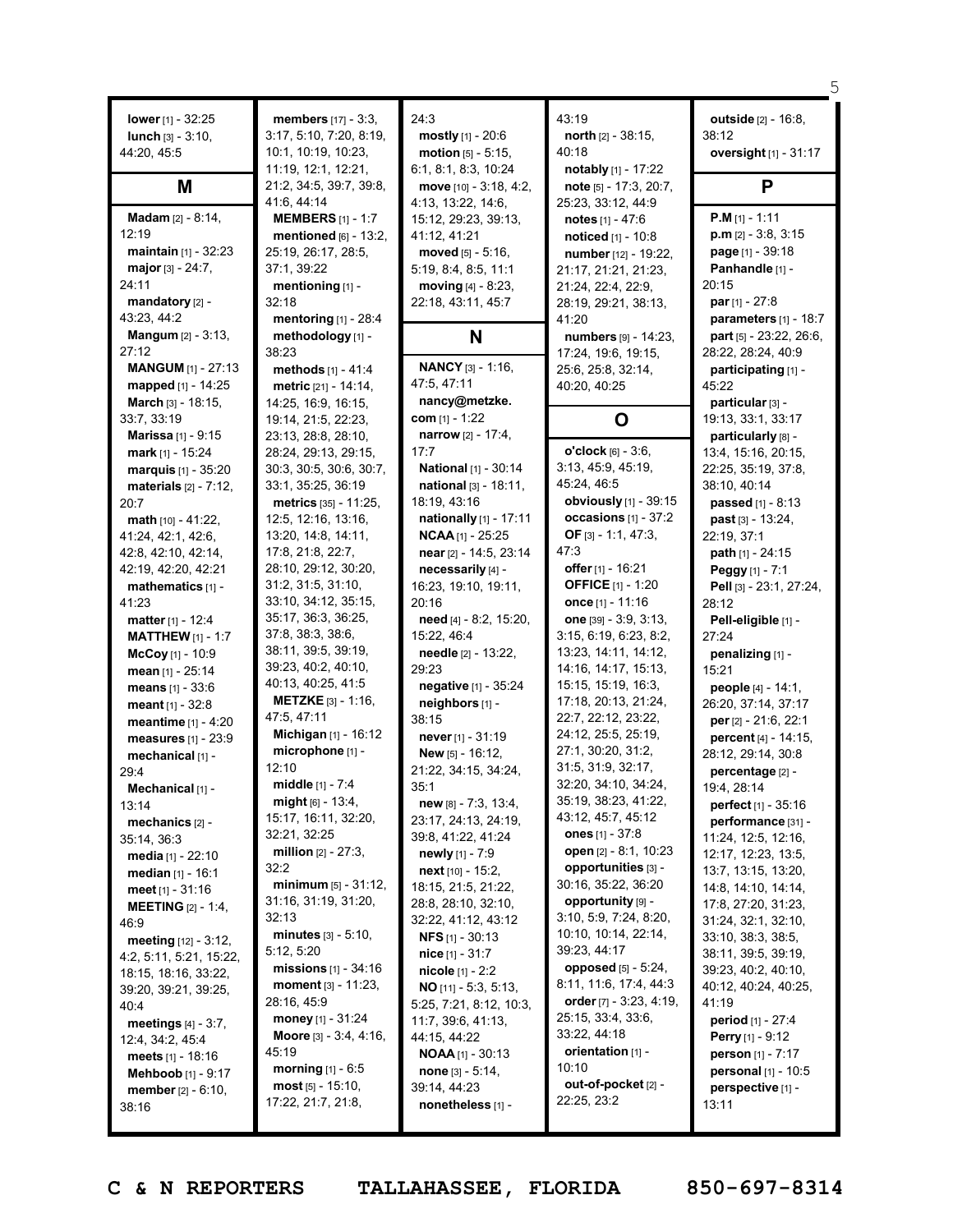**pertaining** [2] - 12:4, 34:9 **pharmaceutical** [1] - 9:13 **pharmacy** [4] - 9:13, 35:21, 42:18, 42:22 **philanthropist** [1] - 27:25 **phone** [1] - 46:7 **piece** [1] - 13:5 **pipeline** [1] - 23:24 **place** [8] - 24:13, 30:2, 35:16, 38:4, 40:19, 41:24, 43:12, 43:23 **placed** [1] - 42:13 **placement** [1] - 42:8 **plan** [6] - 13:6, 14:5, 31:17, 35:11, 36:2, 36:12 **planning** [2] - 20:7, 38:25 **plans** [1] - 37:2 **pleased** [3] - 24:13, 25:8, 32:17 **pleasure** [1] - 17:5 **plus** [2] - 29:19, 31:7 **pocket** [2] - 22:25, 23:2 **point** [5] - 7:17, 8:1, 13:3, 32:12, 36:13 **points** [4] - 31:4, 31:6, 31:7, 31:12 **policies** [3] - 37:7, 38:4 **policy** [3] - 3:11, 8:18, 37:24 **political** [1] - 7:7 **pool** [2] - 31:25, 32:10 **possible** [3] - 17:5, 24:9, 34:13 **POST** [1] - 1:20 **posted** [1] - 11:17 **pot** [1] - 21:15 **pre** [2] - 42:21, 42:22 **pre-business** [1] - 42:21 **pre-pharmacy** [1] - 42:22 **preeminence** [1] - 35:5 **preeminent** [1] - 35:6 **prefer** [1] - 12:2 **preliminarily** [2] - 25:5, 43:6 **preliminary** [1] - 32:14 **prepare** [1] - 17:16

**preregistration** [2] - 43:24, 43:25 **present** [3] - 4:24, 37:13, 39:15 **PRESENT** [1] - 2:1 **presentation** [1] - 16:22 **presentations** [2] - 12:20, 23:9 **presented** [6] - 9:6, 11:13, 15:14, 17:6, 23:10, 33:23 **PRESIDENT** [1] - 27:13 **President** [8] - 3:13, 6:13, 7:15, 7:17, 17:16, 22:13, 25:23, 27:11 **President's** [1] - 45:11 **PRESIDENT'S** [1] - 1:13 **Presidential** [1] - 4:15 **presidents** [1] - 38:20 **pretty** [2] - 34:22, 38:5 **Price** [1] - 7:1 **primarily** [3] - 34:15, 34:18, 34:21 **primer** [2] - 13:16, 33:9 **proactive** [2] - 13:9, 24:14 **problem** [2] - 42:2, 46:6 **proceed** [2] - 4:21, 21:4 **proceedings** [1] - 47:6 **process** [6] - 6:6, 6:17, 9:1, 11:15, 38:19, 38:25 **produce** [2] - 40:15, 41:9 **product** [2] - 40:15, 41:9 **productivity** [1] - 30:11 **professional** [8] - 8:15, 8:17, 8:21, 8:25, 9:19, 10:20, 10:25, 14:22 **professor** [1] - 9:10 **professors** [1] - 9:8 **program** [9] - 14:22, 25:12, 25:14, 26:1, 26:2, 27:9, 29:5, 34:20

**programming** [1] - 29:7 **programs** [6] - 26:15, 28:17, 28:22, 28:23, 35:20, 36:21 **progress** [7] - 22:8, 24:17, 25:7, 25:16, 30:3, 39:14, 42:23 **project** [1] - 25:4 **projecting** [3] - 23:20, 29:6, 29:10 **projects** [1] - 9:23 **promise** [1] - 38:3 **promising** [1] - 36:20 **properly** [1] - 5:19 **proud** [1] - 17:10 **provide** [3] - 11:24, 27:21, 43:21 **provided** [3] - 7:12, 9:3, 13:2 **provides** [3] - 8:18, 27:25, 43:16 **providing** [1] - 7:23 **Provost** [18] - 4:19, 4:21, 6:3, 7:23, 8:14, 11:11, 11:23, 12:13, 12:19, 16:21, 20:4, 20:13, 20:22, 35:10, 39:22, 40:9, 41:14, 44:13 **provost** [2] - 36:22, 39:10 **PROVOST** [17] - 6:5, 8:16, 11:9, 11:12, 12:14, 12:22, 16:25, 17:9, 17:15, 19:8, 20:25, 21:5, 25:13, 28:8, 36:23, 39:24, 41:17 **Provosts** [3] - 15:10, 36:24, 41:3 **provosts** [3] - 15:10, 21:7, 38:20 **purposes** [2] - 17:1, 39:10 **pursuant** [1] - 25:25 **pursuing** [1] - 35:7 **put** [7] - 13:12, 20:23, 27:5, 31:25, 33:16, 41:24, 43:23 **putting** [3] - 20:7, 24:6, 43:12 **Q qualified** [2] - 6:7, 16:7 **questioning** [1] -

**questions** [14] - 5:12, 7:13, 7:18, 7:19, 7:25, 9:25, 10:2, 13:17, 34:5, 39:4, 42:5, 44:14, 44:21 **quickly** [1] - 24:8 **quite** [4] - 19:23, 31:13, 34:3, 45:4 **quorum** [2] - 4:10, 5:9

## **R**

**quoted** [1] - 37:18

**raised** [1] - 18:1 **Randall** [1] - 9:9 **range** [3] - 16:14, 30:23, 31:1 **rate** [5] - 23:15, 23:19, 24:17, 24:24, 28:11 **rather** [2] - 11:21, 45:6 **Ray** [1] - 7:6 **RE** [1] - 1:3 **reach** [3] - 18:11, 19:25, 24:16 **reaching** [2] - 23:22, 26:10 **readily** [1] - 20:24 **ready** [1] - 6:2 **realistic** [1] - 36:4 **reality** [1] - 36:5 **really** [9] - 10:5, 10:19, 21:15, 24:13, 25:7, 25:9, 37:12, 38:1, 42:19 **reason** [1] - 26:13 **reasonably** [1] - 23:3 **reasons** [4] - 17:19, 21:23, 24:10, 24:12 **recent** [1] - 37:16 **recently** [1] - 44:10 **recognize** [1] - 40:23 **recognized** [6] - 6:4, 8:14, 12:13, 16:19, 40:7, 41:15 **recommend** [1] - 45:6 **recommendation** [4] - 6:12, 6:14, 6:16, 6:23 **recommendations** [2] - 7:16, 9:6 **recommended** [3] - 6:19, 9:8, 9:20 **reconvene** [4] - 4:14, 45:9, 45:19, 45:24 **reconvening** [1] - 3:12

**record** [1] - 47:6 **recruit** [1] - 6:7 **recruited** [1] - 16:12 **recruiting** [1] - 18:22 **redefined** [1] - 32:7 **reducing** [1] - 29:21 **referred** [1] - 40:16 **reflects** [2] - 22:23, 30:11 **regards** [1] - 12:4 **region** [1] - 15:18 **regularly** [2] - 15:18, 19:18 **regulation** [1] - 24:13 **regulations** [1] - 25:14 **relate** [1] - 41:18 **related** [3] - 3:9, 21:13, 22:3 **relates** [2] - 38:10, 40:15 **relevant** [2] - 6:19, 23:11 **relinquish** [1] - 4:11 **rely** [1] - 17:25 **remain** [1] - 26:11 **remind** [2] - 25:24, 33:13 **reminding** [1] - 33:13 **rentention** [1] - 25:14 **report** [9] - 17:6, 17:14, 17:25, 18:6, 33:14, 33:16, 33:18, 40:1, 47:5 **REPORTED** [1] - 1:16 **reported** [4] - 17:24, 19:22, 23:19, 25:3 **Reporter** [1] - 47:11 **REPORTER** [1] - 1:16 **REPORTERS** [1] - 1:20 **reporting** [2] - 11:14, 19:12 **reports** [1] - 11:15 **request** [1] - 11:13 **require** [1] - 23:21 **required** [5] - 20:8, 29:18, 31:12, 31:16, 32:13 **research** [5] - 8:21, 9:21, 10:6, 30:8, 30:15 **reshape** [1] - 22:18 **resolved** [1] - 46:4 **resources** [2] -

6

**C & N REPORTERS TALLAHASSEE, FLORIDA 850-697-8314**

40:11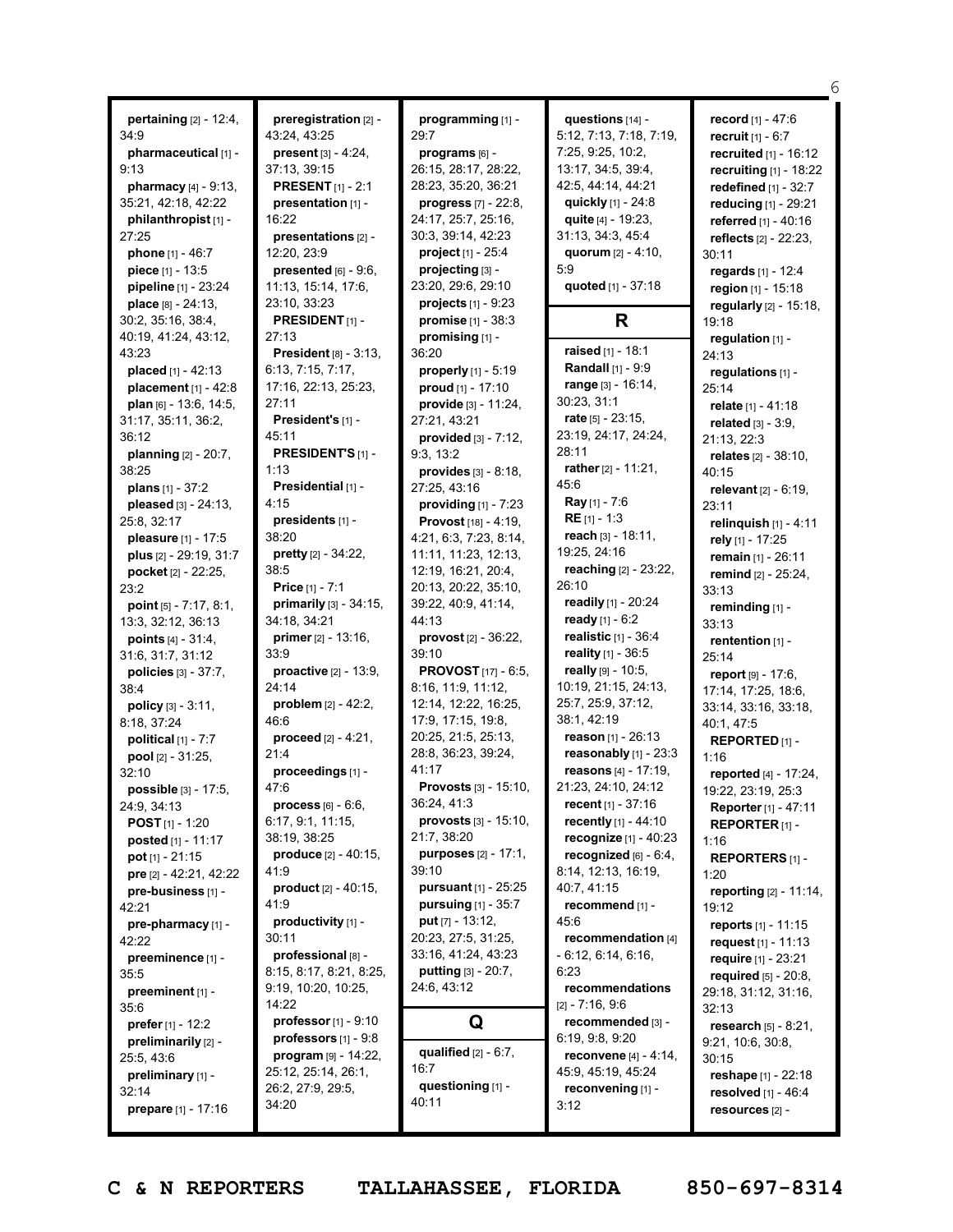| 17:21, 26:11                                   | 32:19                                    | show $[2] - 13:9$ ,               | stand $[1] - 44:19$                        | 22:24, 22:25, 23:1,                        |
|------------------------------------------------|------------------------------------------|-----------------------------------|--------------------------------------------|--------------------------------------------|
| respectfully [1] -                             | science [7] - 7:7,                       | 13:12                             | <b>standing</b> $[2] - 30:13$ ,            | 23:2, 23:4, 23:16,                         |
|                                                |                                          |                                   |                                            |                                            |
| 8:23                                           | 29:5, 42:15, 42:19,                      | sic $[1] - 4:12$                  | 45:3                                       | 23:17, 23:23, 24:2,<br>24:9, 24:15, 24:18, |
| respond $[2] - 12:12$ ,                        | 42:22, 43:2                              | side [2] - 29:7, 44:9             | standpoint [2] -                           |                                            |
| 17:17                                          | <b>sciences</b> [6] - 9:10,              | sign $[4] - 5:22, 8:9,$           | 10:5, 36:18                                | 24:20, 24:25, 25:2,                        |
| RESPONSE) [11] -                               | 9:13, 9:16, 9:18, 9:21,                  | 11:4, 11:6                        | <b>start</b> $[2] - 24:19$ ,               | 25:20, 26:5, 26:8,                         |
| 5:3, 5:13, 5:25, 7:21,                         | 43:2                                     | <b>similar</b> $[1] - 27:1$       | 45:21                                      | 26:10, 26:19, 27:2,                        |
| 8:12, 10:3, 11:7, 39:6,                        | Sciences [1] - 7:6                       | simply [1] - 46:7                 | <b>started</b> $[4] - 7:4$ ,               | 27:7, 27:8, 27:10,                         |
| 41:13, 44:15, 44:22                            | score [15] - 28:15,                      | $s$ it $[1] - 36:19$              | 7:10, 17:18, 23:16                         | 27:15, 27:17, 27:23,                       |
| <b>resulted</b> $[1] - 32:1$                   | 30:10, 30:20, 30:21,                     | situation $[1] - 3:9$             | <b>starting</b> $[1] - 13:3$               | 28:1, 29:16, 29:22,                        |
| <b>retention</b> $[6] - 24:24$ ,               | 30:23, 31:4, 31:9,                       | $\textsf{six}[3] - 23:15, 23:18,$ | <b>STATE</b> $[1] - 47:3$                  | 29:24, 30:2, 34:17,                        |
| 25:12, 26:1, 26:25,                            | 31:12, 31:14, 31:20,                     | 23:19                             | state [12] - 15:20,                        | 37:12, 41:22, 41:23,                       |
| 27:9, 28:2                                     | 32:13, 32:21, 32:25,                     | six-year $[2] - 23:15$ ,          | 16:8, 18:22, 19:24,                        | 42:2, 42:4, 42:9,                          |
| <b>return</b> [2] - 19:4,                      | 33:4                                     | 23:19                             | 28:20, 28:21, 30:25,                       | 42:12, 42:21, 42:23,                       |
| 24:20                                          | <b>scores</b> $[2] - 30:23$ ,            | size $[2] - 22:1$ , $38:23$       | 31:18, 34:13, 35:22,                       | 43:1, 43:9, 43:13,                         |
| revenue [1] - 21:16                            | 32:16                                    | skip [1] - 45:12                  | 36:21, 38:13                               | 43:19, 44:7                                |
| <b>review</b> [1] - 7:24                       | <b>scoring</b> $[2] - 28:16$ ,           | skipped [1] - 45:14               | State [3] - 21:21,                         | study [1] - 43:19                          |
| reviewed $[2] - 7:13$ ,                        | 30:19                                    | slide [2] - 12:20,                | 23:4, 37:22                                | <b>stumble</b> $[1] - 13:19$               |
| 7:14                                           | seamlessly [1] - 34:3                    | 14:14                             | <b>states</b> $[2] - 6:9$ ,                | submission [1] -                           |
| risk $[1] - 27:10$                             | <b>second</b> $[9] - 5:17$ ,             | <b>sliding</b> $[1] - 31:1$       | 38:13                                      | 16:23                                      |
| <b>robert</b> $[1] - 2:3$                      | 5:18, 8:6, 8:7, 11:2,                    | slightly [2] - 15:7,              | States [1] - 14:16                         | <b>submitted</b> $[1] - 34:1$              |
| Robertson $[1] - 7:6$                          | 16:1, 27:18, 31:15,                      | 34:11                             | statistic [1] - 37:19                      | substantive [1] -                          |
| roll [2] - 4:22, 4:23                          | 35:9                                     | slip $[1] - 31:6$                 | statistics [2] - 37:18,                    | 42:17                                      |
| room $[2] - 13:17$ ,                           | <b>seconded</b> [1] - 5:20               | smaller [4] - 22:20,              | 37:19                                      | <b>success</b> $[4] - 25:18$ ,             |
| 37:3                                           | <b>securing</b> $[1] - 30:12$            | 26:23, 34:17                      | status [1] - 35:6                          | 26:10, 42:11, 43:8                         |
| <b>ROOM</b> $[1]$ - 1:13                       | <b>Security</b> [1] - 17:24              | snapshot [3] - 14:17,             | stay [2] - 35:16, 46:7                     | successful [6] -                           |
| <b>Royster's [1] - 46:2</b>                    | see $[16] - 3:17, 10:5,$                 | 19:16, 24:18                      | <b>stead</b> [1] - 45:4                    | 24:8, 24:12, 24:16,                        |
| RPR [3] - 1:16, 47:5,                          | 10:11, 18:6, 19:16,                      | social $[2] - 9:10, 9:21$         | <b>STEM</b> $[2] - 28:18$                  | 26:5, 27:18, 43:15                         |
| 47:11                                          | 20:4, 20:6, 22:10,                       | <b>Social</b> [2] - 7:5,          | 34:20                                      | suggest [2] - 25:6,<br>46:1                |
| <b>run</b> $[2] - 43:4, 43:24$                 | 26:20, 28:11, 29:2,                      |                                   |                                            |                                            |
|                                                |                                          | 17:23                             | stenographic [1] -                         |                                            |
| rural [1] - 26:24                              | 39:14, 39:18, 39:19,                     | solely [1] - 40:24                | 47:6                                       | suggesting $[1]$ - 3:23                    |
|                                                | 42:23, 43:4                              | someplace [1] - 12:9              | stenographically [1]                       | suggestion $[3]$ -                         |
| S                                              | seeing [2] - 32:16,                      | sometimes [1] - 18:4              | $-47.5$                                    | 16:21, 17:15, 18:13                        |
|                                                | 33:2                                     | somewhat $[2]$ -                  | <b>stepped</b> [2] - 23:23,                | <b>summer</b> $[1] - 13:6$                 |
| sabbatical $[6] - 8:15$ ,                      | seem [1] - 25:6                          | 15:10, 18:8                       | 25:20                                      | supplemental [1] -                         |
| 8:17, 8:24, 9:18,                              | select [1] - 28:23                       | somewhere [1] -                   | steps [1] - 23:22                          | 42:1                                       |
| 10:24, 11:16                                   | semester [1] - 22:1                      | 17:6                              | sticks [1] - 12:9                          | <b>support</b> $[5] - 8:22$                |
| sabbaticals [2] - 9:2                          | <b>send</b> $[3] - 6:20$ ,               | sophomore [1] -                   | still [11] - 16:10,                        | 26:3, 28:3, 30:15,                         |
| sake [1] - 39:9                                | 36:19, 36:20                             | 24:21                             | 18:20, 22:15, 26:20,                       | 43:21                                      |
| salaries [6] - 15:17,                          | sense [2] - 17:13,                       | sought [1] - 16:8                 | 35:10, 36:1, 36:11,                        | supposed [1] - 31:22                       |
| 15:23, 16:9, 16:13,                            | 35:17                                    | <b>sounds</b> $[1] - 5:8$         | 38:19, 38:21, 38:24,                       | survey [1] - 18:5                          |
| 21:11, 21:12                                   | separate [2] - 20:10,                    | south [1] - 40:17                 | 45:16                                      | <b>surveys</b> [1] - 19:5                  |
| <b>Sarah</b> [1] - $7:1$                       | 34:24                                    | speaking [1] - 17:4               | stop [1] - 31:15                           | <b>SUS</b> $[1]$ - 14:9                    |
| SBI [2] - 16:11, 19:17                         | services [1] - 19:19                     | Special [1] - 4:14                | story [1] - 18:10                          | suspecting [1] -                           |
| <b>scale</b> $[3] - 31:1$ ,                    | sets [1] - 42:2                          | special [6] - 14:10,              | strategic [2] - 15:15,                     | 23:12                                      |
| 31:11, 32:12                                   | <b>setting</b> [1] - 24:4                | 33:22, 39:21, 39:25,              | 28:18                                      | <b>suspend</b> $[2] - 3:7$ ,               |
| <b>schedule</b> [2] - 44:3,                    | settings [1] - 15:17                     | 40:3, 45:11                       | strategically [1] -                        | 3:14                                       |
| 44:5                                           | several [2] - 26:14,                     | <b>specific</b> $[3] - 42:20$ ,   | 35:14                                      | suspending [1] -                           |
| scheduled $[2] - 3:6$ ,                        | 38:15                                    | 42:22                             | strategies $[2] - 14:4,$                   | 3:12                                       |
| 13:25                                          | shall $[1] - 6:14$                       | specifically [4] -                | 43:5                                       | sway [1] - 37:25                           |
| schedules $[1] - 44:2$                         | <b>SHANNON</b> [5] - 1:7,                | 21:13, 25:24, 39:25,              | <b>strong</b> [1] - 29:5                   | synch [1] - 34:3                           |
| scheduling [1] -                               | 4:6, 5:7, 5:16, 8:7                      | 41:21                             | Stroud [1] - 36:16                         | System [4] - 21:22,                        |
| 43:23                                          | Shannon [4] - 4:1,                       | specifics [1] - 19:24             | student [6] - 22:18,                       | 23:5, 27:3, 28:14                          |
| <b>scholarly</b> $[1] - 8:20$                  | 4:6, 4:7, 5:6                            | speed [1] - 41:15                 | 22:19, 25:15, 25:17,                       | system [4] - 22:15,                        |
| scholarship $[3] - 9:5$ ,                      | <b>share</b> $[1] - 34:13$               | spite [1] - 18:22                 | 25:18, 25:22                               | 29:24, 32:18, 34:17                        |
| 26:2, 27:21                                    | <b>Sheikh</b> [1] - 9:17                 | spring [2] - 43:11,               | students [59] -                            | <b>systems</b> [1] - 26:23                 |
| <b>School</b> [1] - 36:17                      | <b>Shirley</b> [1] - 44:12               | 44:1                              | 14:18, 15:23, 16:7,                        |                                            |
| school [4] - 27:7,                             | shock [1] - 26:22                        | <b>staff</b> $[2] - 8:19, 8:22$   | 17:23, 17:25, 18:3,                        | Τ                                          |
| 27:14, 34:17, 44:11<br>schools $[3] - 26:24$ , | <b>short</b> $[3] - 7:11, 37:5,$<br>37:6 | stake [1] - 37:25                 | 18:10, 19:9, 19:12,<br>21:25, 22:5, 22:14, | tailoring [1] - 42:18                      |